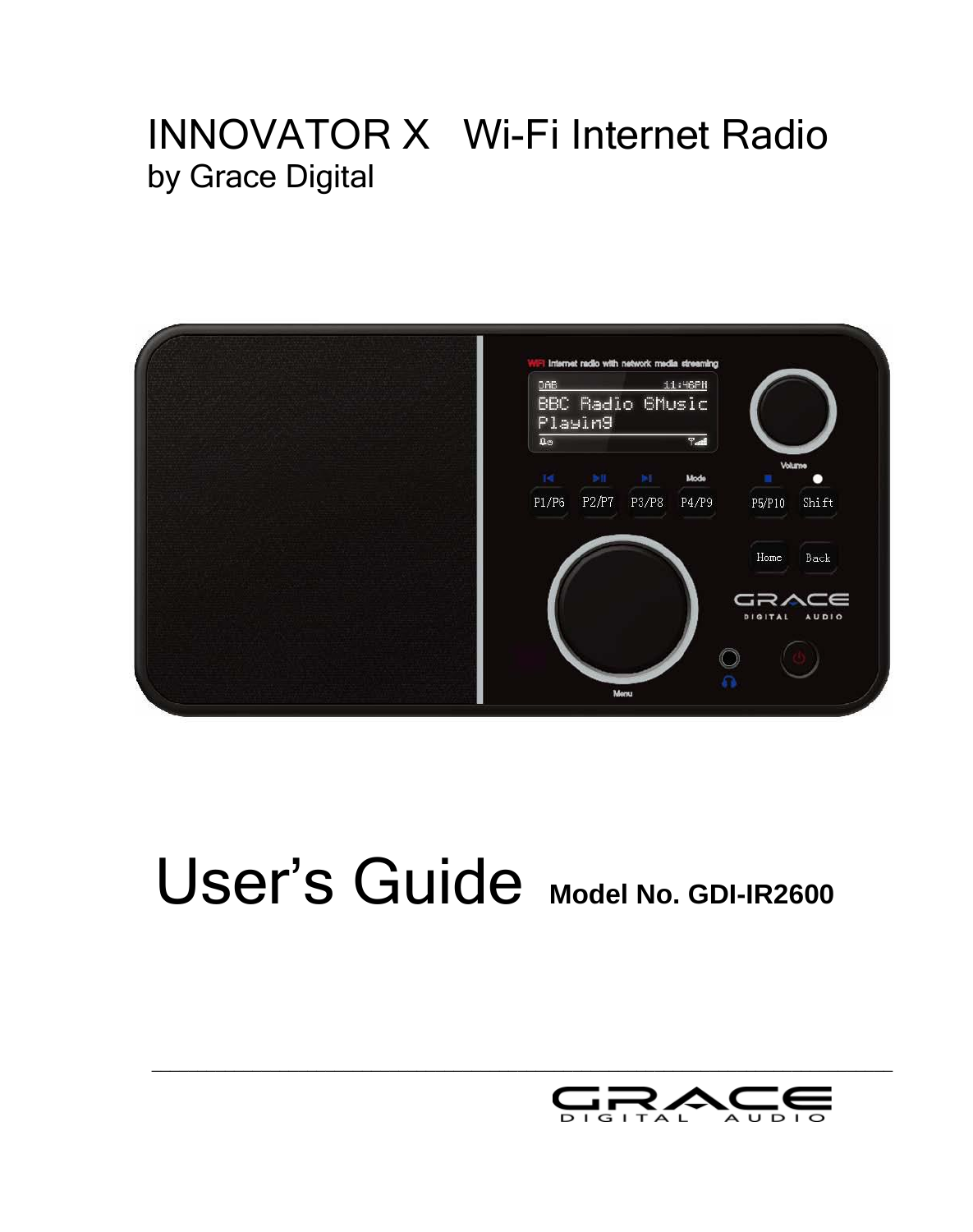## QUICKSTART GUIDE - 1<sup>st</sup> time set up

#### What you need before you can use your Internet Radio:

- A broadband internet connection.
- A wireless (Wi-Fi) modem or router connected to your broadband (cable or DSL) internet.
- If your wireless (Wi-Fi) network is password protected, please obtain your password before proceeding to Step 1. All passwords are UPPER and lower case sensitive.

**Step 1:** Plug the round jack of the power cord into the back of the radio and the other end into an available wall outlet. Within 4 seconds the display will turn on and flash a series of messages. The messages that are briefly displayed will be 'Grace Digital Radio', 'Starting…' then 'Scanning'.

NOTE: If your radio does not automatically start scanning when plugged into power the  $1<sup>st</sup>$  time, please press the power button  $\mathcal O$  to turn your radio on to view the main Internet radio menu. Scroll the large dial to the left or right until the word 'settings' is in brackets {}. Press the large dial inwards to select 'settings'. On the top of the next screen please select 'Network Configurations' by pressing the large dial inwards. (To go back to previous menus at any time press the dedicated 'back' button on the radio). On the top of the next screen please select 'Scan for Networks' by pressing the large dial inwards.

**Step 2:** The radio is now scanning for available Wi-Fi (wireless) network(s) in your area. After the scanning process is complete, the radio will display the names (SSID) of one or more wireless networks within range. Please scroll the large 'Select/Menu' dial to the left or right until the name of your network is between the brackets  $\{\}$ , for example  $\{$ your wireless network}. Now push the large Select dial inwards to select your network.

NOTE: If your radio does not display the name of your wireless network please make sure that your router is transmitting in 802.11b/g mode. Additionally, please make sure you are within range of your wireless network.

Step 3: The display will now prompt you to enter in your network's key. This 'Key' is the same key (password) you use to connect a wireless device (laptop, mobile phones, game console etc) to your Wi-Fi (wireless) network. This key or password is also sometimes called a 'WEP' or 'WPA' password or 'code'. If you do not know your password, please contact the person or company that set up your network to obtain your password.

#### NOTE: All Keys (passwords) are UPPER and lower case sensitive.

To enter in your password, scroll the large 'Select' dial to the right or left until the 1<sup>st</sup> letter or number in your password is located in the center of the radio's display. Press the large dial inward to select the 1<sup>st</sup> letter. Continue this process until the final letter or number is selected.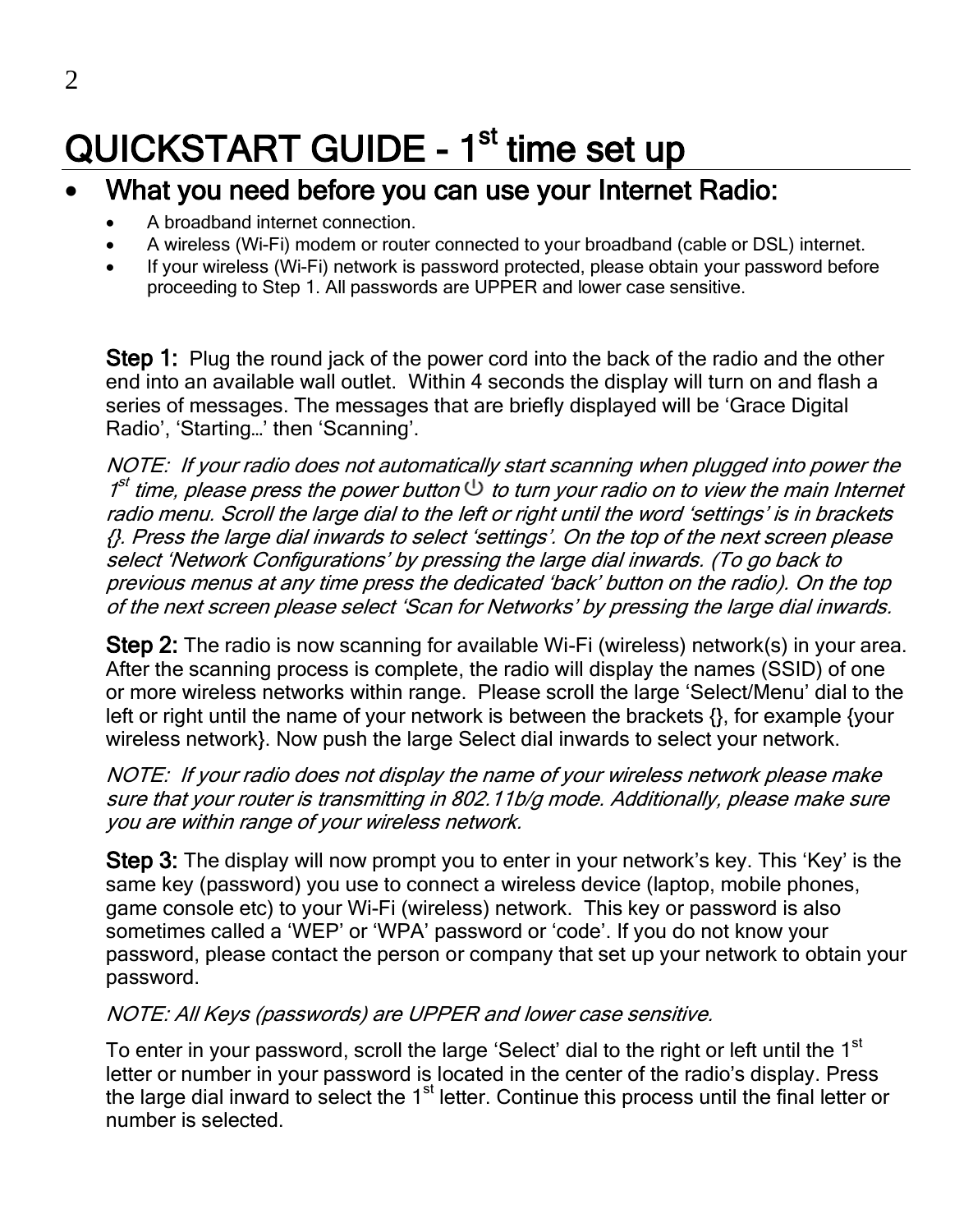NOTE: If you make a mistake at anytime you can press the dedicated 'back' button to erase the letter or number and select a new one.

After the final letter or number in your password is selected please rotate the large dial until the word 'END' is in the center of your display. The word 'END' is located in front of the beginning of the alphabet. Choose 'END' by pressing the large dial inwards. The radio will display 'connecting to ….' and a series of messages. When it has successfully connected it will display the main menu.

Step 4: You are now connected to your Wi-Fi network and the internet. To listen to a station, choose 'Internet Radio' on the main menu. The radio will then request the most recent radio station update and display 'Station update from Reciva'. When the station update is complete the radio will display 'location', 'genre', and 'search' etc. Choose the method you desire and continue through the menu until you see a list of stations. Select the station by pushing the large select dial inward when the brackets are on both sides of the station's name.

After the station finishes buffering turn the volume up on the WI-FI RADIO until you hear the music out of the built in speaker.

If you are unable to listen to the station you selected please try other stations (pressing the back button will take you to the previous menu to choose another station). Some stations may not currently be online. If you are unable to listen to any station you select please see the trouble shooting section in this manual.

NOTE: you **do not** need to register your radio to listen to our over 16,000 free radio stations. However, if you would like to register your radio to experience premium music selections please refer to the "Registering your radio / creating an account at [www.grace.reciva.com](http://www.grace.reciva.com/)' section of this manual. You can only register your radio and create an account if you radio is successfully connected to your Wi-Fi network and internet connection.

#### FAST PLAY OF RADIO STATIONS

As a factory default setting when you turn you radio off (standby mode – only the clock is showing on the display) your radio is disconnected from your wireless network. Each time you turn your radio on, the radio will reconnect to your network before it can start buffering a station to play. If you would like your radio to start playing the current radio station quicker you can choose the radio to keep its Wi-Fi connection. On the radios' main menu (Internet radio choice is at the top of the menu) scroll until you reach the bottom of the menu and choose 'settings'. In the settings menu choose 'Network Config'. In the Network Config menu scroll to the bottom of the menu and choose 'wireless Sttandb' then choose 'yes'. Your radio will now play your station much quicker when you turn your radio on.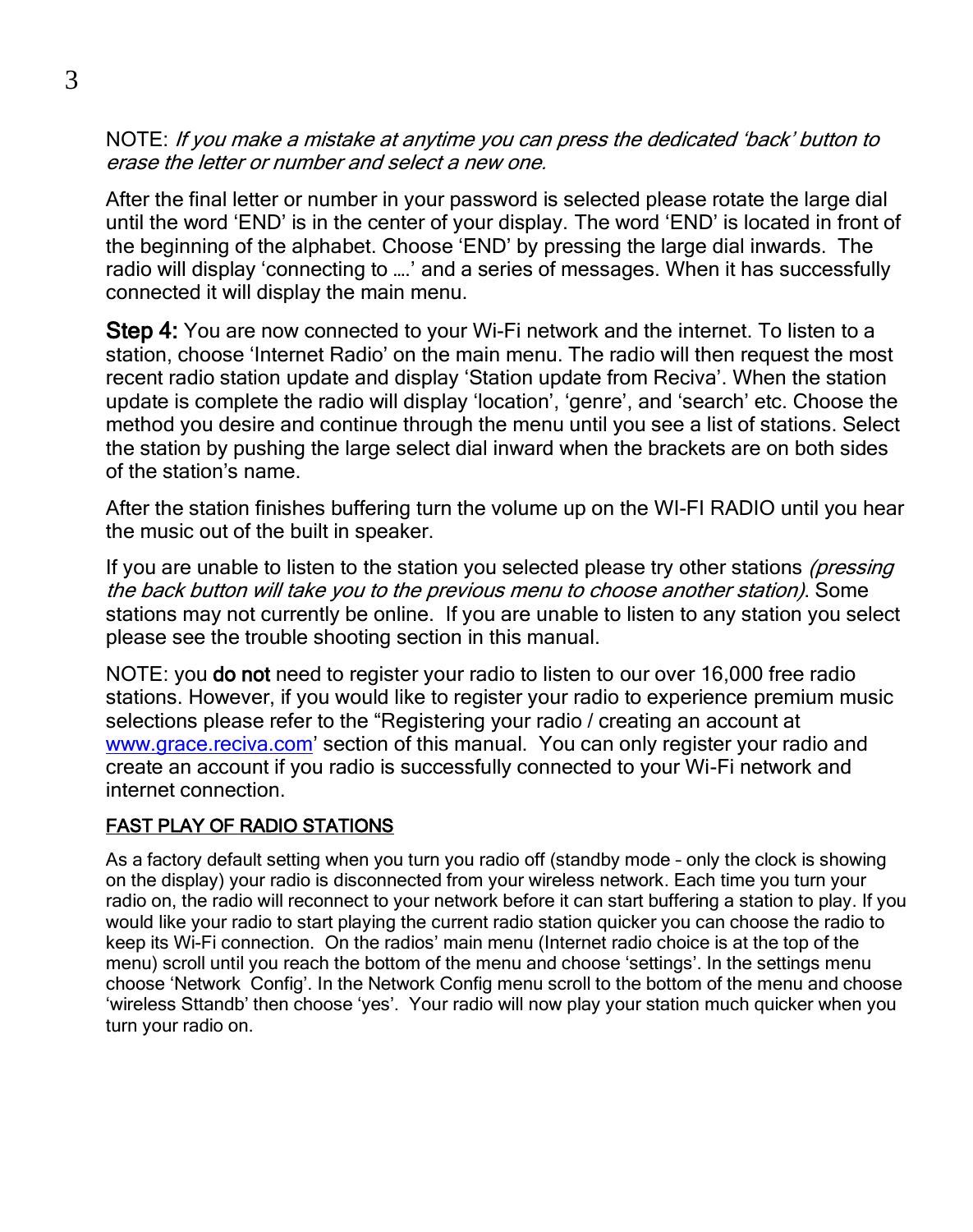### **User's Guide Table of Contents**

| Internet Radio and Network Music Player                                                   |  |
|-------------------------------------------------------------------------------------------|--|
|                                                                                           |  |
|                                                                                           |  |
|                                                                                           |  |
|                                                                                           |  |
|                                                                                           |  |
|                                                                                           |  |
|                                                                                           |  |
|                                                                                           |  |
|                                                                                           |  |
|                                                                                           |  |
|                                                                                           |  |
|                                                                                           |  |
|                                                                                           |  |
|                                                                                           |  |
|                                                                                           |  |
|                                                                                           |  |
|                                                                                           |  |
|                                                                                           |  |
|                                                                                           |  |
|                                                                                           |  |
|                                                                                           |  |
|                                                                                           |  |
|                                                                                           |  |
|                                                                                           |  |
|                                                                                           |  |
| Setup your Windows PC to allow the radio to access your audio files via Windows Shares 30 |  |
|                                                                                           |  |
|                                                                                           |  |
|                                                                                           |  |
|                                                                                           |  |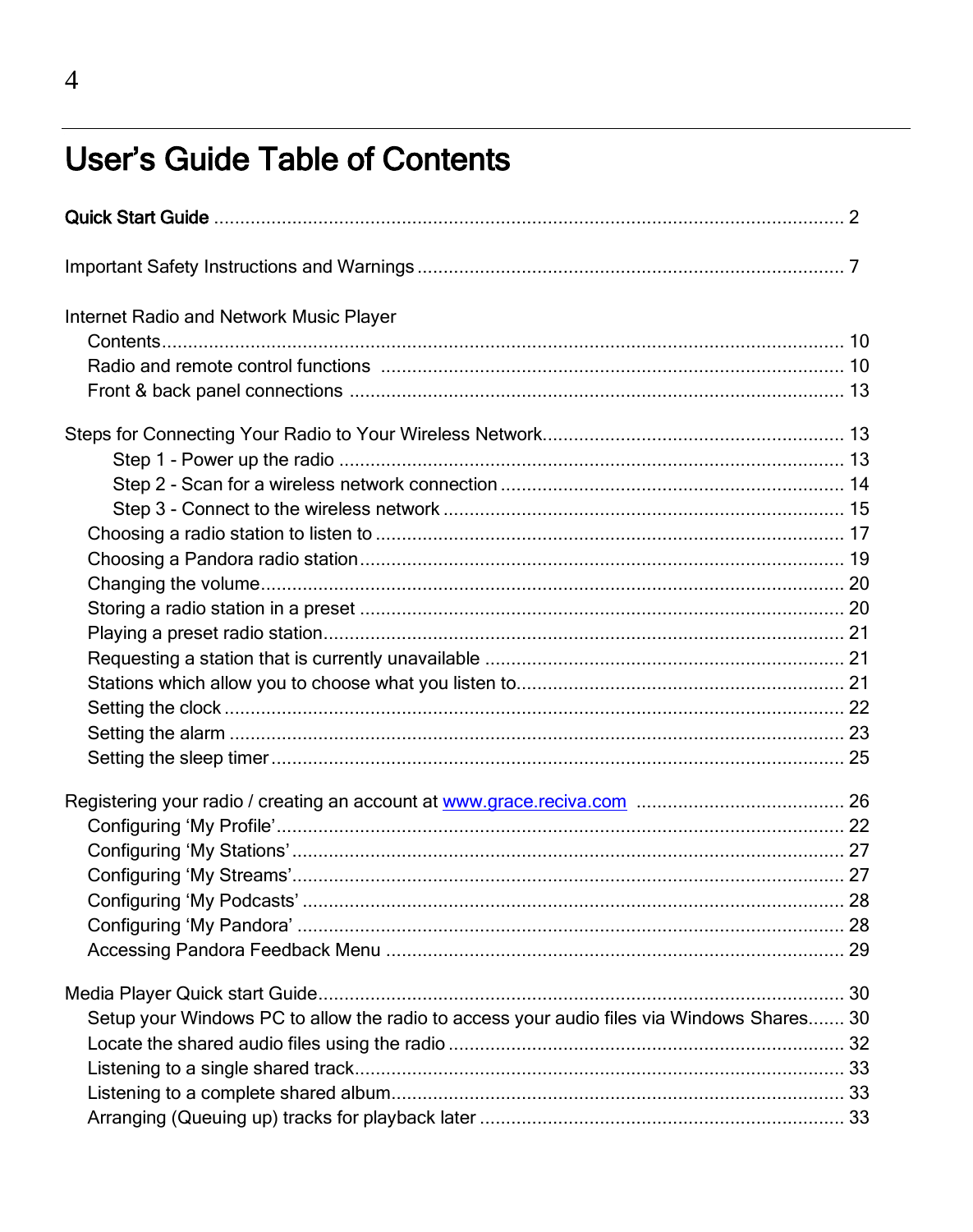| Set up a Windows PC to allow the radio to access your audio files via a UPnP server  36 |  |
|-----------------------------------------------------------------------------------------|--|
|                                                                                         |  |
|                                                                                         |  |
|                                                                                         |  |
|                                                                                         |  |
|                                                                                         |  |
|                                                                                         |  |
|                                                                                         |  |
|                                                                                         |  |
|                                                                                         |  |
|                                                                                         |  |
|                                                                                         |  |
|                                                                                         |  |
|                                                                                         |  |
|                                                                                         |  |
|                                                                                         |  |
|                                                                                         |  |
|                                                                                         |  |
|                                                                                         |  |
|                                                                                         |  |
|                                                                                         |  |
|                                                                                         |  |
|                                                                                         |  |
|                                                                                         |  |
|                                                                                         |  |
|                                                                                         |  |
|                                                                                         |  |
|                                                                                         |  |
|                                                                                         |  |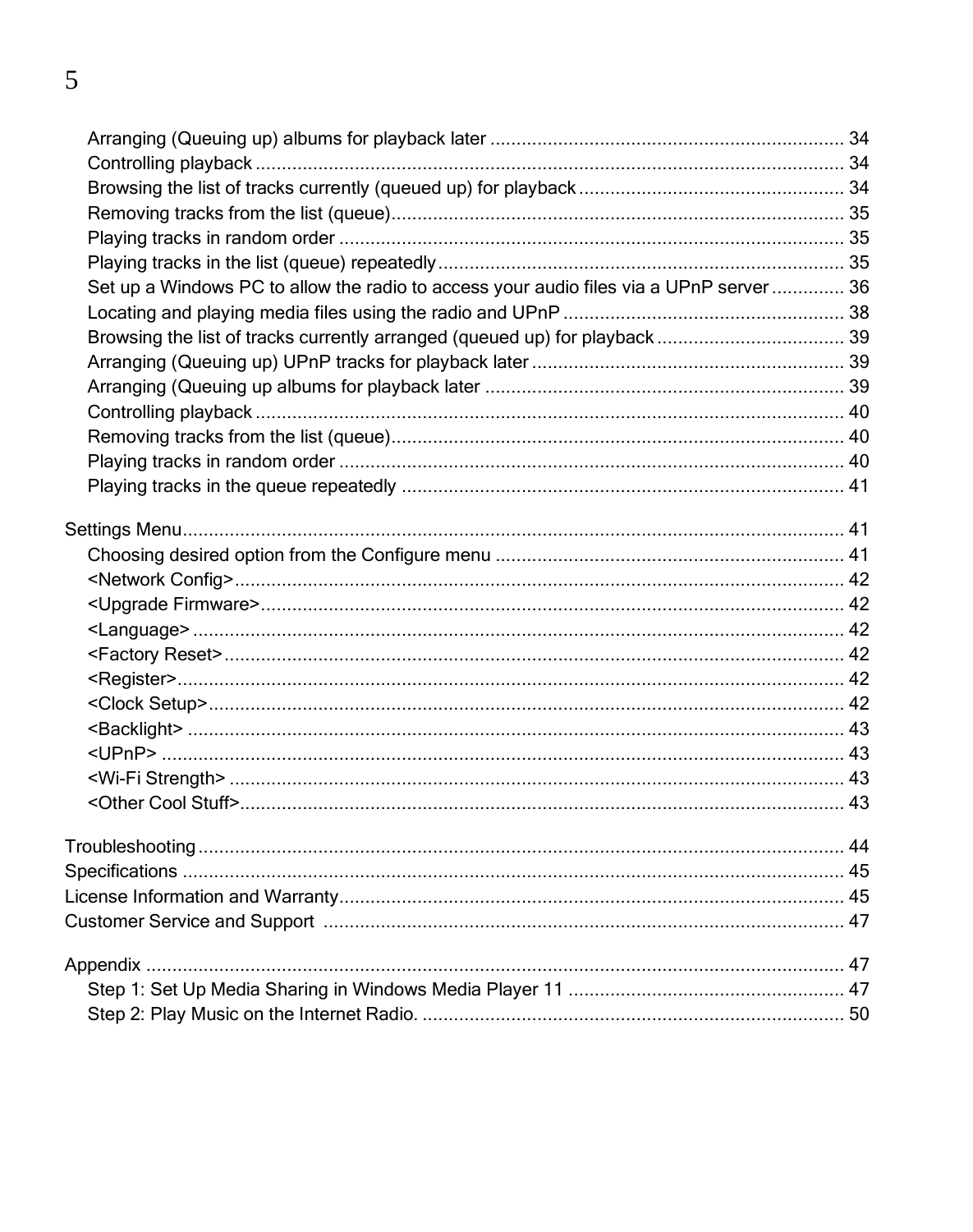### **Important Safety Instructions and Warnings**

#### Please read before installation

If this Internet radio has been moved from a cold place to a warm place, DO NOT plug it in for 2-3 hours (e.g. from a cold car boot to a warm room). There is a possibility that moisture may have condensed in the Internet radio, this can cause damage to your Internet radio. To avoid damage please unpack your Internet radio and allow it to stand at room temperature for 2-3 hours before use. This will help any moisture evaporate and prevent unnecessary damage to your Internet radio.

| POWER PLUG         | Ensure that the power plug is easily accessible.                                                                                                                                                                                                 |
|--------------------|--------------------------------------------------------------------------------------------------------------------------------------------------------------------------------------------------------------------------------------------------|
| <b>COVERS</b>      | Do not remove any fixed covers as this may expose dangerous voltages.                                                                                                                                                                            |
| <b>WEATHER</b>     | It is advisable to unplug your radio during a thunderstorm.                                                                                                                                                                                      |
| <b>VENTILATION</b> | The ventilation holes on the casing of your Internet radio prevent it from overheating.<br>Do not block or cover these holes, especially with cloth or paper. Do allow a minimum<br>distance of 5cm around the radio for sufficient ventilation. |
| <b>DAMAGE</b>      | Never use your Internet radio if it is damaged in any way. Always place your Internet<br>radio on a flat level surface avoiding anywhere which may be subject to strong<br>vibration.                                                            |
|                    | TEMPERATURE Avoid extremes of temperature, either hot or cold, place your Internet radio well away<br>from heat sources such as radiators or gas/electric fires and direct sun light for long<br>periods of time                                 |
| DO NOT             | Use this radio in humid or tropical climates.                                                                                                                                                                                                    |
| <b>MOISTURE</b>    | Do not allow your Internet radio to be exposed to rain, moisture or dust. If any liquid is<br>المقط الماريمال يسمى الأسام يتمرح المستملح مستملس مرتبط والمستحدث والمسائل المستمقين المستحدث مقما فالسم                                           |

spilt into your Internet radio it can cause serious damage. If you spill any liquid into your Internet radio switch it off and unplug it from the wall outlet immediately. Water or moisture damage will void your warranty.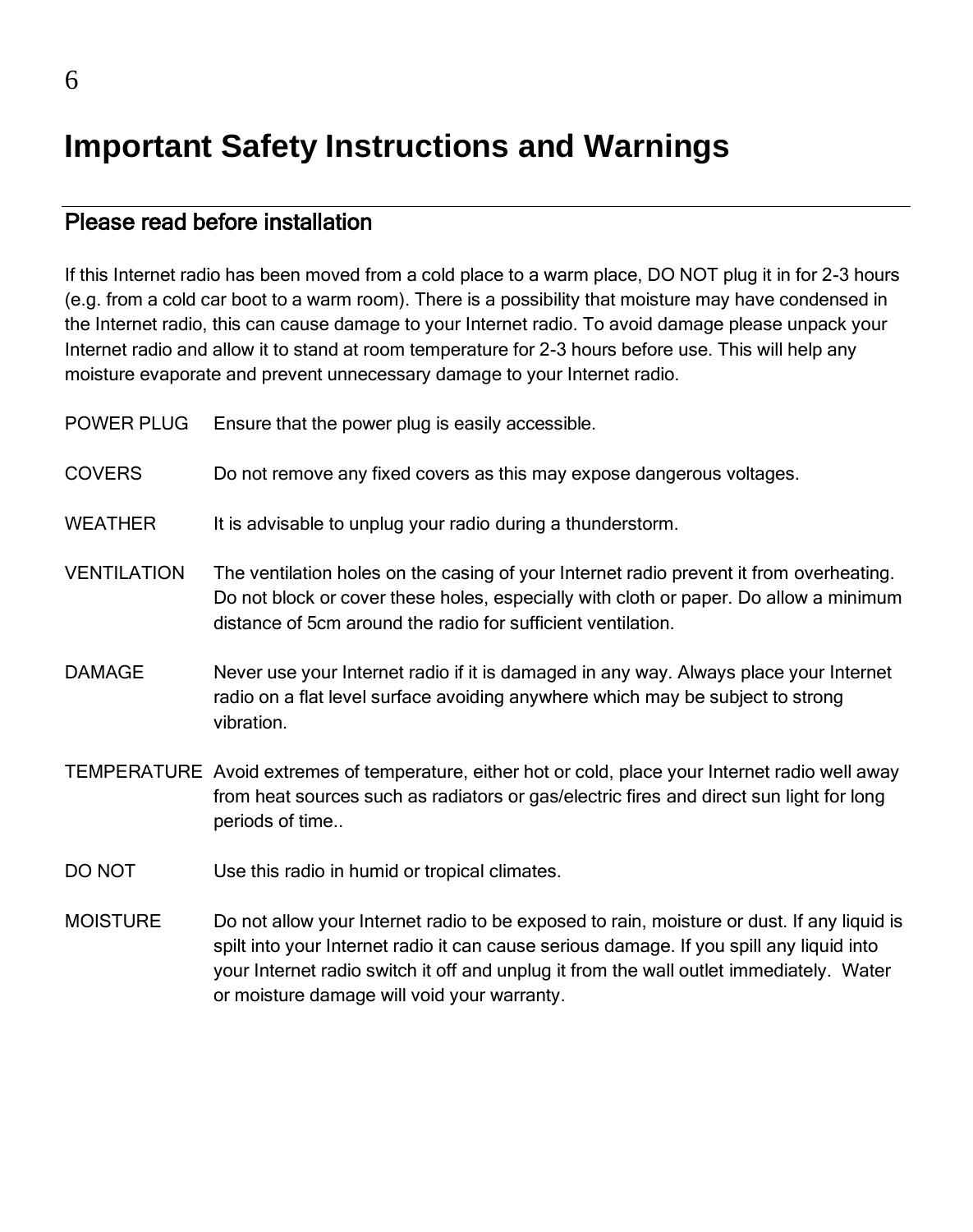#### CAUTION: Do not open any covers and do not repair yourself. Qualified personnel must carry out repair work.

#### WARNING:

- To reduce the risk of fire or electrical shock, do not expose the product to rain or moisture.
- The product should not be exposed to any dripping or splashing. Objects filled with liquids, such as vases, should not be placed on the product.
- No open flame sources, such as lighted candles, should be placed on the product.
- Keep the remote control battery away from children. It may cause a fire or chemical bum if mishandled. Do not recharge, disassemble, heat above 100° C (212° F), or incinerate. Dispose of used batteries promptly. Replace only with a battery of the correct type and model number.

#### CAUTION: please read the important safety instructions carefully

- 1. Retain instructions the safety instruction should be retained for future reference.
- 2. Follow instructions –all instructions should be followed.
- 2. Heed warnings all warnings on the product and in the user's guide should be adhered.
- 4. Power source the product should be connected to a power supply only of the type specified in the user's guide or as marked on the product.
- 5. Power cord protection protect the power cord from being walked on or pinched, particularly at plugs and convenience receptacles.
- 6. Water and moisture the product should not be used near water (for example, near a bathtub, washbowl. kitchen sink, laundry tub, in a wet basement. or near a swimming pool. etc)
- 7. Heat keep the product away from heat sources such as radiators, heat registers, stoves or other appliances that produce heat.
- 8. Damage requiring service the product should be serviced by qualified service personnel when:
	- a) The power supply cord or the plug has been damaged: or
	- b) Objects have fallen or liquid has been spilled into the product: or
	- c) The product has been exposed to rain: or
	- d) The product does not appear to operate normally
	- e) The product has been dropped, or the enclosure damaged.
- 9. Servicing the user should not attempt to service the product. All servicing should be referred to qualified service personnel. Contact [www.gracedigitalaudio.com](http://www.gracedigitalaudio.com/) and click 'tech support"
- 10. Unplug the power adapter during lightning storms or when unused for long periods of time.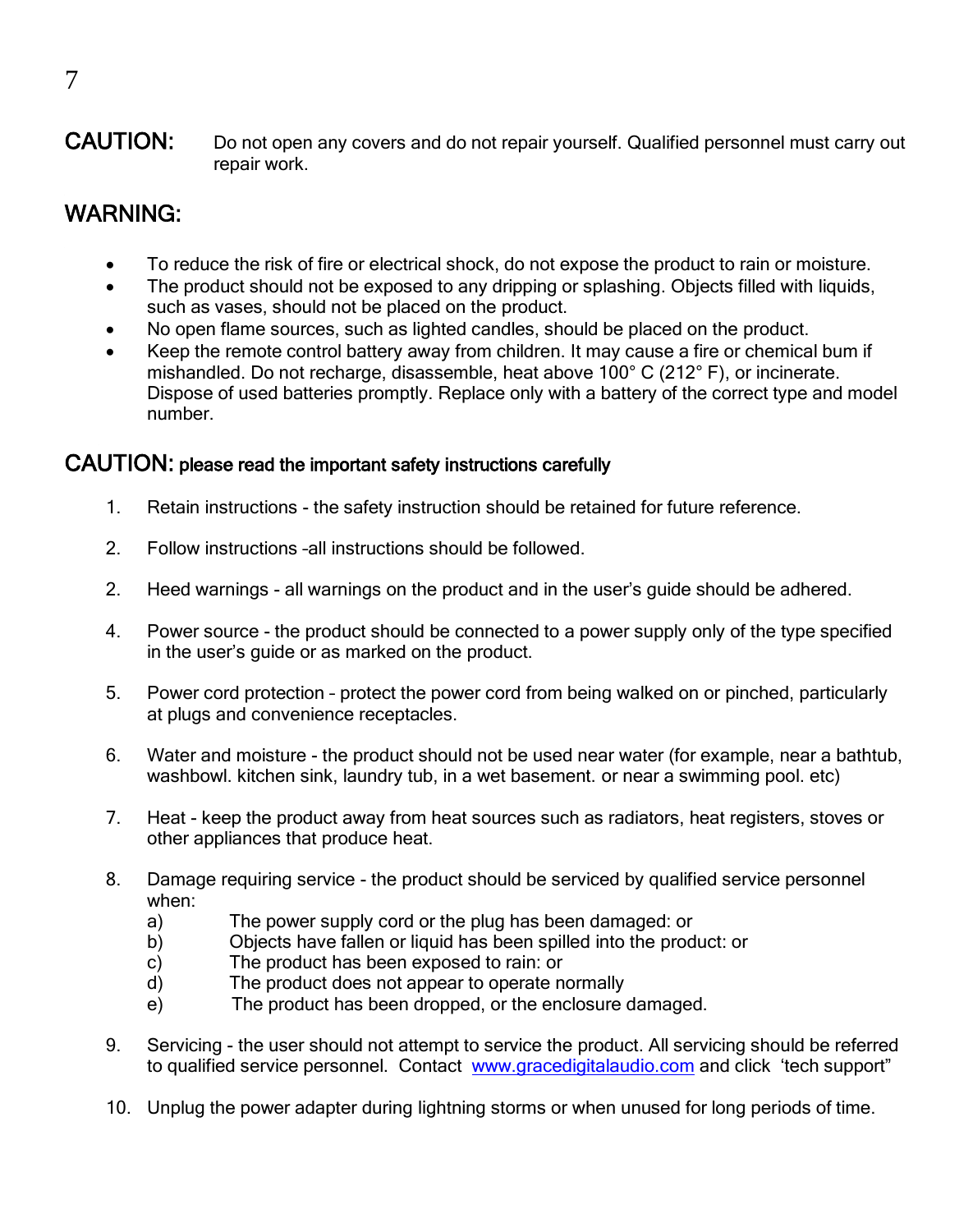#### ADVISORY

This Product is intended for **North American markets**. The GRACE Wireless Internet Radio GDI-IR2600 is in compliance with the essential requirements and other relevant provisions of Directive 1999/5/EC

#### ADVISORY

FCC Compliance and Advisory Statement: This device complies with Part 15 of the FCC Rules. Operation is subject to the following two conditions: 1) this device may not cause harmful interference, and 2) this device must accept any interference received, including interference that may cause undesired operation

NOTE: This equipment has been tested and found to comply with the limits for a Class B digital device, pursuant to Part 15 of the FCC Rules. These limits are designed to provide reasonable protection against harmful interference in a residential installation. This equipment generates, uses and can radiate radio frequency energy and, if not installed and used in accordance with the instructions, may cause harmful interference to radio communications. However, there is no guarantee that interference will not occur in a particular installation. If this equipment does cause harmful interference to radio or television reception, which can be determined by turning the equipment off and on, the user is encouraged to try to correct the interference by one or more of the following measures:

To comply with FCC RF exposure compliance requirements, a separation distance of at least 20 cm must be maintained between the antenna of this device and all persons. This device must not be co-located or operating in conjunction with any other antenna or transmitter."

#### WARNING

This product may contain chemicals listed in **Proposition 65** 

[\(http://www.oehha.ca.gov/prop65/prop65\\_list/Newlist.html\)](http://www.oehha.ca.gov/prop65/prop65_list/Newlist.html) that may be known to cause cancer, birth defects or other reproductive harm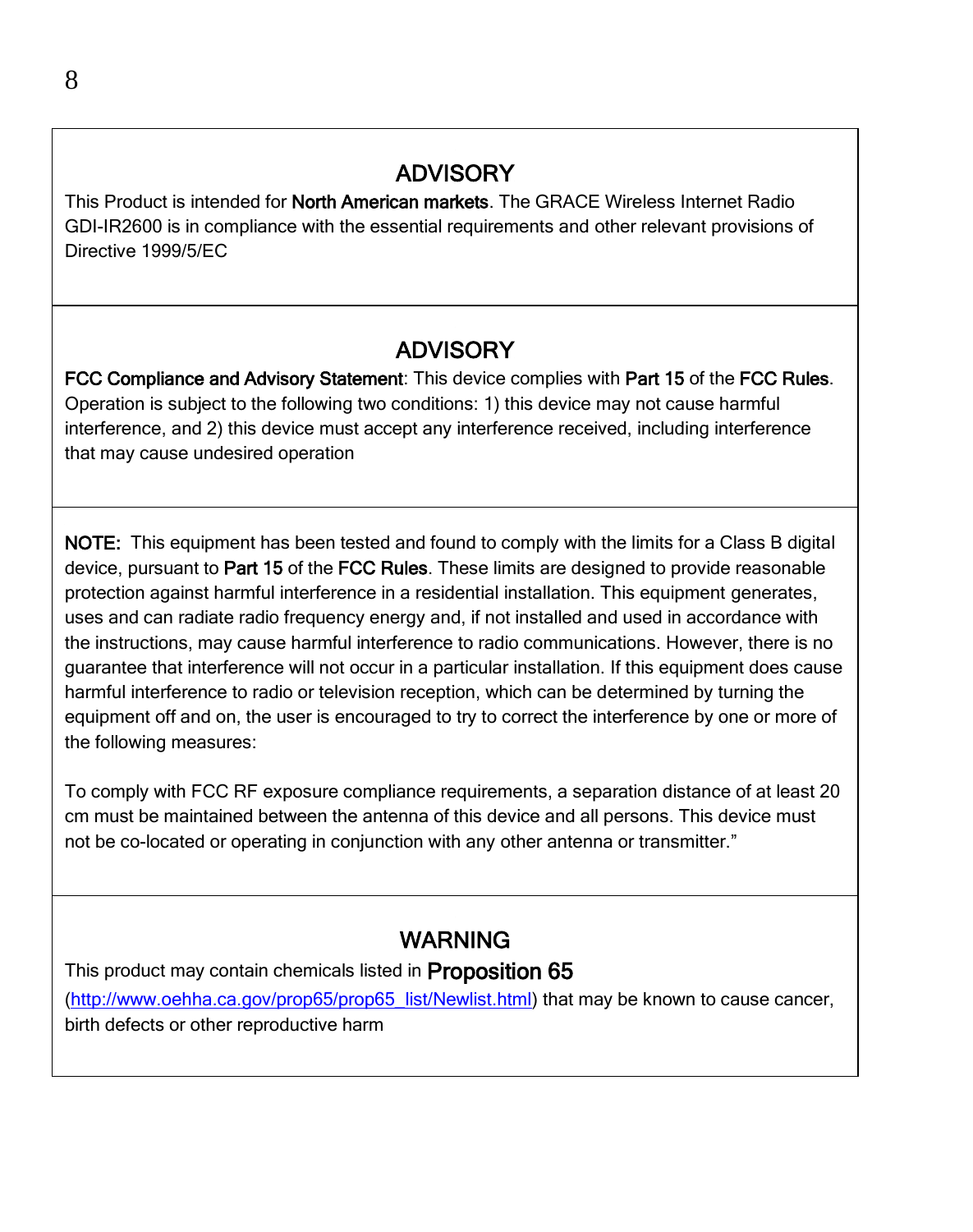### **Contents**

Innovator X WI-FI Internet Radio (GDI-IIR2600) Power Adapter Remote Control User's Guide

### Radio and remote control functions

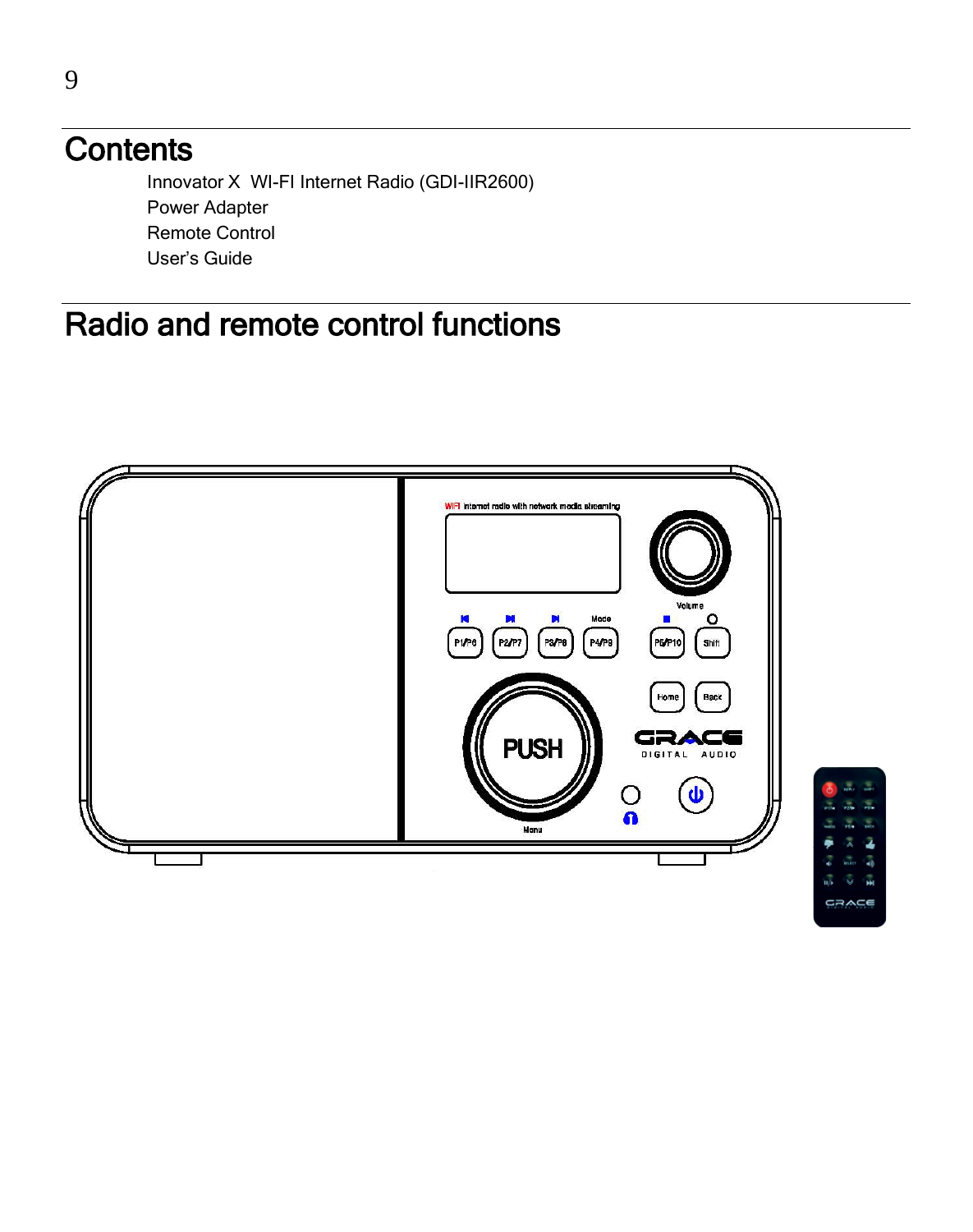#### Radio Front Panel Button & Knob Selections and Functions:

| Thumbs DOWN selection for<br>songs you do not like while listening to<br>Pandora                                           | Thumbs UP selection for songs<br>you like while listening to Pandora                          |
|----------------------------------------------------------------------------------------------------------------------------|-----------------------------------------------------------------------------------------------|
| <b>MENL</b><br>Scroll thru menu to navigate<br>choices, press in scroll knob to select                                     | Skip to next song while<br>listening to Pandora                                               |
| Pause & Play your songs while<br>listening to Pandora                                                                      | <b>SHIFT</b><br><b>Shift</b> to select secondary button features<br>& additional presets 6-10 |
| <b>BACK</b><br>Return to your <b>previous</b> menu<br>screen selection                                                     | Quick return to your radio's<br>Home page and menu selection                                  |
| <b>VOLUME KNOB</b> turn right to increase<br>volume to left to decrease volume<br><b>SCROLL KNOB</b> find & PUSH to select | <b>Power</b> $\cup$ push to turn radio on or to<br>place in standby mode                      |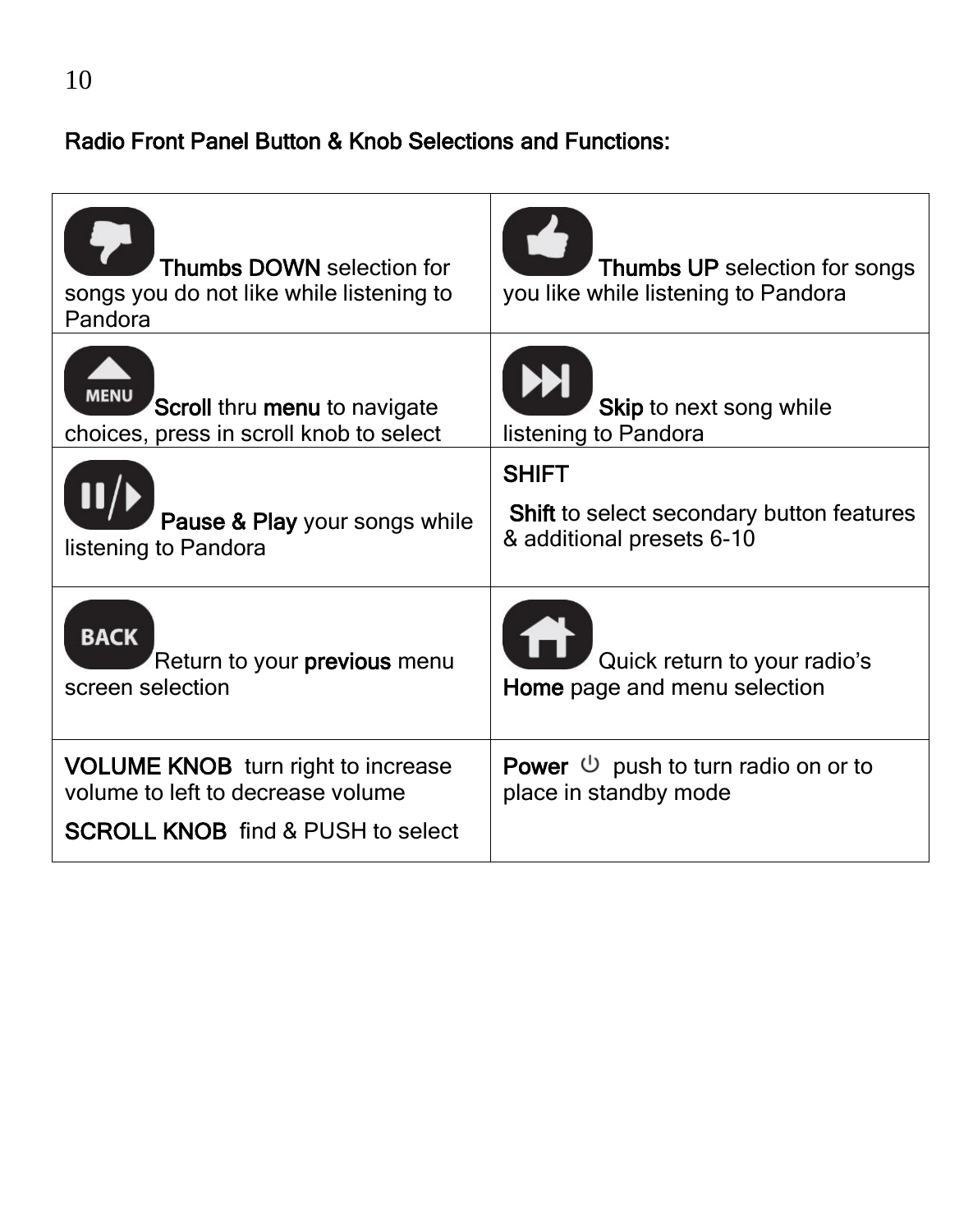

GDI-IR2600 Remote Control

NOTE: Station presets and media player control functions are available on your remote control.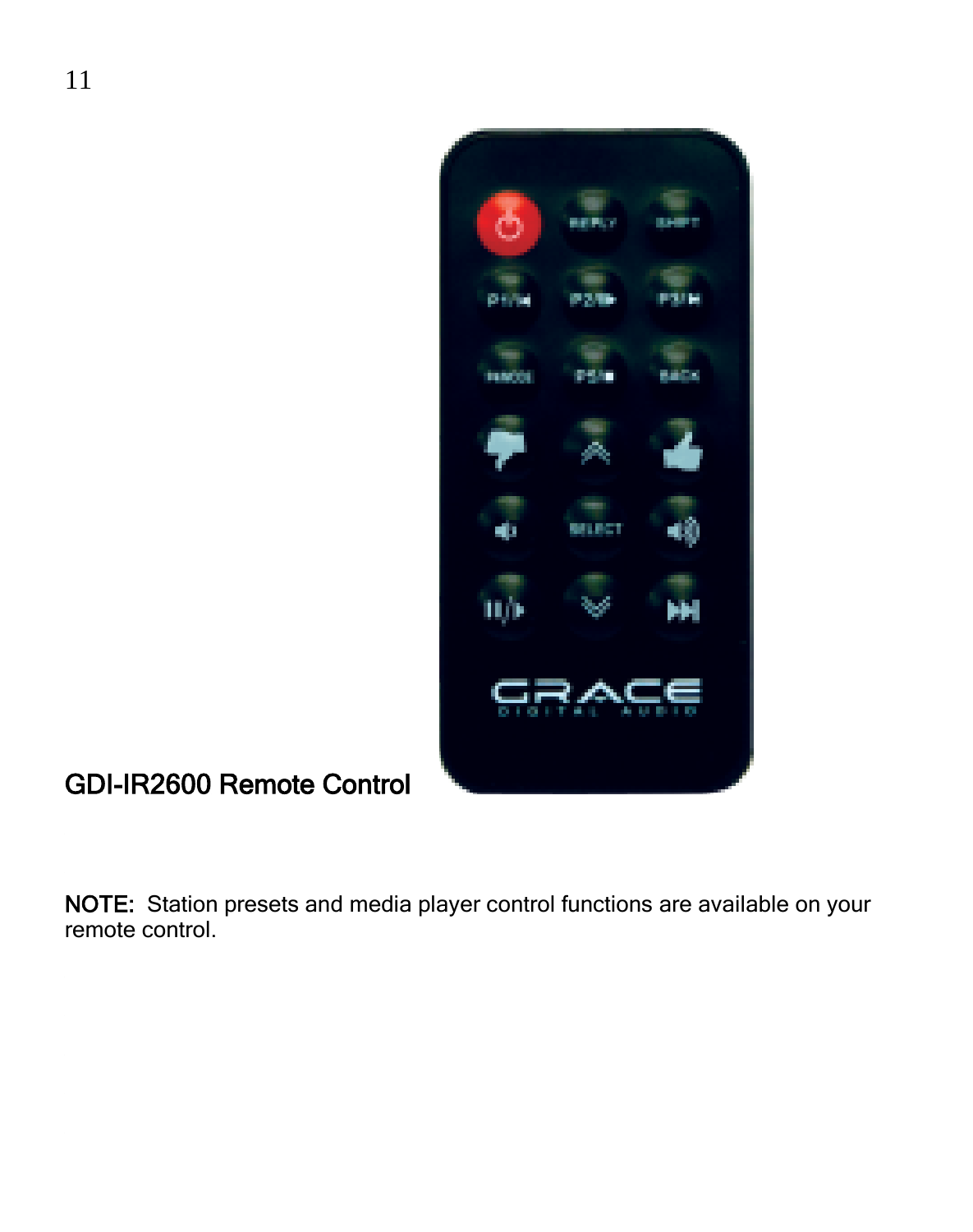#### Remote Control Button Selections and Functions:

|             | <b>POWER</b> $\cup$ push to turn radio on or to<br>place in standby mode                                     | <b>REPLY</b> provides interact menu when<br>playing a radio station                                       |
|-------------|--------------------------------------------------------------------------------------------------------------|-----------------------------------------------------------------------------------------------------------|
|             | P1/K Preset 1 or back in media mode                                                                          | P2/II<br>Preset 2 or play/pause in media<br>mode                                                          |
|             | <b>P3/D</b> Preset 3 or forward in media<br>mode                                                             | <b>P4/</b> MODE Preset 4 or media mode                                                                    |
|             | $P5/\blacksquare$ Preset 5 or stop in media mode                                                             | <b>SHIFT</b> press to select presets 6-10                                                                 |
|             | $\mathbf{\hat{\times}}$ $\mathbf{\check{v}}$ UP / DOWN arrows navigate up<br>& down through the radio's menu | <b>SELECT</b> Push SELECT to choose the<br>active item on the radio's menu                                |
| <b>BACK</b> | Return to your <b>previous</b> menu<br>screen selection                                                      | Volume: $\blacktriangleleft$ decrease audio level and<br>◀ $\boldsymbol{\vartheta}$ increases audio level |
| Pandora     | Thumbs DOWN selection for<br>songs you do not like while listening to                                        | <b>Thumbs UP</b> selection for<br>songs you like while listening to<br>Pandora                            |
| listening   | Pause & Play your songs while                                                                                | Skip to next song while<br>listening                                                                      |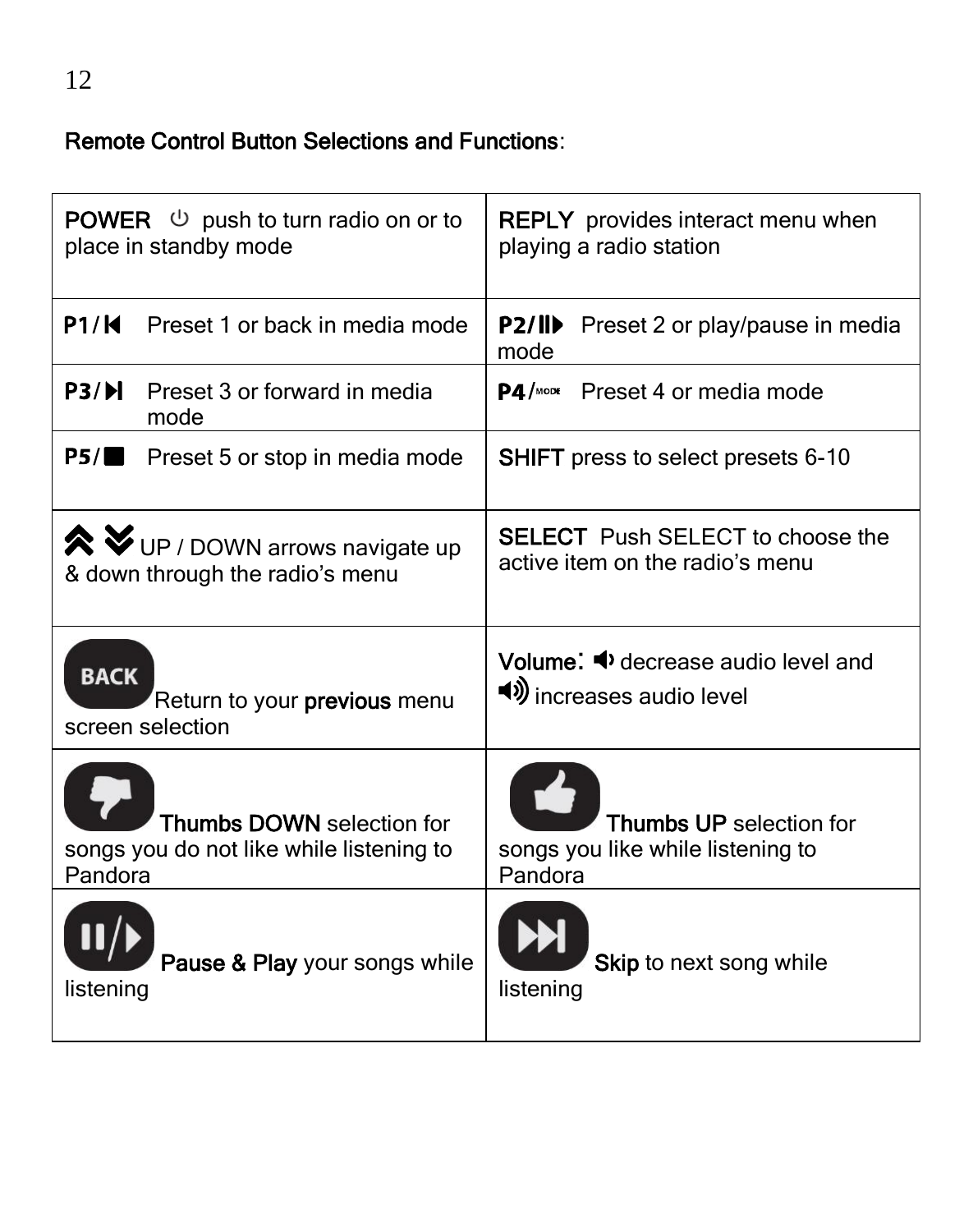### Front & back panel connections

The headset connection is on the front panel. Connect a headset or earphones to the jack to privately listen to your audio. Alternatively, connect the headset jack to a stereo system's audio input jacks via the provided cables. If the cables provided do not work with your type of connection(s) on your stereo system, you may wish to contact your local electronics store to purchase the appropriate connector for use with your stereo system.

There are 2 connections on the back panel

- 1) Power Adapter jack connection. Please plug the supplied power adapter into the radio's power adapter jack then plug the other 2 prong end into the wall power outlet
- 2) AUX-in jack connection. The AUX-IN jack connection can be used to listen to audio from an alternative device (not provided).

## Steps for Connecting Your Radio to Your Wireless **Network**

#### Getting Started

#### Step 1 - Power up the radio - 1<sup>st</sup> time set up

Connect one end of the AC Power cord to the back of your WI-FI INTERNET RADIO and the other end to the available wall plug. The radio can be switched on or off with the STANDBY/ON button. The STANDBY/On button is marked on your radio with this symbol  $\mathbb{U}$ . If only the clock is displayed on the top of the display, the unit is in standby mode. Please turn the radio on before going to the next step.

CAUTION: Use only the power adapter supplied with WI-FI INTERNET RADIO. Connecting a power supply with a different rating will cause permanent damage to WI-FI INTERNET RADIO and may be hazardous and will void the warranty.

After you turn the radio on it will briefly display the following:

Grace Digital Radio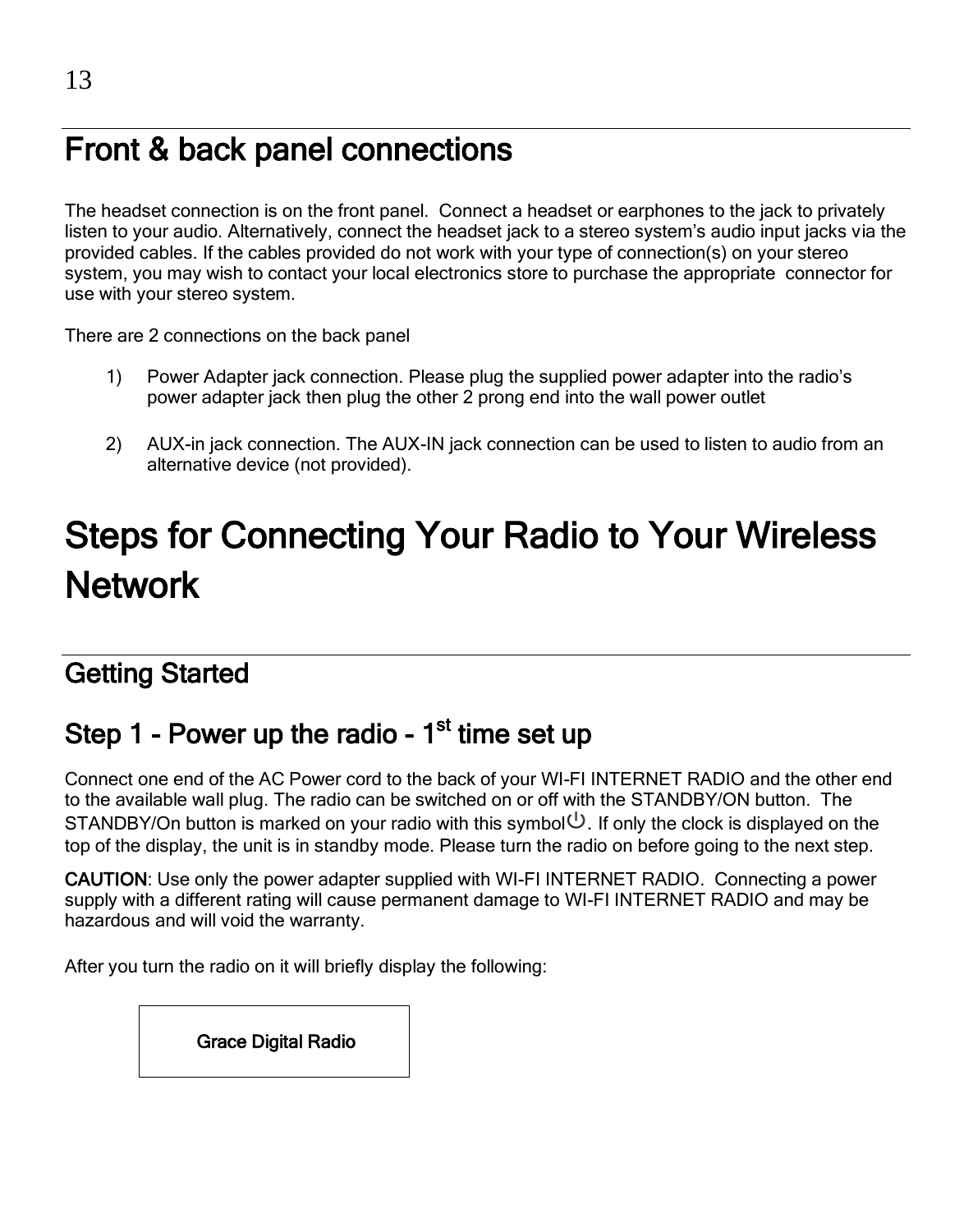After a few seconds, the screen will change to show:



After a few seconds, the screen will change to show:



#### Step 2 - Scan for a wireless network connection

When the display shows brackets next to the words <Scan for networks>, press the 'Select' dial. (NOTE: IF you make an error at any point, press the 'Back' button to return the previous screen)

The WI-FI INTERNET RADIO will now scan for all available wireless networks and will display:



IF the radio does not find a wireless network router, the display will show:



IF this happens after subsequent attempts you should check the status of your Wi-Fi router - see the instructions supplied with your wireless router / modem or contact the person who set up your home computer network.

When the WI-FI INTERNET RADIO finds your wireless network, the display will show the SSID (the name of your home wireless network) - this is the name ascribed to your Wi-Fi router by the person who set up your network - for example: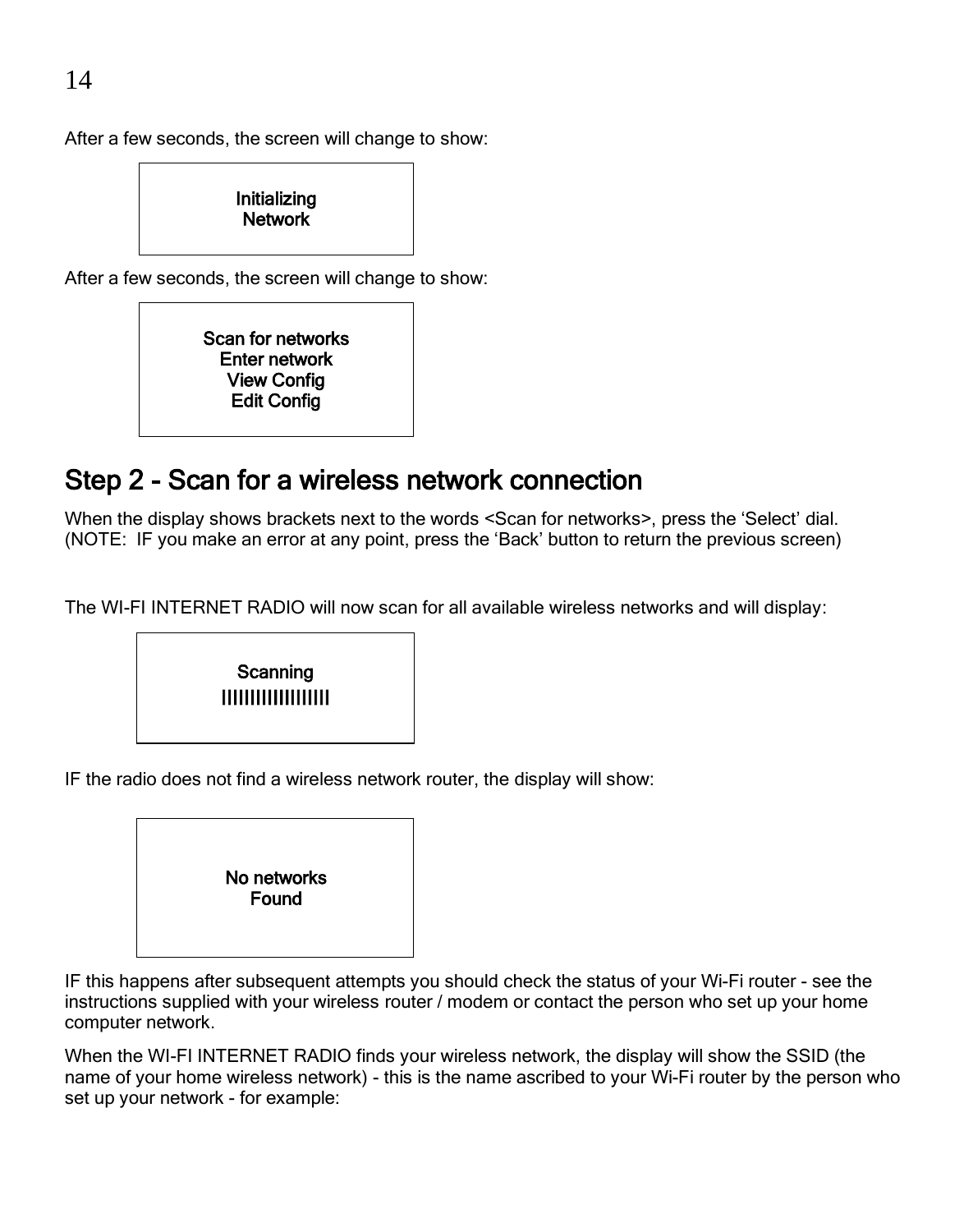

It is possible, and in some locations likely, that your radio will find more than one wireless network, in which case you can choose the wireless (Wi-Fi) network you want to connect to. Turn the dial on your radio until the name of the wireless network has brackets {} next to the name of the network you want to connect to.

For optimal performance you may want to check your home network settings to make sure your radio is on a deferent channel than your neighbors. To do this please consult your Wi-Fi router owner's manual.

#### Step 3 - Connect to the wireless network

When the SSID for the Wi-Fi router you want to connect to is displayed on the screen, press the large dial inward.

IF your network is not configured to require an encryption code, the screen should display:



then:



IF the screen displays either WEP or WPA, a password is required:



Then the network is using one of the encryption systems: Wired Equivalent Privacy (WEP) or WiFi Protected Access (WPA or WPA2). You therefore need to enter the correct WEP or WPA password on your WI-FI INTERNET RADIO radio to communicate with your network. Please note that the WI-FI INTERNET RADIO does not currently support WPA2 Business.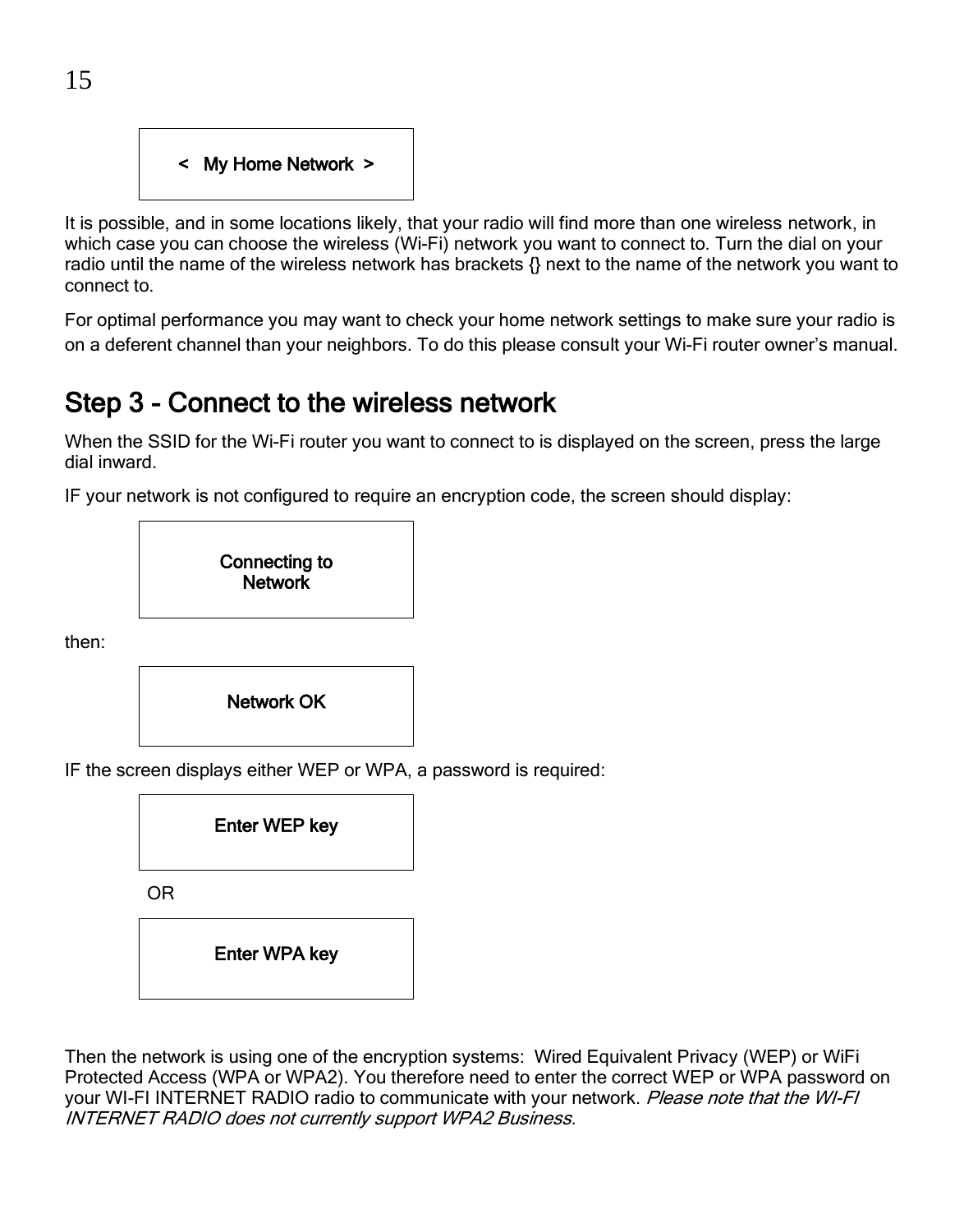Only the person who set up the network in the first place knows this password; if that person is not you then you need to find out the password. You can do this by checking with the Customer Service of your internet provider or the manufacturer of your wireless router.

After approximately 3 seconds, the display goes into the password entry mode:



To enter the password, use the **SCROLL to** select each letter/number/symbol of the password in turn. When the 1<sup>st l</sup>etter or number of your password is in the center of the display, press the large dial inward to select that letter or number. Repeat this process for each letter or number in your password.

NOTE: WEP and WPA passwords are upper and lower case sensitive and MUST be entered exactly

HINT: Use the 'Back' button to erase incorrect characters that you may have entered. IF the display shows: "Invalid key" or "Network Error", an incorrect password has been entered.

After entering the final letter/number/symbol, scroll to find and select **END**. The word 'END' is in the center of the display press the large dial inwards.

Once the password is entered correctly, your WI-FI INTERNET RADIO should now be able to connect to the network.

Your radio should now be able to connect to the selected network without having to re-enter a password. Your password will be saved in your Grace radio even if a power outage occurs. You will have to alter your password however, should you attempt to connect to an alternative wireless network or you change your Wi-Fi router.

NOTE: IF you would like to give your radio a static IP address then please see the 'Network config' section under the 'Setting' section.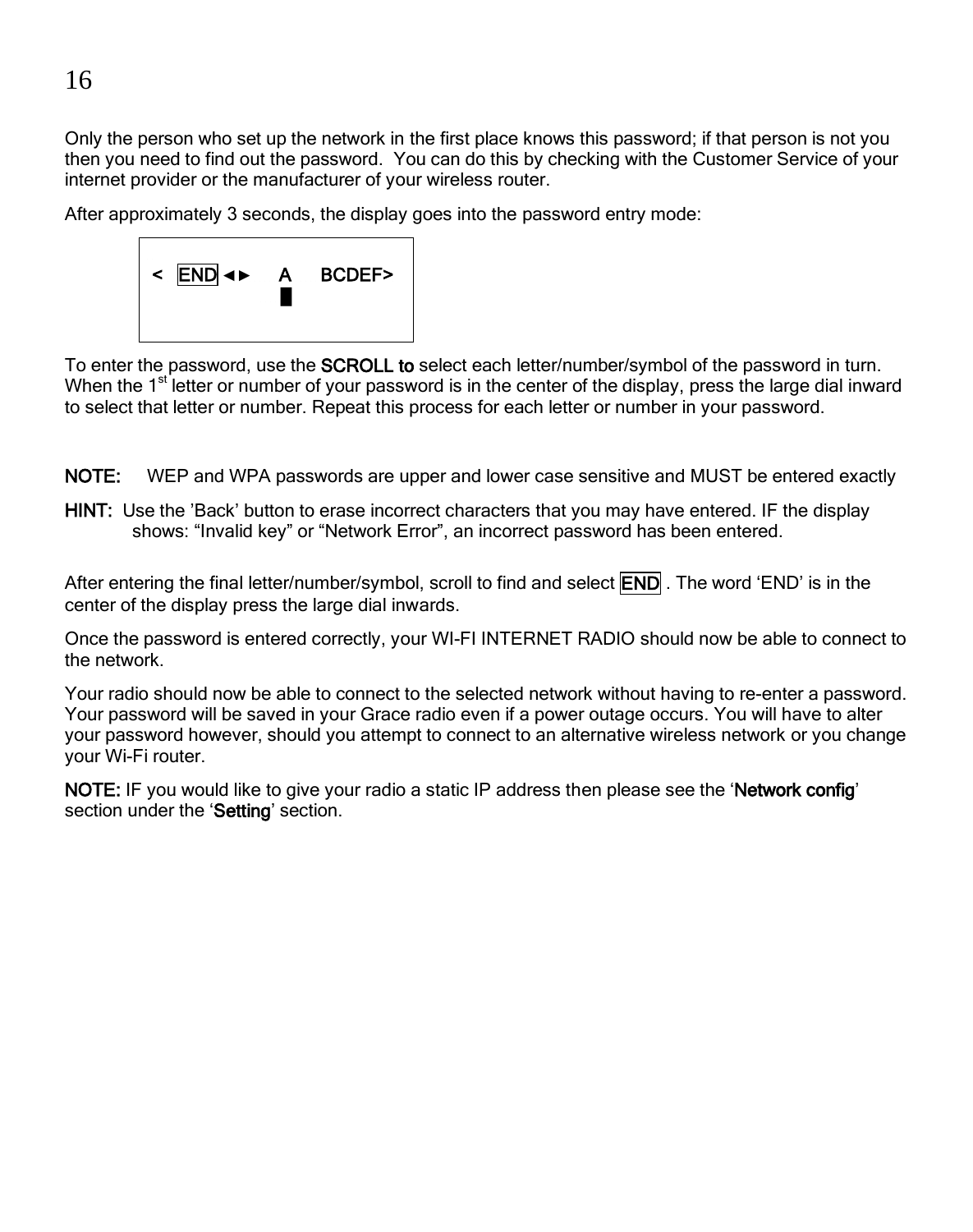### Choosing a radio station to listen to

1. Press the 'Select' button. NOTE: IF you make an error at any point, press the 'Back' button to return to the previous screen)

 $2^{\circ}$ 

### Main Menu



- 2. If the screen does not show < Internet radio > as shown above, turn the knob until it does. Please note that the 'My Stuff' folder will only show up after you register your radio onto our web site. You can register your radio a[t www.grace.reciva.com.](http://www.grace.reciva.com/)
- 3. Press the 'Select' button, to choose <Internet radio>.
- 4. Turn the knob to choose from, <Location>, <Genre>, <Search>,<Sirius>, <Live 365>.
- 5. Press the 'Select' knob inward to choose the option you want.

<Location> allows you to choose radio stations by country.

<Genre> allows you to choose radio stations according to their content. For example: Classic Rock, Sport, News, etc.

<Search> Allows you to enter in the 3 or 4 letter call sign of the radio station that you want to listen to. For example: 95.3, 96.9, KROC etc.

 <SIRIUS> allows you to choose a Sirius Internet Radio station if you are have a Sirius Premium Internet Radio subscription. Please se[e www.sirius.com/siriusinternetradio](http://www.sirius.com/siriusinternetradio) for more info. <Live365> is a subscription service. Please see [www.live365.com](http://www.live365.com/) for instructions on how to become a Live 365 VIP member.

If you would like to change your SIRIUS username and password choose 'change username' in the SIRIUS menu. Follow the above steps.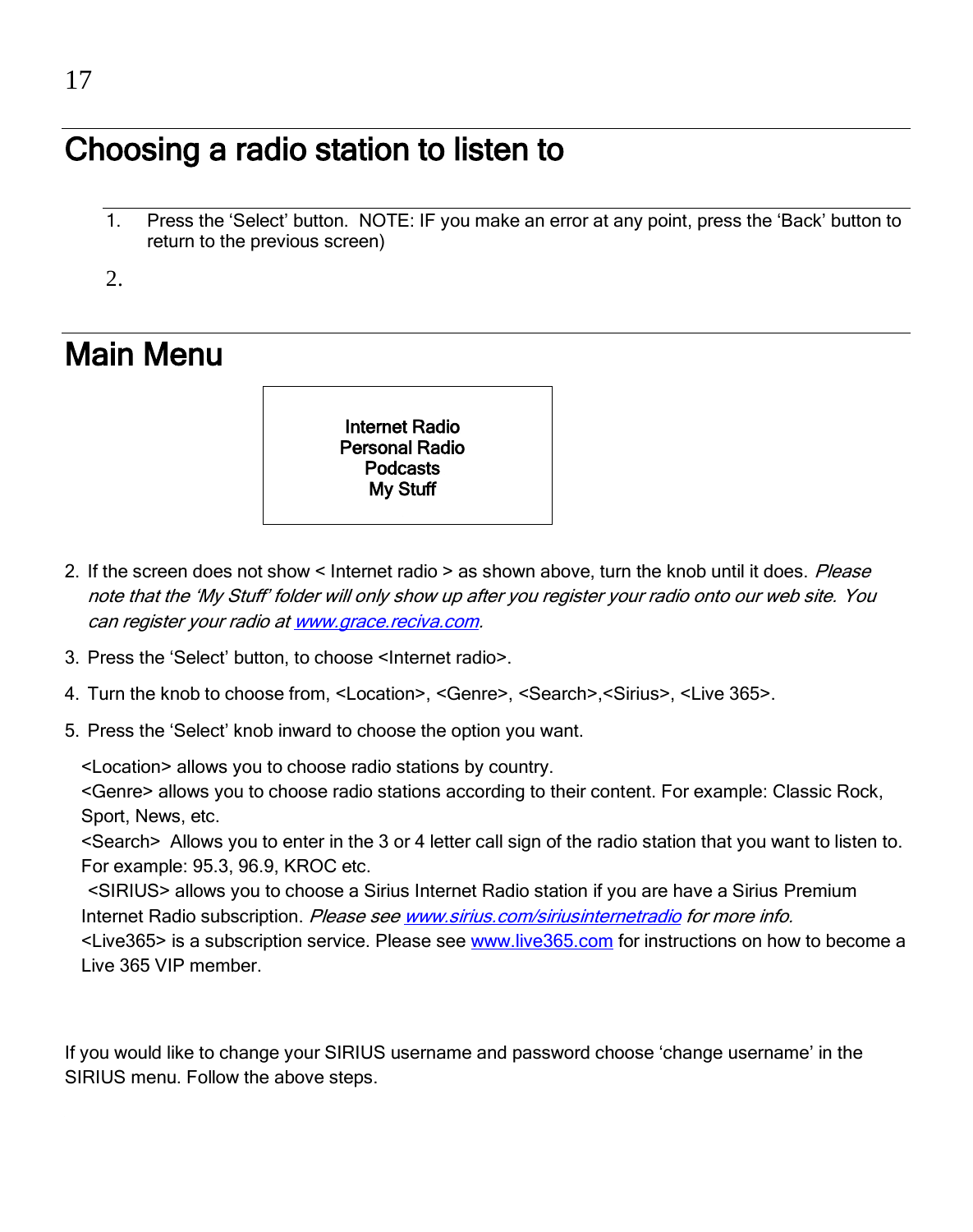#### <Location>

- 1. Turn the knob until the display shows the region you want (or select 'All' to display all countries),
- 2. Press the 'Select' knob.
- 3. Turn the knob until the display shows the country you want.
- 4. Press the 'Select' knob.
- 5. Turn the knob until the display shows the station you want.
- 6. Press the 'Select' knob and wait until the radio connects to that station.

Note that some radio stations do not broadcast 24 hours per day, and some stations are not always on-line.

If this station has on-demand content (that is, it gives the option of listening to programs which have already been broadcast), see "Stations which enable you to choose what you listen to".

#### <Genre>

- 1. Turn the knob until the display shows the type of content you want to listen to (sports, news, 90's, talk radio etc) , then press the 'Select' knob inwards.
- 2. Turn the knob until the display shows the station you want.
- 3. Press the 'Select' knob and wait until the radio connects to that station.

NOTE some radio stations do not broadcast 24 hours per day, and some stations are not always on-line.

If this station has on-demand content (that is, it gives the option of listening to programs which have already been broadcast), see "Stations which enable you to choose what you listen to".

#### <Search>

- 1. After you choose 'search' the radio will display 'Station Name' and the alphabet and numbers below. Enter in the station that you would like to search for in the same manner that you entered in your Wi-Fi password i.e. choose the  $1<sup>st</sup>$  letter or number of the station then press the large dial inward. Continue until the number of call sign is entered then choose the word END .
- 2. The list of stations that include the numbers or letters that you searched will be displayed.
- 3. Press the 'Select' knob and wait until the radio connects to that station

#### <SIRIUS>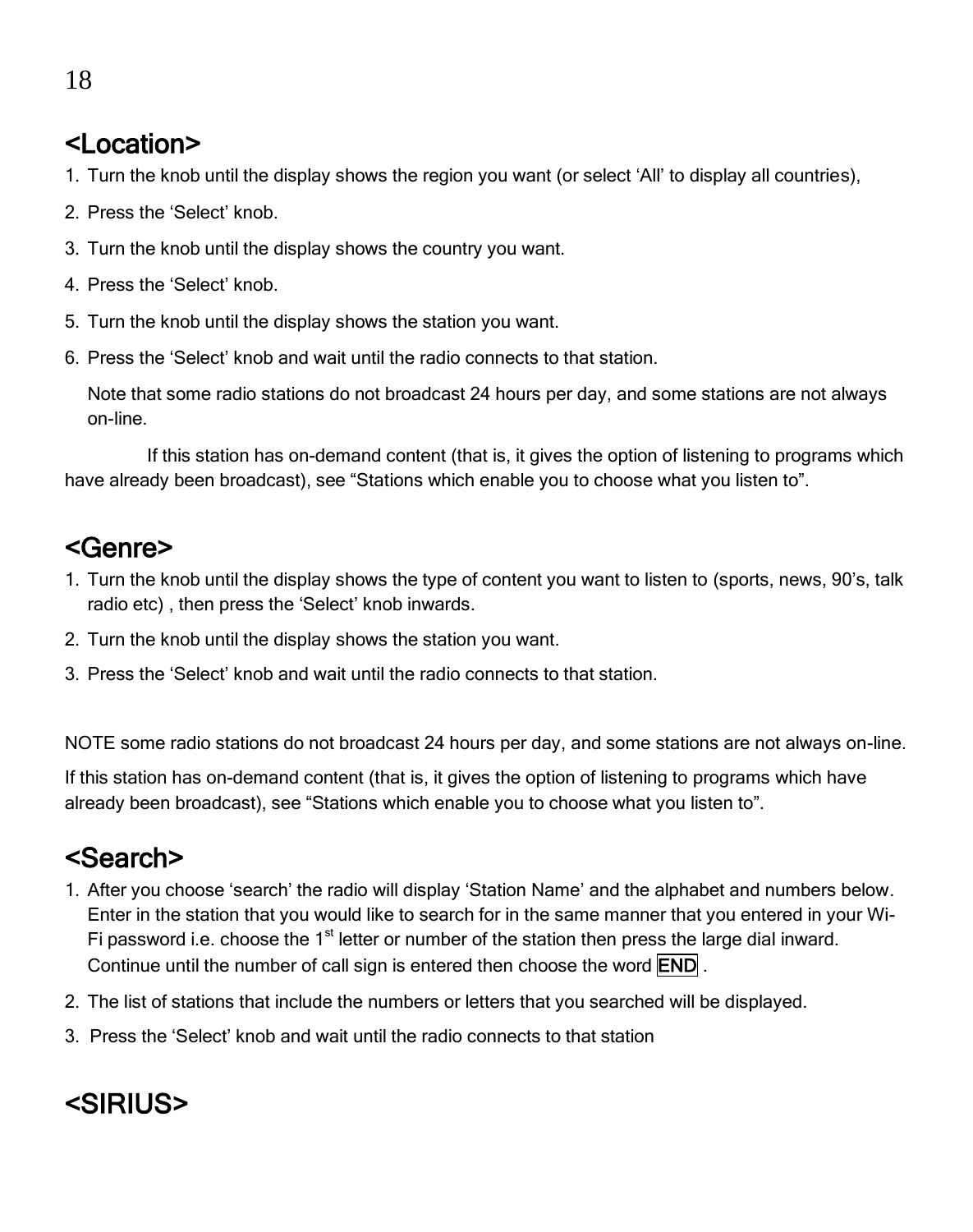If you have a valid SIRIUS 'Premium' Internet radio package you can access SIRIUS stations on your WI-FI INTERNET RADIO. To sign up for SIRIUS premium internet radio service please go to: [www.sirius.com/siriusinternetradio](http://www.sirius.com/siriusinternetradio). Please note: SIRIUS 'standard' internet radio service will not work on the WI-FI INTERNET RADIO a user must have SIRIUS 'premium' internet radio service.

When you are in the SIRIUS menu on the WI-FI INTERNET RADIO, press the select dial inward to choose <sign in> or <change username>. When prompted enter in your SIRIUS user name (user names are UPPER and lower case sensitive). After you enter in your username choose **END**. The display will show 'Loading…'. You will then be prompted to enter in your SIRIUS password (passwords are UPPER and lower case sensitive). After you enter in your password choose **END**. The display will show 'Loading…' After your password has been accepted please press the 'back' button on the radio until you see 'SIRIUS' on the menu. Choose SIRIUS. Now after you choose SIRIUS your radio will show 'Loading….' Then the list of SIRIUS stations by genre will be shown on the radio.

If you would like to see the full list of all stations available please go to the bottom of the SIRIUS genre list and choose 'all stations'. You will now be able to view the Sirius internet radio stations with their appropriate SIRIUS number. Scroll to the station you would like to listen to and press the select dial inward to listen to that station.

#### $<sub>1</sub>$  ive 365 $>$ </sub>

Please se[e www.live365.com](http://www.live365.com/) for instructions on how to become a Live 365 VIP member. You will need to have your radio registered to listen to your Live365 VIP music and your LIVE 365 username and password entered into our web site. Please see the section in this manual for 'Registering your radio / creating an account a[t www.grace.reciva.com](http://www.grace.reciva.com/)'.

### Choosing a Pandora radio station (Personal Radio)

Below the 'Internet Radio' choice on your radio is the "Personal Radio' choice. This section allows for new Grace Digital Personal radio services. The current service is Pandora. Prior to this feature working you must first register your radio on the Grace web site. Please see the section in this manual for 'Registering your radio / creating an account at [www.grace.reciva.com](http://www.grace.reciva.com/)'.

#### <Stations>

1. Press the select knob to choose any of the Pandora stations that you have created on your Pandora account.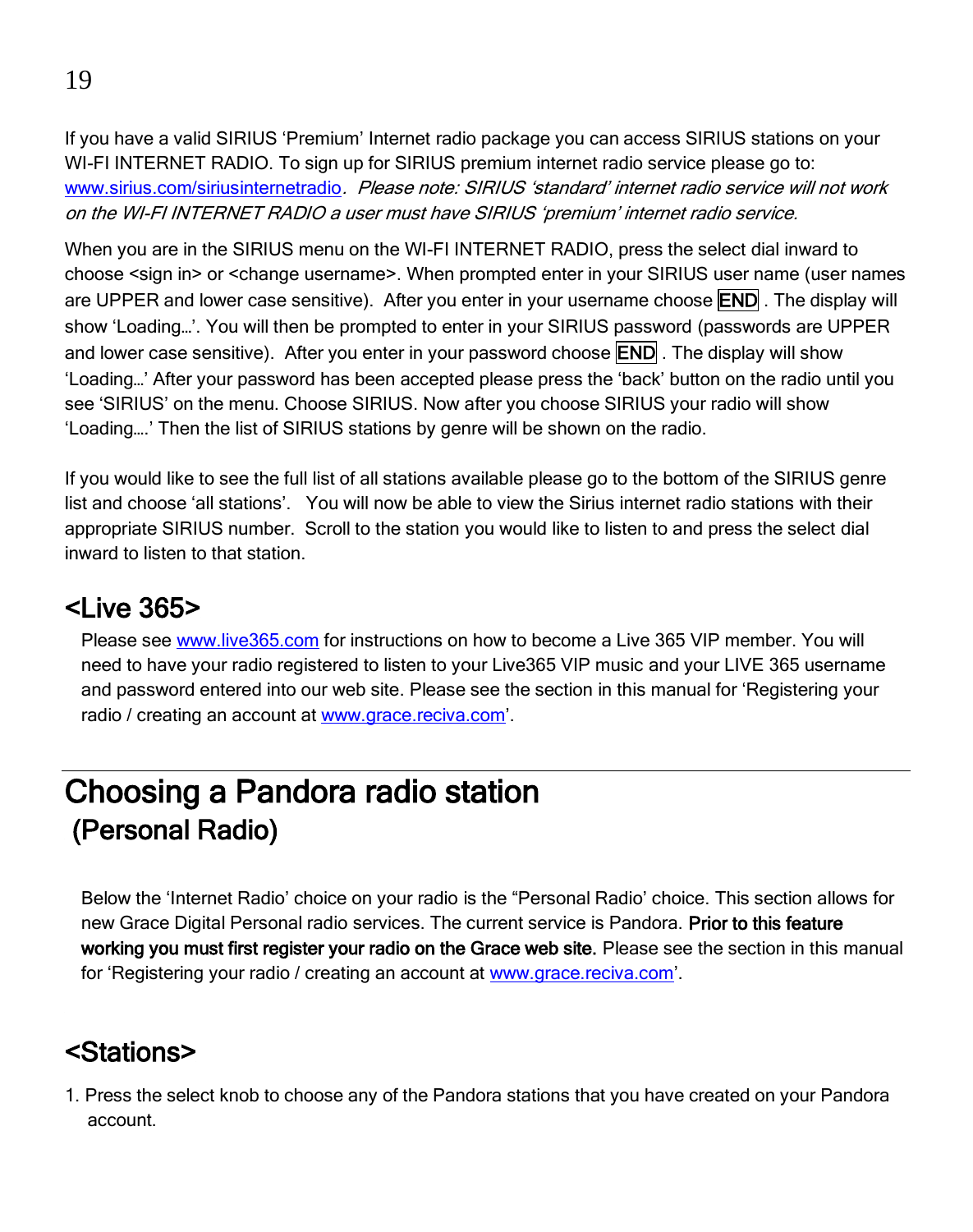#### <Create Stations>

- 1. Press the select knob and you can create a new station by typing in a word.
- 2. After you type in the word, select (end) in the menu. After a few seconds it will show you artist, songs and albums with names similar to the word you initially entered.
- 3. Choose desired selection. This function will also create a new station on your Pandora web site.

#### Changing the volume

When a radio station is playing, to increase the volume turn the volume knob clock wise.

#### Storing a radio station in a preset Preset on Radio (using Remote Control)

- 1. When a station is playing, press and hold one of the numbers (1-10) on the remote control.
- 2. Select a number to assign the station to (1-10).

When a station is playing, hold down one of the preset buttons (1-5) until the screen shows:



\* Where "#" is the number of the preset button you held down.

If you would like to program more than 5 preset i.e. 6-10. Press the shift key on the remote control then press and hold the corresponding preset button until the screen shows Assigned to Preset 6 etc.

All of your presets are saved in internal memory in the event of a power outage.

(On some models of internet radio, as a factory default 'P1' or another button on the front panel of the radio has a demo recording stored in the memory. To save a new station over the demo recording simply follow the instructions above and your station will be saved over the demo recording.)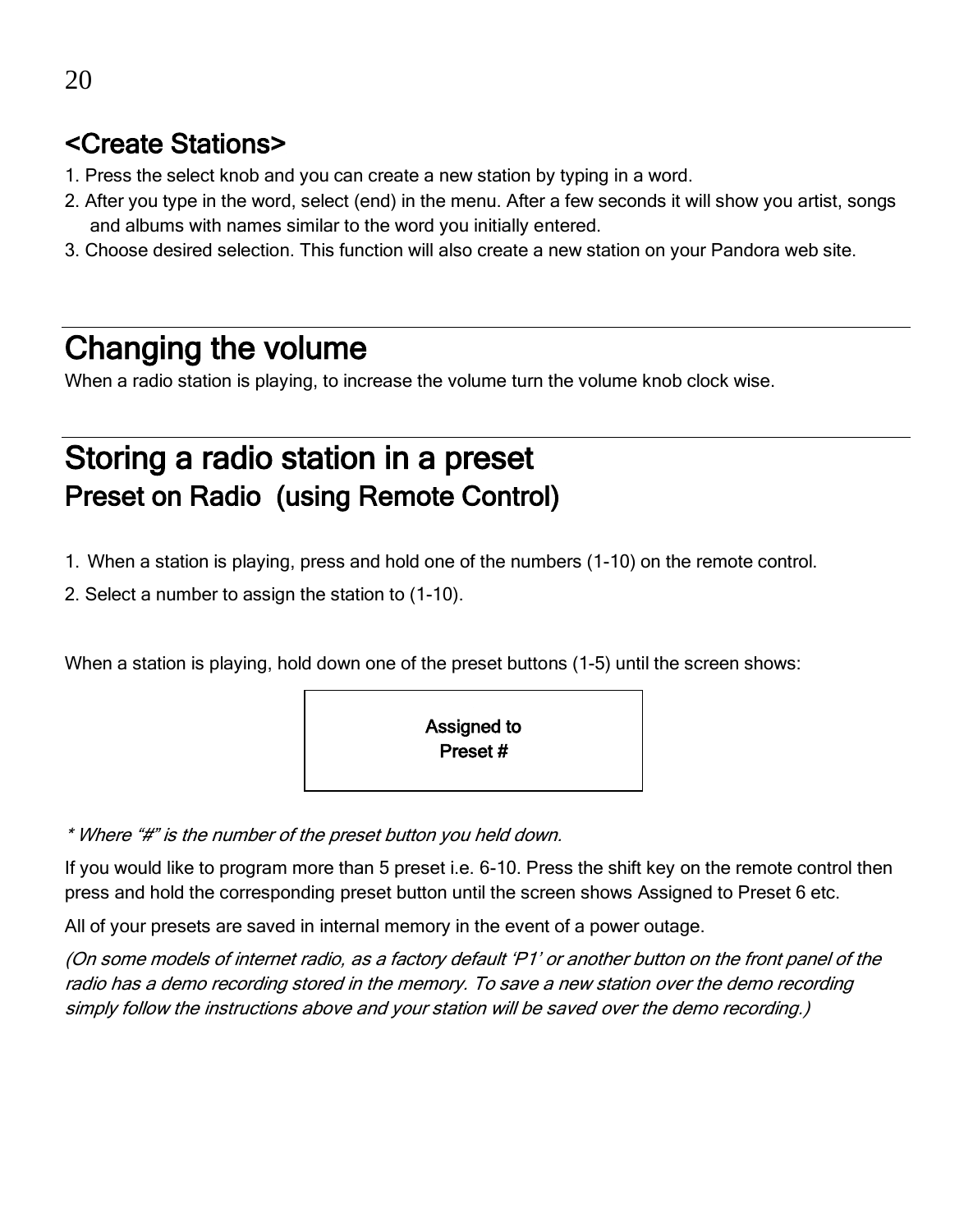#### Playing a preset radio station

 When your radio is powered on and connected to your Wi-Fi network, briefly press the preset button (1-5) on the radio or shift and 6-10, or 1-10 on the remote control, for the station you want to listen to.

\* Note, do not hold the button down - if you do then the station currently playing will overwrite the one stored in the preset; \*be careful\*.

Should you record over a station in error, simply go back to the station you wish to save again and press and hold the desired preset once you have returned to the desired station and the station is playing.

### Requesting a station that is currently unavailable

If you want to listen to a particular radio station which is currently not available on your radio, please contact Reciva a[t www.reciva.com](http://www.reciva.com/) and enter in a request to add the station to the database.

Please note that some radio stations do not pass the audio stream quality test so we are not able to add every request. Typically we can add a station within 10 business days if the station provides us a quality stream. You can check back on our web site periodically to see if the station has been added.

### Stations which allow you to choose what you listen to

Some radio stations can provide a number of options associated with their station; for example, some stations enable you to listen to programs that have already been broadcast. When you select a radio station that has this ability, the station does not start playing immediately, but instead the display shows:



1. Turn the knob to choose <Live> or <On Demand>, then press the select knob inwards. IF you choose <Live> then the radio plays the current output from this station as normal.

If you choose <On Demand> more screens are displayed and you can choose what you want to listen. What is displayed will depend on the station you have chosen - the following steps are only a guide.

2. When you choose <On Demand>, the display shows the names of the programs. Turn the knob to choose the program you want, then press the large knob inwards.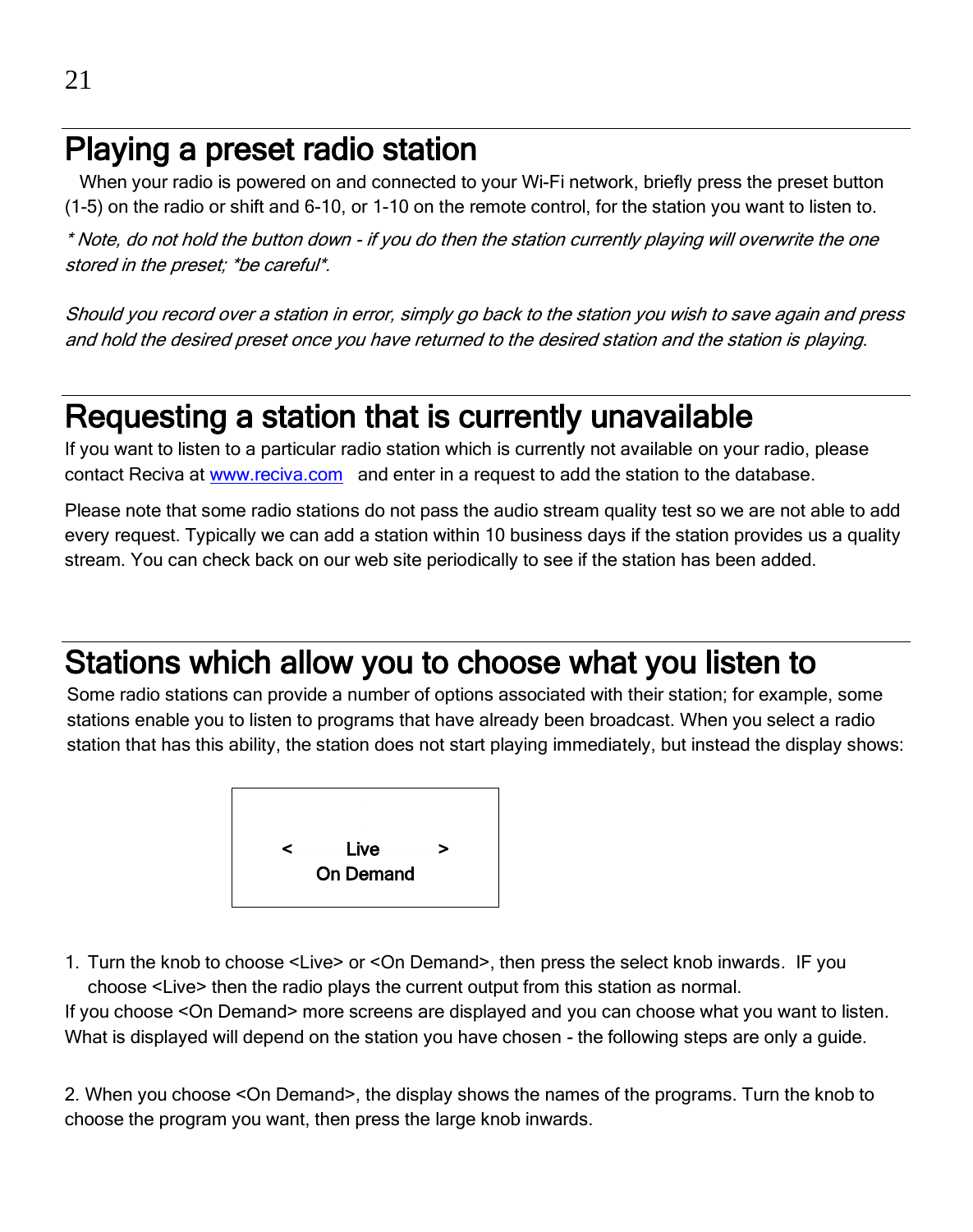- 3. When you have chosen the program you want to listen to, either it will just start playing, or the display may show a list of days for you to choose from - use the large knob to set the day the program was broadcast, and then press the 'Select' button.
- 4. After you have chosen the day, you may be able to choose the Start Time. Set the Start Time turning the knob and pressing it inwards to play the station.

5. Program which enables you to choose the time also enable you to fast-forward and rewind to the part you want to listen to while the radio is playing. The elapsed time is displayed. Using the Skip forward (P3) or Skip backward (P1). Skip forward or backward in 30 second intervals.

### Setting the clock

- 1. Press the 'Select' knob inward. (Note: if you make a mistake at any point, press the BACK button to go back to the previous screen.)
- 2. Turn the knob until the display shows <Settings>



- 3. Press the 'Select' knob.
- 4. Turn the knob until the display shows <Clock Setup>



5. Turn the knob until the display says <Set Time/Date>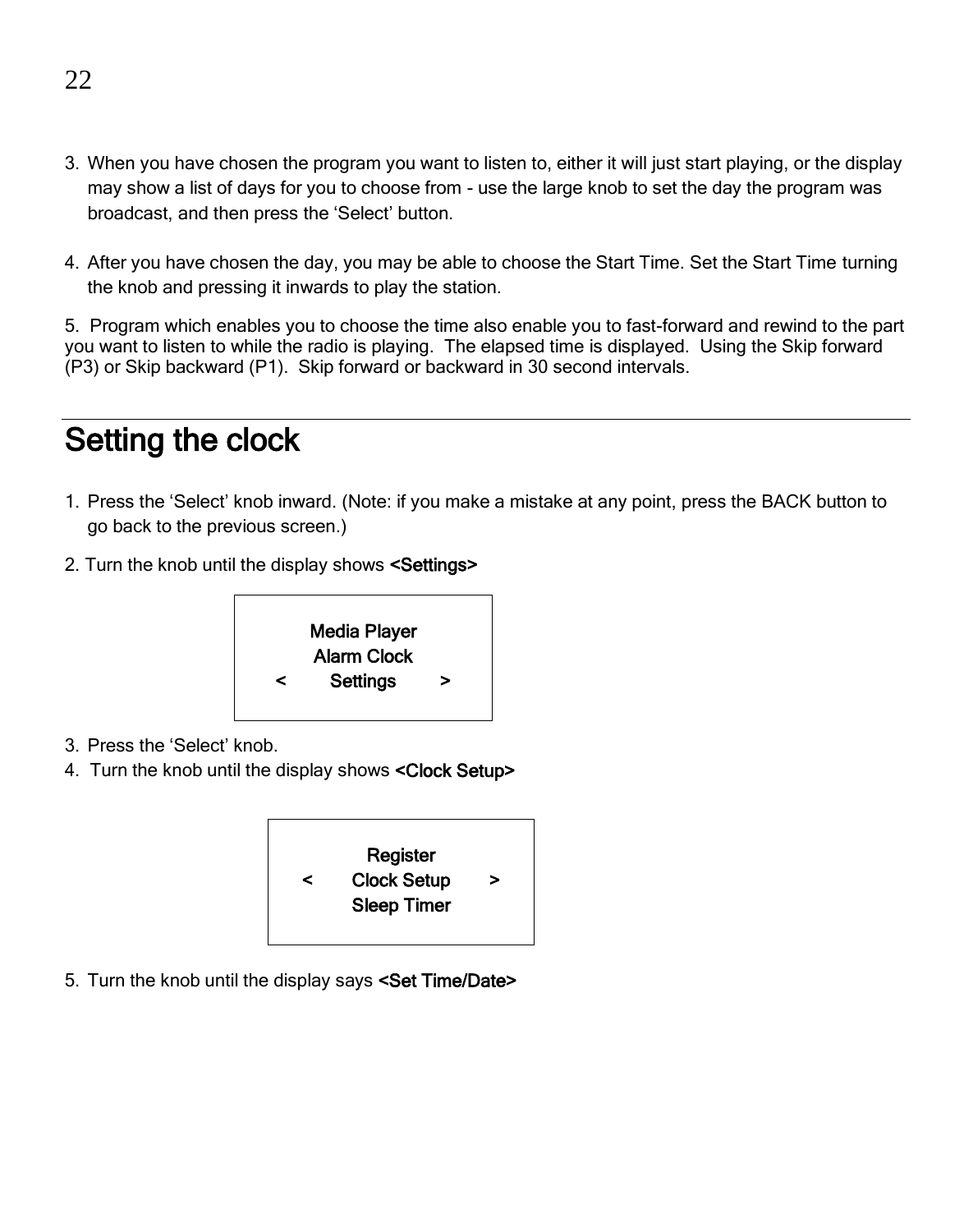< Set Time/Date > Set Alarm **DST** 

6. Press the 'Select' knob.

| Pacific |  |
|---------|--|
| Central |  |
| Eastern |  |
|         |  |
|         |  |

7. Turn the knob until the correct time zone is seen on the display. Push the 'Select' knob to set your time zone. Then turn the Menu knob until the hour setting is correct, then press the 'Select' knob.



8. Turn the knob until the minute setting is correct, then press the 'Select' button.

Set Time 1:34 PM

The display shows <Set Time> with the new time shown beneath for 3 seconds, then returns to the menu, press the 'Back' button 2 times to go to the main menu. The radio will now keeps time based on information it receives from the internet.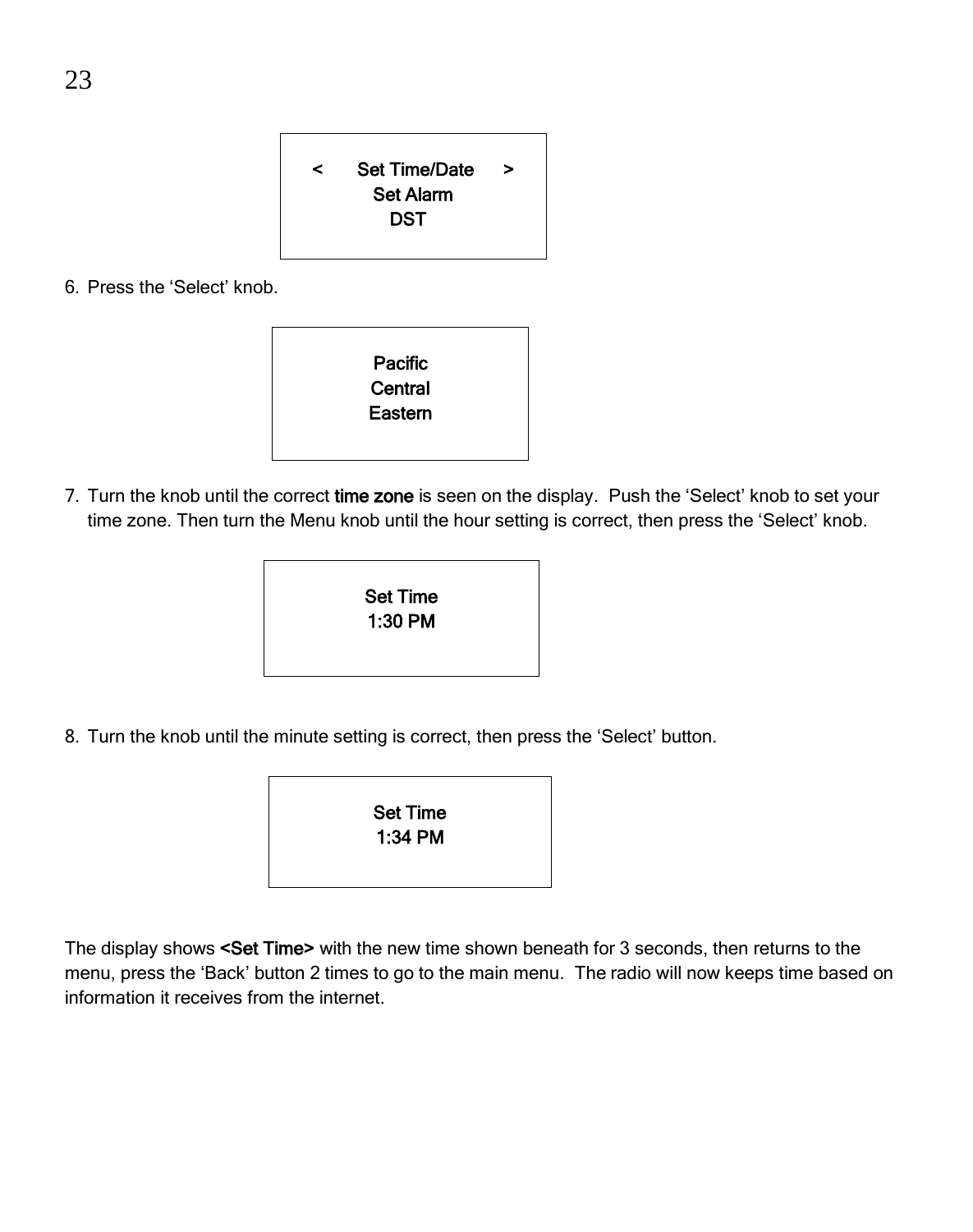### Setting the alarm

1. Press the 'Select' button.

NOTE: IF you make a mistake at any point, press the BACK button to go back to the previous screen

2. Turn the knob until the display shows <Alarm Clock>



- 3. Press the 'Select' button.
- 4. Turn the knob until the display shows <Set Alarm>



5. Press the 'Select' button.

| Disable all |
|-------------|
| 1 OFF       |
| 2 OFF       |
| 3 OFF       |
| 4 OFF       |
| 5 OFF       |
|             |
|             |

6. Turn the knob to choose between <Disable all> which turns off all alarms or any of the 5 alarms. Press the select button to set the alarm that you want to activate. Below is an example to set Alarm 1. Choose < 1 Off 12:00 AM>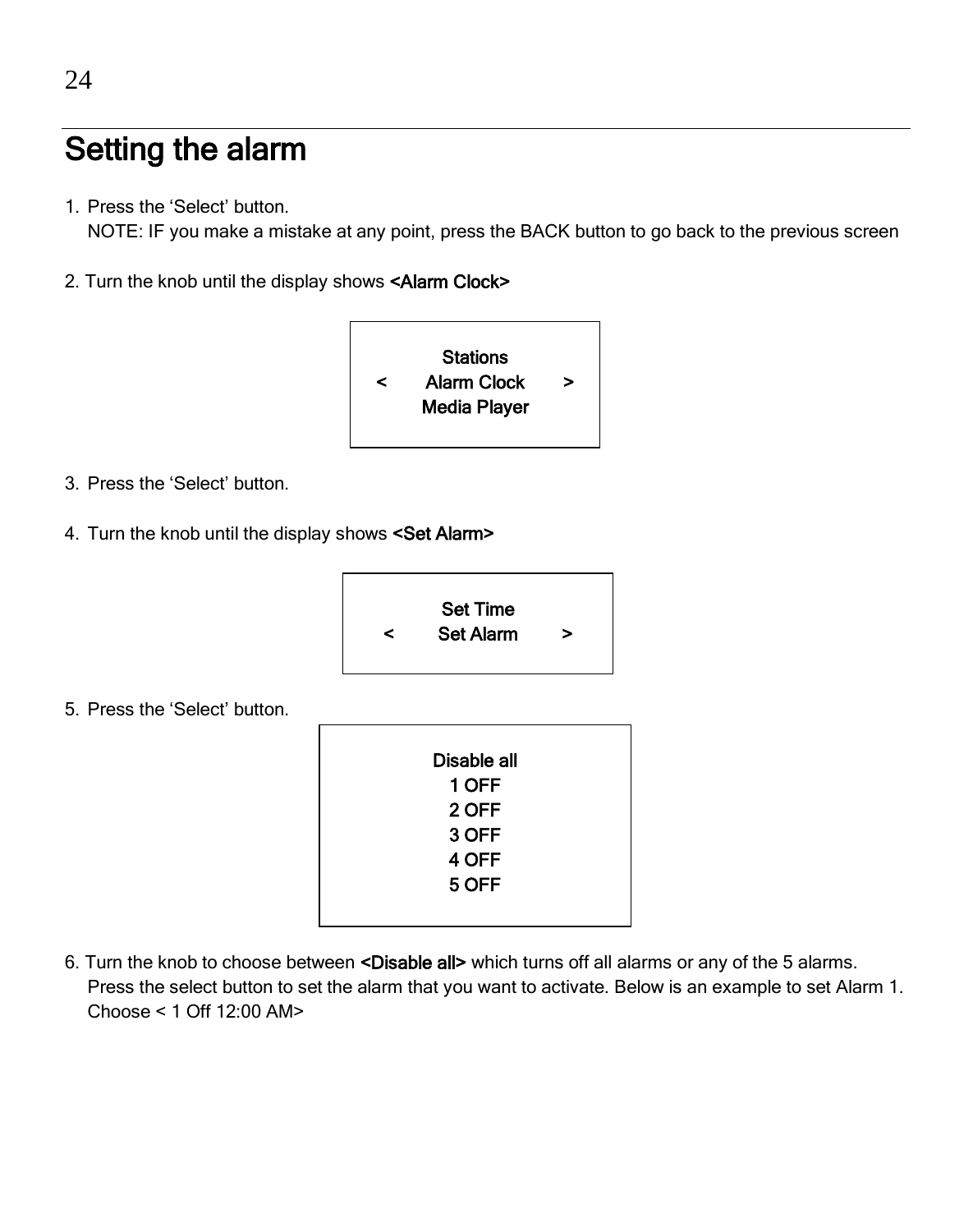#### < 1 Off 12:00 AM >

7. If you choose "Yes" then the display enables you to set the time for the alarm.



8. After selecting < 1 Off 12:00 AM> you can choose the time to set the Alarm.

| <b>Set Alarm</b> |  |
|------------------|--|
| 12:00 AM         |  |
|                  |  |
|                  |  |

9. Turn the knob until the minute setting is correct, then press the 'Select' button.

| Alarm Set: |
|------------|
| 07:45      |
|            |
|            |

- 10. Turn knob to choose how often you want the Alarm to alarm
- 11. Turn knob to use either the buzzer or the current radio station that is playing to turn on.

The display shows <Alarm Set> with the time of the alarm shown beneath for 3 seconds and then returns to the radio station display.

When in Standby Mode, the Alarm time is shown next to the clock time with brackets.

| 1:58 |
|------|
|------|

Ensure the volume is set to the desired level before you turn the radio off.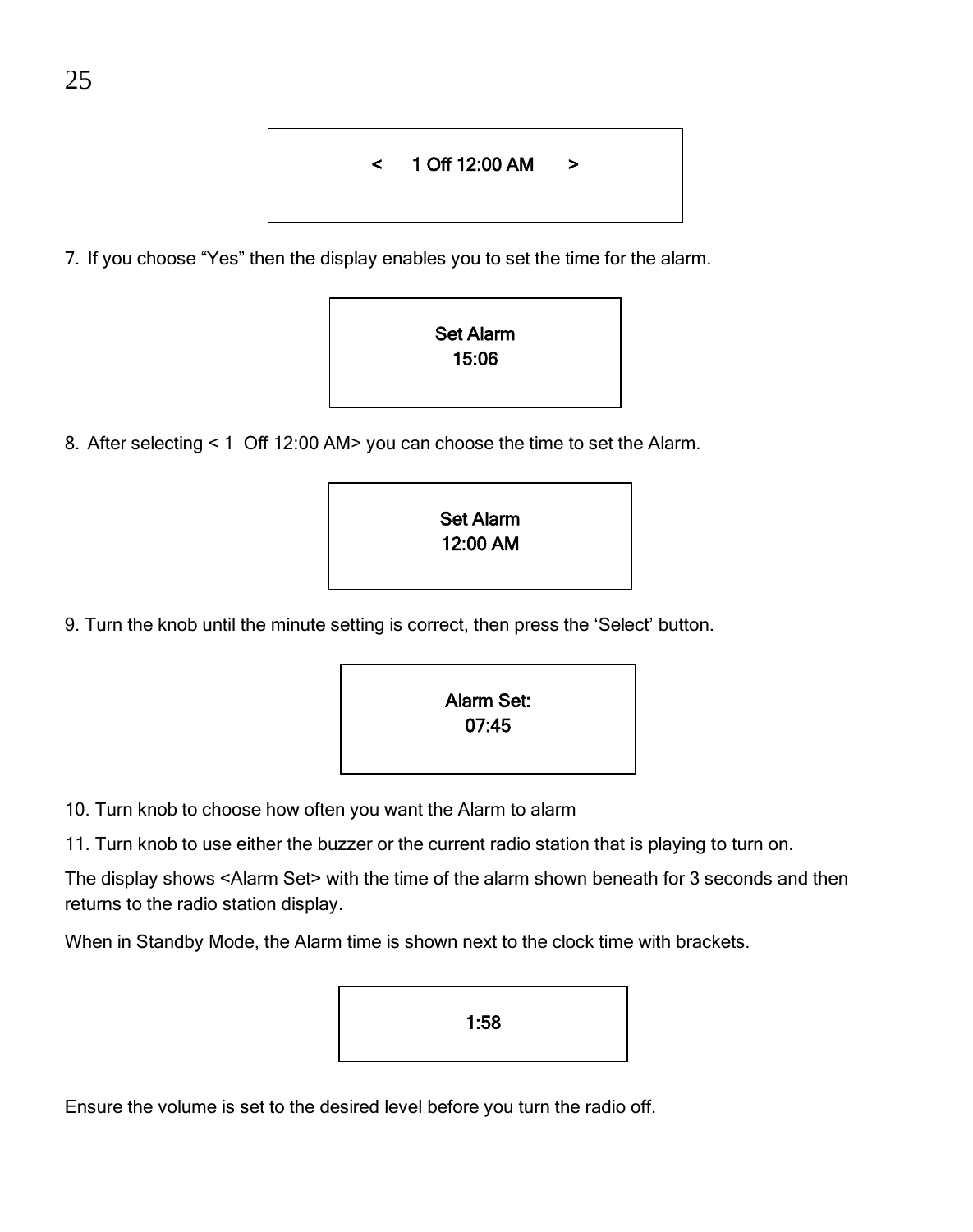NOTE: when your Alarm turns on, the radio's back light display will turn on and show a menu asking if you want to turn on the radio or not. If within 60 seconds after the display turns on your radio does not connect to your Wi-Fi network and the radio station starts playing, the buzzer will announce instead. For optimal performance choose a radio station that typically buffers very quickly.

### Setting the sleep timer

- 1. Choose Alarm Clock
- 2. Choose Sleep Timer

3. Then scroll the Select knob form between 30 seconds and 99 hours. When the desired time is reached, Press the select knob. The radio will stay on until the timer is reaches zero.

### Registering your radio / creating an account

### Registering your radio / creating an account

1. Your radio must be connected to your Wi-Fi internet connection prior to registering your radio and creating an account. Go to the main menu of your radio. 'Internet radio' will be on the top of the radio's main menu. Go to the bottom of this menu and choose 'settings'. On the next menu scroll the large knob to the right until you see 'register' between brackets {} then push the large select knob inwards. Your radio will create a registration code (key) . Write this number down. If you radio does not provide a registration code (key) then your radio is not currently connected to your Wi-Fi network. Please see the section in this manual on connecting your radio to your Wi-Fi network.

 Please note: If you do not create your online account a[t www.grace.reciva.com](http://www.grace.reciva.com/) within 24 hours of requesting a registration code (key) on your radio you will have to go through the above registration code (key) step on your radio again. You only have to register your radio one time on the above account.

- 2. Open the website, **www.grace.reciva.com** from your computer's internet browser.
- 3. Enter in the code (key) that you obtained from your radio onto the web site and choose 'submit' on the web site. Please note that the web site will show the 'serial number' of your radio after you choose submit, not your registration code (key). You do not need to note this number. Please proceed to creating your account on the web site.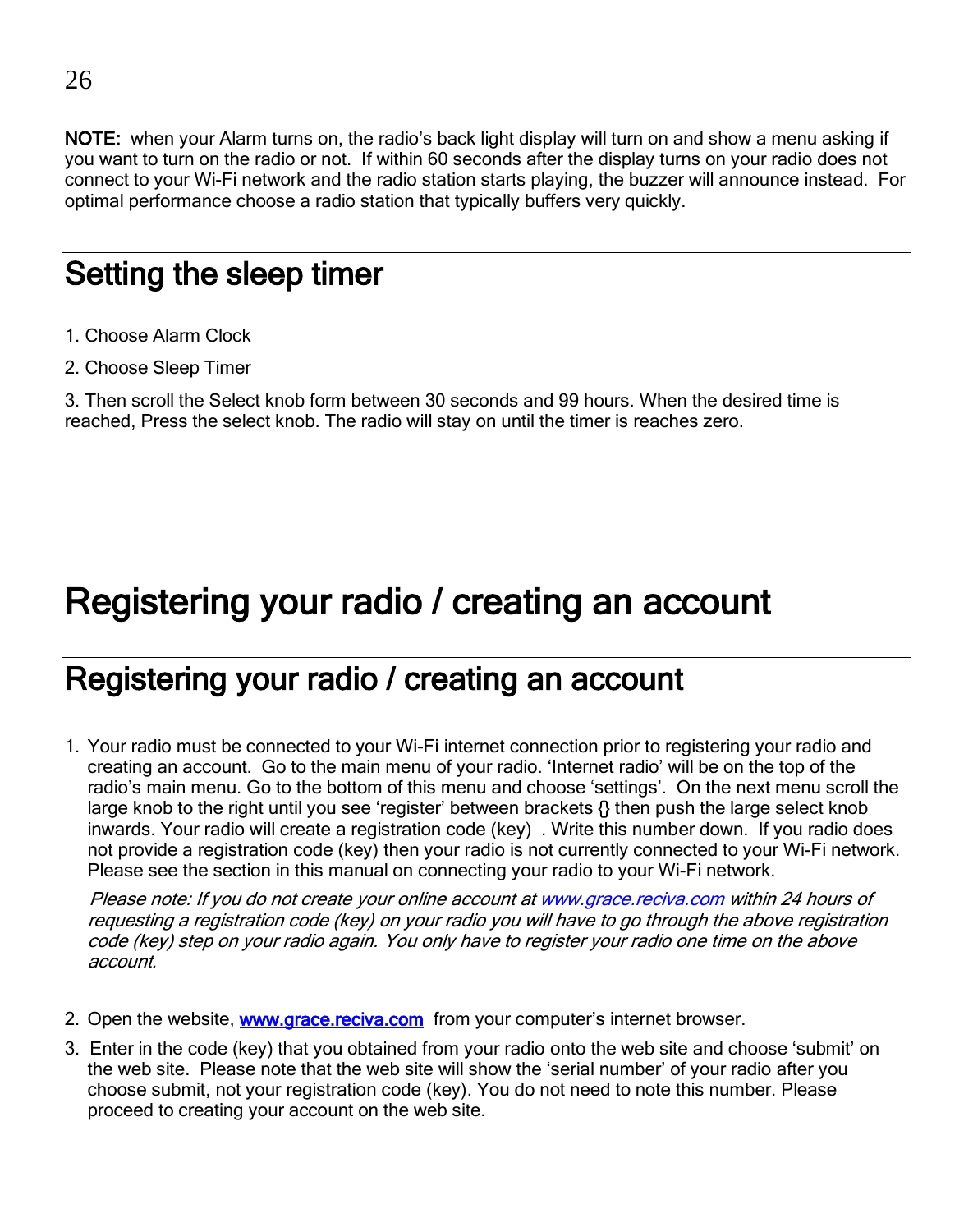4. After your account is successfully created your radio will be associated with this web site. After you power your radio on/off and choose the 'internet radio' menu on the radio (this pushes a new menu to the radio) you will now be able to see additional menu choices on the radio (A 'my stuff' folder will be created on the  $2<sup>nd</sup>$  page of the main menu) as well as the web site.

You will see 3 sections on the web site.

- \* 'see extra features': This is the area to link your Pandora, live365 and future services to your radio
- \* 'manage my stuff': This is the area to add your personal streams and to save addition stations.
- \* 'manage my radios': This is the area to delete your radio from your account or to add additional radios.

### Configuring 'My Profile'

1. Once logged into you Grace Digital Audio account, you can edit your account's details from your 'My Profile' section.

2. Click on the 'My Profile' link to view your account's current information. This information will include various details such as your address, user name, password etc. Edit your details and then click on the 'Update' button to save them.

### Configuring 'My Stations'

- 1. It is possible to search for radio stations that are available in Grace Digital Audio's stations' database from Grace Digital Audio's website. Whenever stations are searched for on the website, they will be displayed in a list of search results together with a link to 'Add to My Stations'.
- 2. Clicking on the 'Add to My Stations' link, will add the station to your account's 'My Stations' list. Clicking on 'My Stations' and then selecting the station will allow you to edit this list.

3. Once you have Internet stations available in your 'My Stations' list, you may play these stations directly from your Internet Radio. These stations will be available on your radio from the menu item: 'Stations > My Stuff > My Stations'. Please note, the stations will only be available to your radio once your radio has downloaded a new stations list. To cause the radio to download a new stations' list, please remove and reconnect the power to your radio.

4. Anytime you are listening to a station on your radio you can choose the 'retrieve' or 'reply' button on your radio or your remote control. This will bring up a menu on your radio that will allow you to 'add to My Stations'. Choosing this selection will automatically add the station to you 'my stations' folder on your radio. You can save up to 99 stations in your 'my stations' folder for easy access at anytime. All of these stations are saved in the event of a power outage.

### Configuring 'My Streams'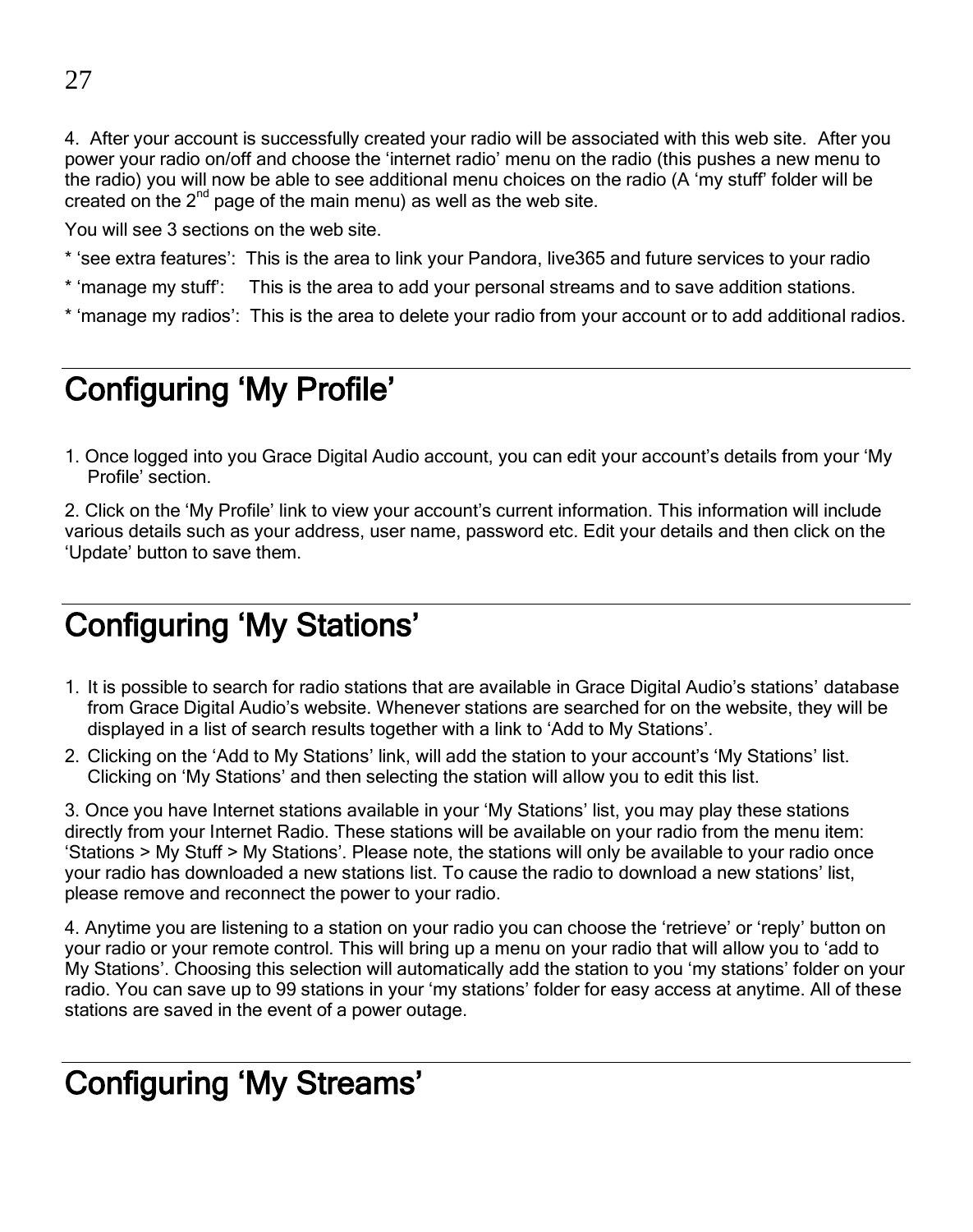- 1. Once logged into your Grace Digital Audio website account, you can add your own Internet radio streams to your 'My Streams'.
- 2. Clicking on 'My Streams' will prompt you to enter the station's name and its media stream URL. The media stream URL should be a link to a website's actual audio stream. If you have any doubt about locating the media stream URL from a webpage, then please refer to the FAQs section on Grace Digital Audio's website, [www.grace.reciva.com](http://www.grace.reciva.com/) . You can also contact the website of the station that you want to listen to, to obtain the exact URL.

3. Once you have Internet radio streams available in your 'My Streams' list, you may play these stations from your Internet Radio. These stations will be available on your radio from the menu item: 'Stations > My Stuff > My Streams'. Please note, the streams will only be available to your radio once your radio has downloaded a new stations' list. To cause the radio to download a new stations' list, please remove and reconnect the power to your radio.

### Configuring 'My Podcast'

- 1. It is possible to add audio podcasts (RSS feeds) to your Grace Digital Audio account that can be accessed on your Internet radio. To add a podcast, simply login to your account and then click on the 'My Podcasts' link.
- 2. From your 'My Podcasts' section, you can add your chosen podcast by entering in the podcast's name and its URL as prompted by the website. Please note, the podcast URL will have to be a direct RSS feed which will end with the '.xml' extension e.g. http://someurl.com/podcast.xml

3. Once you have podcasts available in your 'My Podcasts' list, you may access these feeds from your Internet Radio. These podcasts will be available on your radio from the menu item: 'Stations > My Stuff > My Podcasts'. Please note, the podcasts will only be available to your radio once your radio has downloaded a new stations' list. To cause the radio to download a new stations' list, please remove and reconnect the power to your radio.

### Configuring "My Pandora'

- 1. In order to use the Pandora feature on the Grace Digital Internet radio you must 1st have an active Pandora account. You can create a Pandora account at www.pandora.com or on Grace's web site.
- 2. Grace Digital is not affiliated in any way with Pandora nor do we guarantee any of Pandora's services or streams. Please see Pandora's web site for information on how to update and activate your Pandora services. After you have successfully signed up with Pandora's service that allows you to use a stand alone internet radio you are now ready to go to the next step. Please note that if you have any questions, concerns or problems with Pandora's services please contact Pandora directly.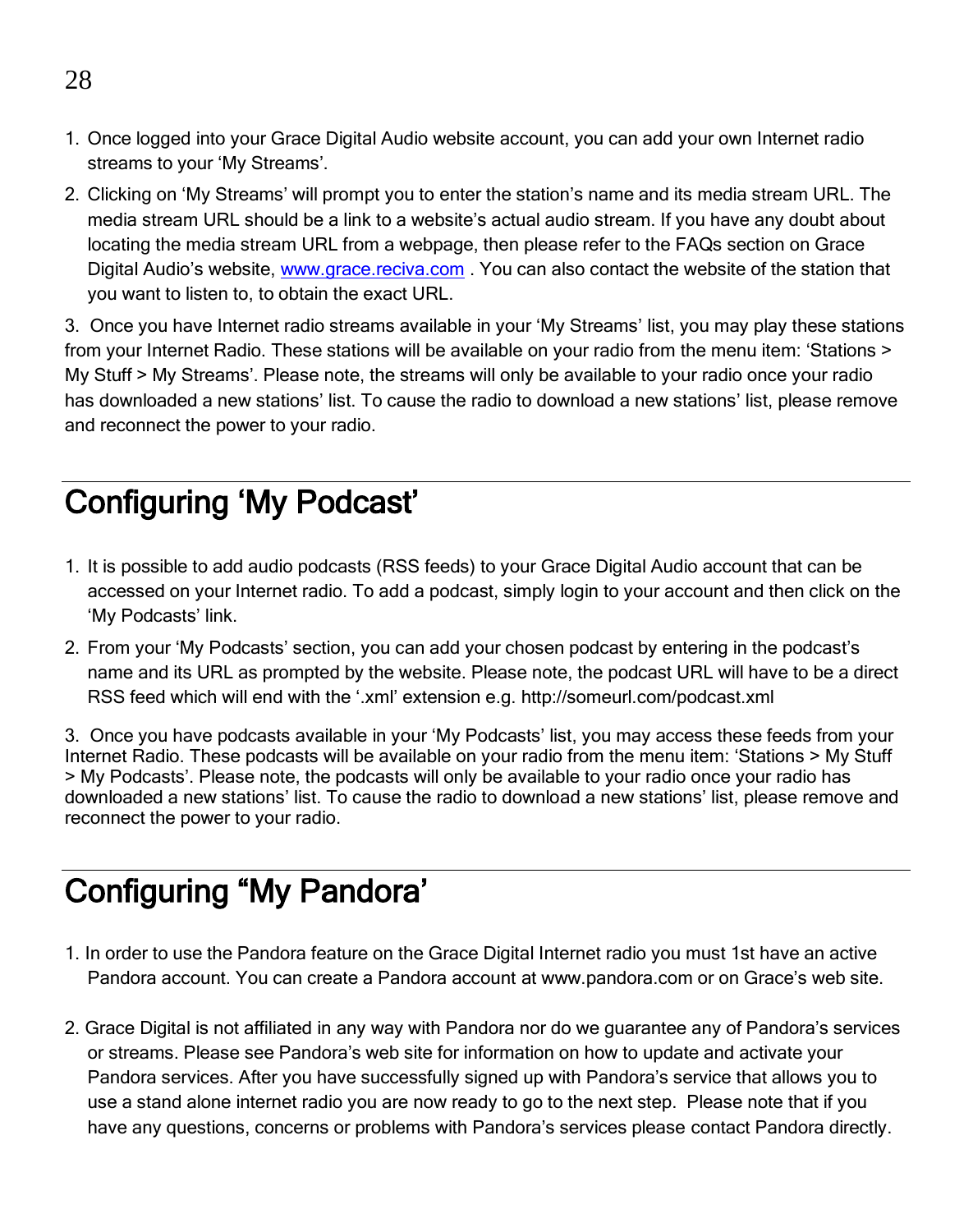- 3. Log onto your Grace Digital Audio account. Please note that you must follow the steps in 'Registering an Account o[n www.grace.reciva.com](http://www.grace.reciva.com/) prior to upgrading your radio to be able to receive Pandora music stream. If you have not created an account and registered your radio, please do so now.
- 4. After you have successfully created your account and registered your radio a[t www.grace.reciva.com](http://www.grace.reciva.com/) choose 'see extra features'. In this menu choose 'Pandora'. You will then be prompted to add the 'email address' that you used to create your Pandora account and the 'password' you used to create your Pandora account. After you have done this please unplug your radio from power and wait 1 minute. Plug the radio back in and turn the radio on. You will now be able to listen to your Pandora stations on your Grace digital radio.
- 5. You can then listen to your Pandora music section via the following menu choices.

#### Select 'Personal Radio'



#### 6. Select 'My Pandora'



6. Select 'Stations'



Accessing Pandora Feedback Menu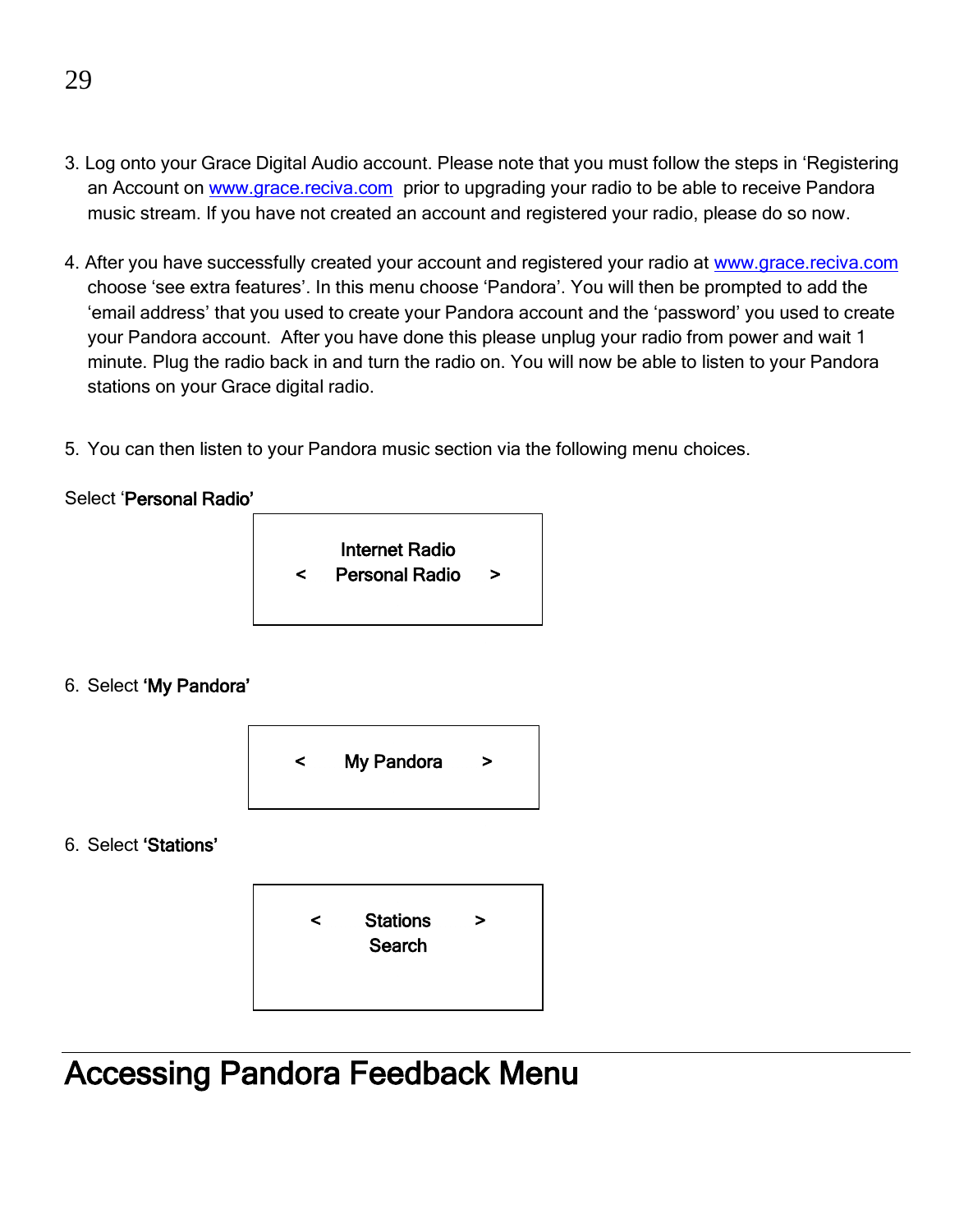- 1. While listening to one of your Pandora radio stations choose the 'Retrieve' button on the internet radio. The 'Retrieve' button will allow you to perform the similar choices as you do with your regular Pandora on line account. Choosing the reply button will allow you to thumbs up / down a song, sleep up to 6 songs an hour, book mark songs and artist etc.
	- Bookmark Song
	- Bookmark Artist
	- Give Feedback (thumbs up or down a song)
	- Song Details
	- Skip Song
	- Explain Song

## Media Player Quickstart Guide

The Media Player allows you to play unprotected audio files (AAC, AIFF, MP3, RM, WAV, WMA) and play lists (M3U) stored on a networked PC or Apple. It has been verified to work with Windows 2000 and Windows XP, and Apple OSX.

### Set Up your Windows PC to enable the radio to access your audio files via Windows Shares

#### Windows XP

1. Please ensure that your PC is available on the network for your Internet radio, then, using Windows

Explorer, locate the folder where your audio files are stored.

- 2. Right click on the folder.
- 3. Select 'Properties'.
- 4. Click on 'Sharing'.
- 5. Select 'Share this folder on the network' and 'Allow network users to change my files'. Please note, do not try to make your 'My Documents' or any of its sub-folders (e.g. 'My Music') shareable.

#### Windows Vista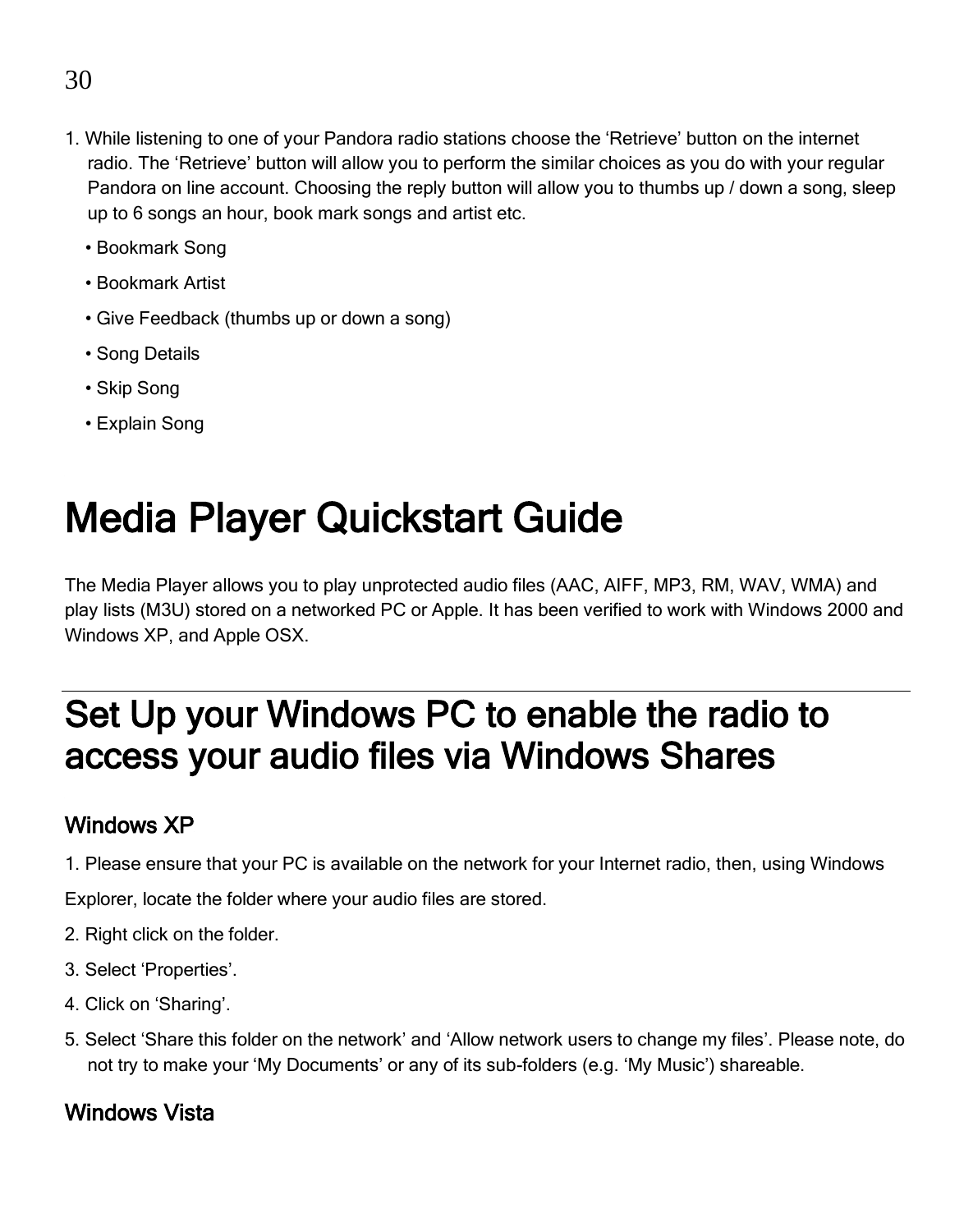#### 31

- 1. Please ensure that your PC is available on the network for your Internet radio.
- 2. Open the 'Network and Sharing Center' windows from 'Start menu > Control Panel > Network and Sharing Center'.
- 3. From the 'Network and Sharing Center', under the 'Sharing and Discovery' heading, ensure that the following parameters are set:

Network discovery On File sharing On Public folder sharing On Password protected sharing Off

- 4. Open 'Windows Explorer' by right clicking on the Start menu and selecting 'Explore'. Create a new directory in the 'Public' directory and move your media files into this new directory.
- 5. Right click on the directory just created and select 'Share…'. Ensure that the directory is listed as being shared, if not, click on the 'Share' button.
- 6. Right click on the directory just created and select 'Properties'. From the 'Properties' window, click the 'Sharing' tab and then click the 'Advanced Sharing…' button. From the 'Advanced Sharing…' window, click to check the 'Share this folder' option.

#### Apple OSX

- 1. The MAC will require Windows File Sharing. MAC OS 9 and earlier versions of the OS will need extra software to use Windows File Sharing. MAC OS X 10.2 and later versions have Windows File Sharing built into the OS. Please ensure that your PC is available on the network for your Internet radio. Your radio will also need to be able to access directories that require a user name and password.
- 2. Setup Windows File Sharing on the MAC:

From the 'Dock', click 'System Preferences'. From the 'System Preferences' window, under the 'Internet & Network' section, click 'Sharing'.

From the 'Sharing' window, do the following:

- Under the 'Services' section, enable 'Personal File Sharing' and 'Windows Sharing' Also, click 'Start' for each of these services.
- Under the 'Firewall' section, keep the firewall off.
- Under the 'Internet' section, keep 'Internet Sharing' off.
- 3. Setup Account:

From the 'System Preferences' window, under the 'System' section, click 'Accounts'. Select an account and remember its 'Short Name' and password. This will be used for the radio to connect to the MAC.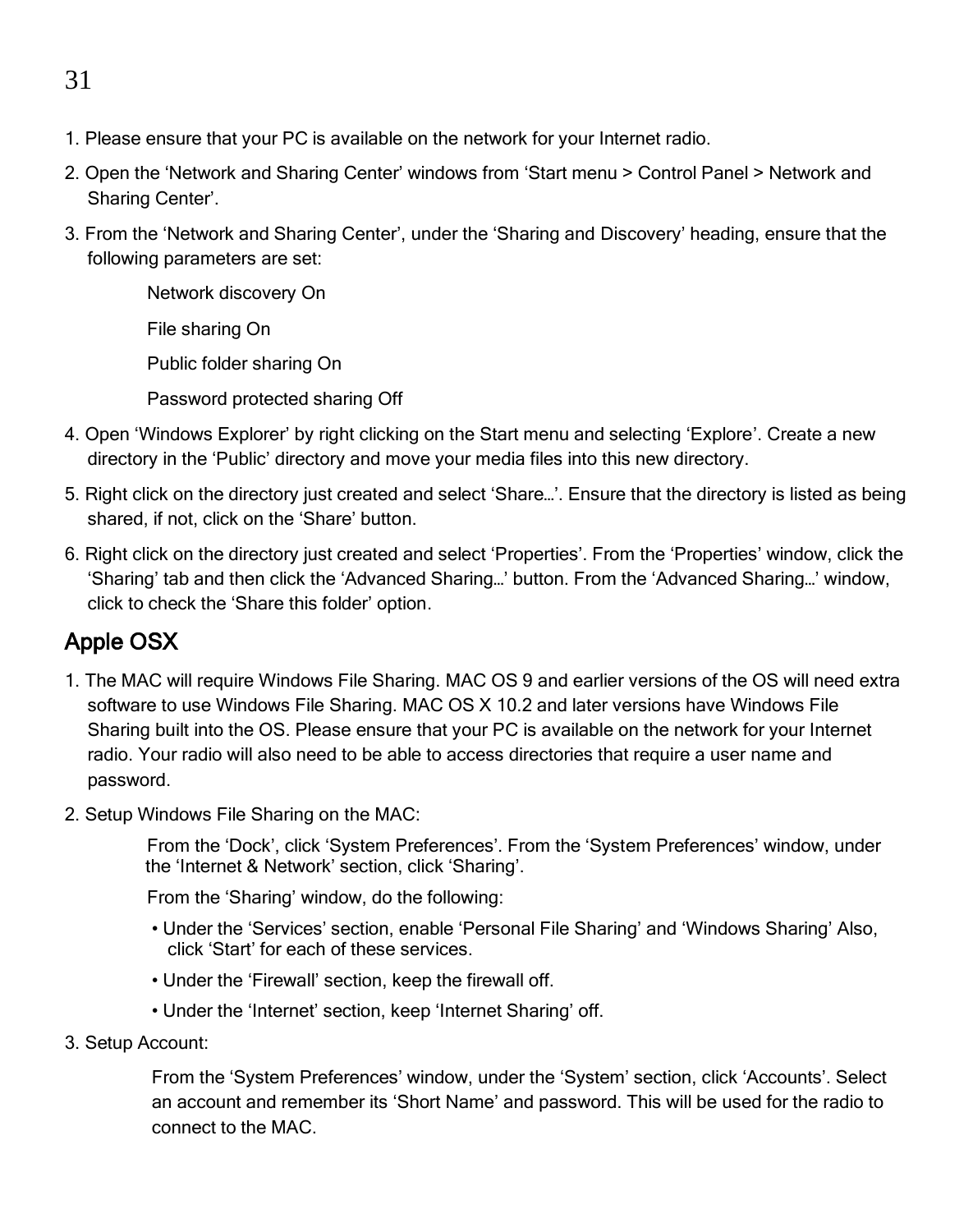4. Directory Setup:

From the 'Dock', click 'Finder'. From 'Finder', click 'Applications > Utilities'. Click on 'More Info' for 'Directory Access' and ensure that it is 'Read/Write' enabled. Double-click on 'Directory Access' and enable the following:

- AppleTalk
- LDAPv3
- SLP
- SMB/CIFS

Also, for 'SMB/CIFS', click 'Configure' and select an appropriate workgroup.

Copy and paste the mp3 media files to 'Documents' in the 'Finder' window.

Turn on 'AirPort' (or wireless sharing).

Wait for a few minutes for the changes to take place.

5. The radio should now be able to access the MAC from its 'Media Player > Windows Shares' menu after entering in the MAC account's short name and password on the radio.

### Locate the shared audio files using the radio

- 1. Power up the radio.
- 2. Wait for 'Stations' to be displayed on the radio, or press the BACK button repeatedly until 'Stations' is displayed.
- 3. Turn the knob until the radio display shows 'Media Player'.
- 4. Press the SELECT button and turn the knob until 'Windows Shares' is displayed.
- 5. Press the SELECT button, turn the knob until 'Scan for PCs' is displayed and press SELECT again.
- 6. The radio will now display 'Finding PCs'. Once the radio has finished, turn the knob to highlight the correct PC.
- 7. Press the SELECT button. The radio will search for shared folders.
- 8. Turn the knob to highlight the correct shared folder and press SELECT.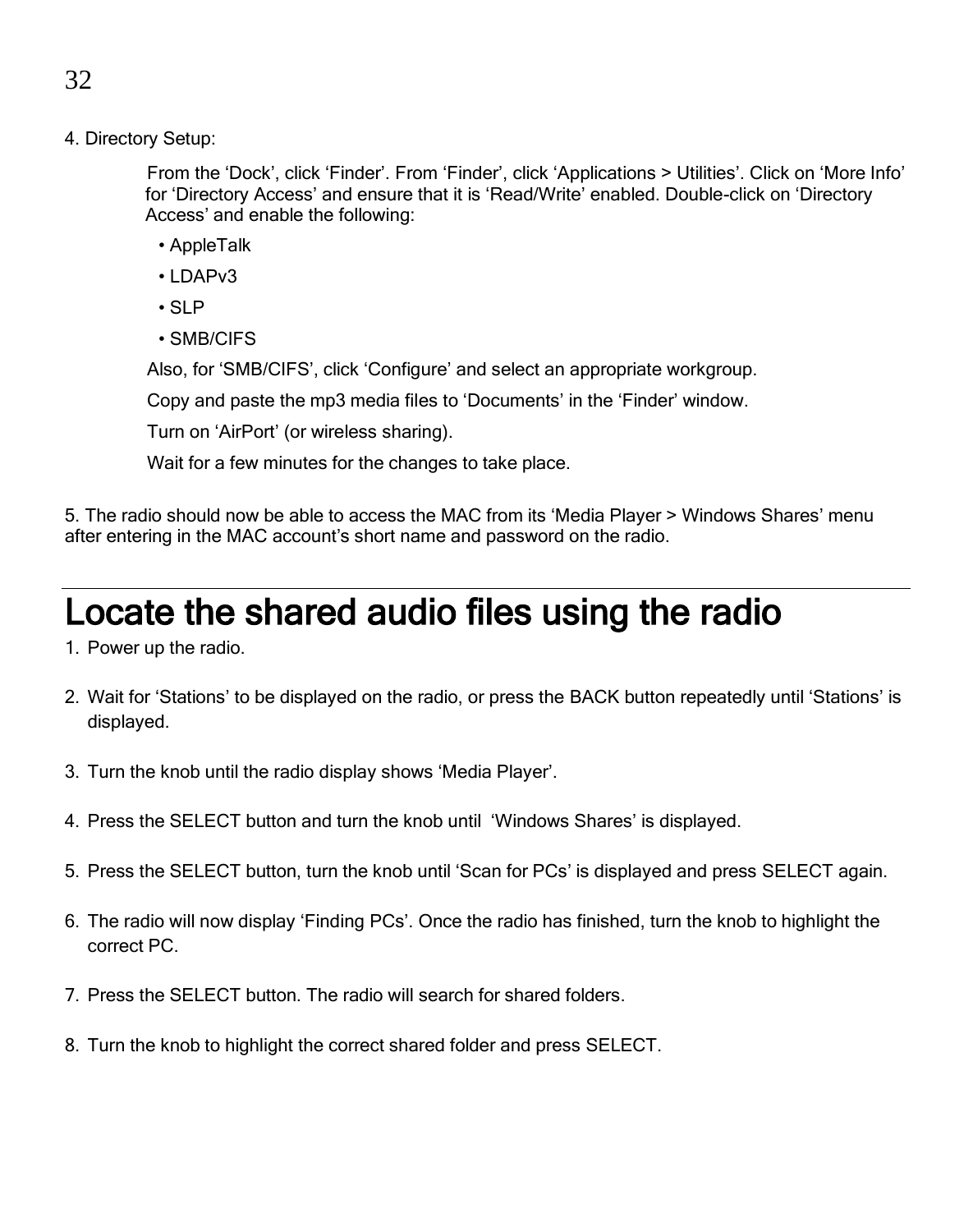- 9. The radio will display 'File Scan…' as it scans through the media files in the shared folder. Text on the bottom row of the display will change to indicate that the file scan is in progress. If you have a large number of audio files this could take several minutes to complete.
- 10. Once the radio has finished scanning, it will display 'By Album'. You can now browse through the scanned media files, which will now be organized 'By Album', 'By Artist' and 'Play lists' – if available.

NOTE: The first time the file scan is done a file called '.reciva media cache' is written to the folder where the audio files are stored. This is in order to speed up subsequent file scans.

### Listening to a single shared track

- 1. Turn the knob until 'By Artist' is displayed.
- 2. Press the SELECT button.
- 3. Turn the knob until the required artist is displayed.
- 4. Press the SELECT button.
- 5. Turn the knob until the required album name is displayed.
- 6. Press the SELECT button. '[Add to Queue]' will be displayed.
- 7. Turn the knob until the required track is displayed.
- 8. Press the SELECT button. The track will begin playing.

## Listening to a complete shared album

- 1. Turn the knob until 'By Artist' is displayed.
- 2. Press the SELECT button.
- 3. Turn the knob until the required artist is displayed.
- 4. Press the SELECT button.
- 5. Turn the knob until the required album name is displayed.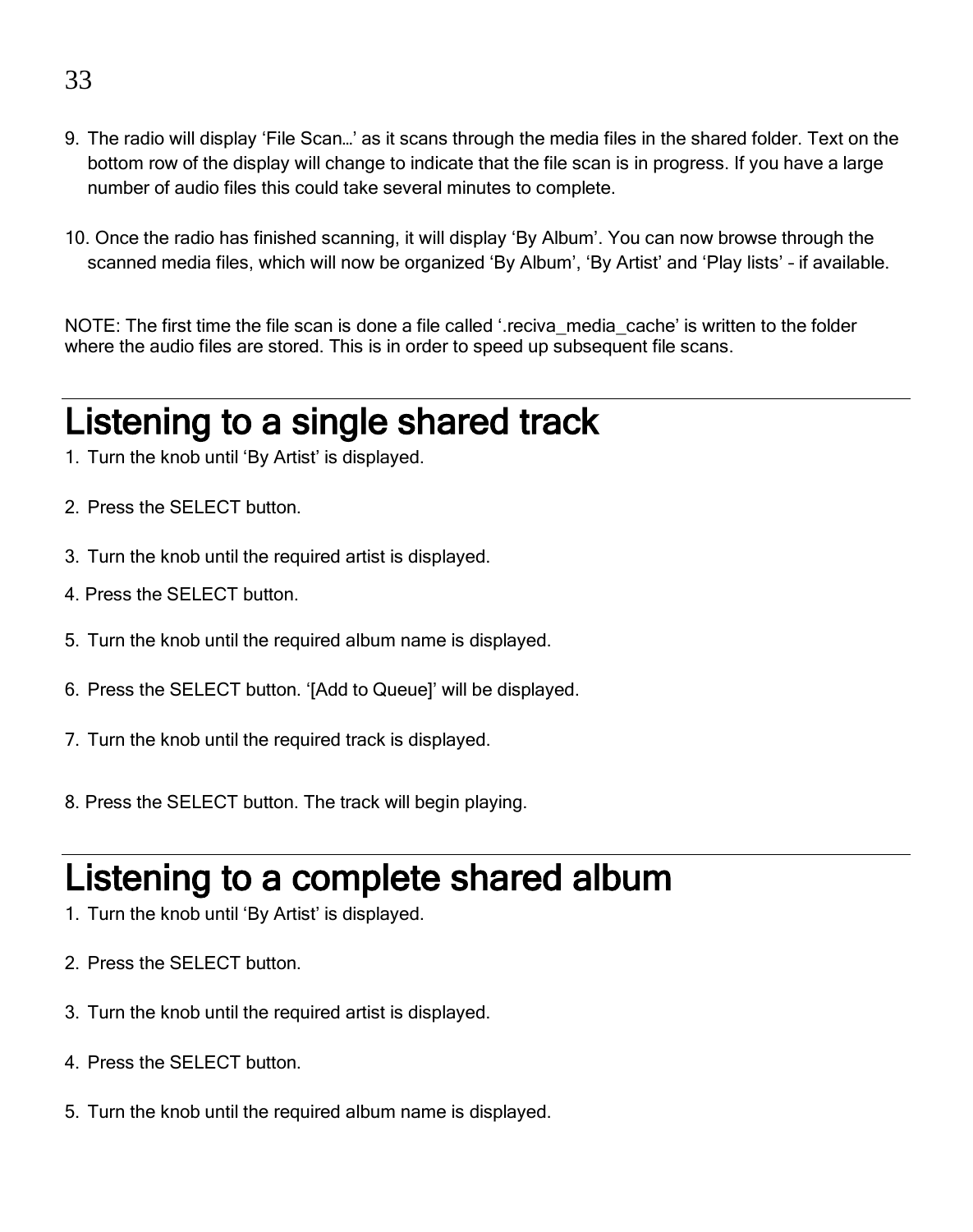- 6. Press the SELECT button. '[Add to Queue]' will be displayed.
- 7. Press the SELECT button. The album will begin playing.

## Arranging (Queuing Up) tracks for playback later

- 1. Highlight the required track.
- 2. Press the SELECT button. 'Track Added To Queue' will be displayed.

## Arranging (Queuing Up) albums for playback later

- 1. Highlight the required album.
- 2. Press the SELECT button.
- 3. Turn the knob until '[Add To Queue]' is displayed.
- 4. Press the SELECT button. 'Tracks Added to Queue' will be displayed.

## Controlling playback

- 1. Use the STOP button to stop playback.
- 2. Use the PLAY/PAUSE button to either pause a currently playing track or to restart a currently paused track or to restart a stopped track.
- 3. Use the SKIP TO PREVIOUS TRACK button to start playback of the previous track in the queue.
- 4. Use the SKIP TO NEXT TRACK button to start playback of the next track in the queue.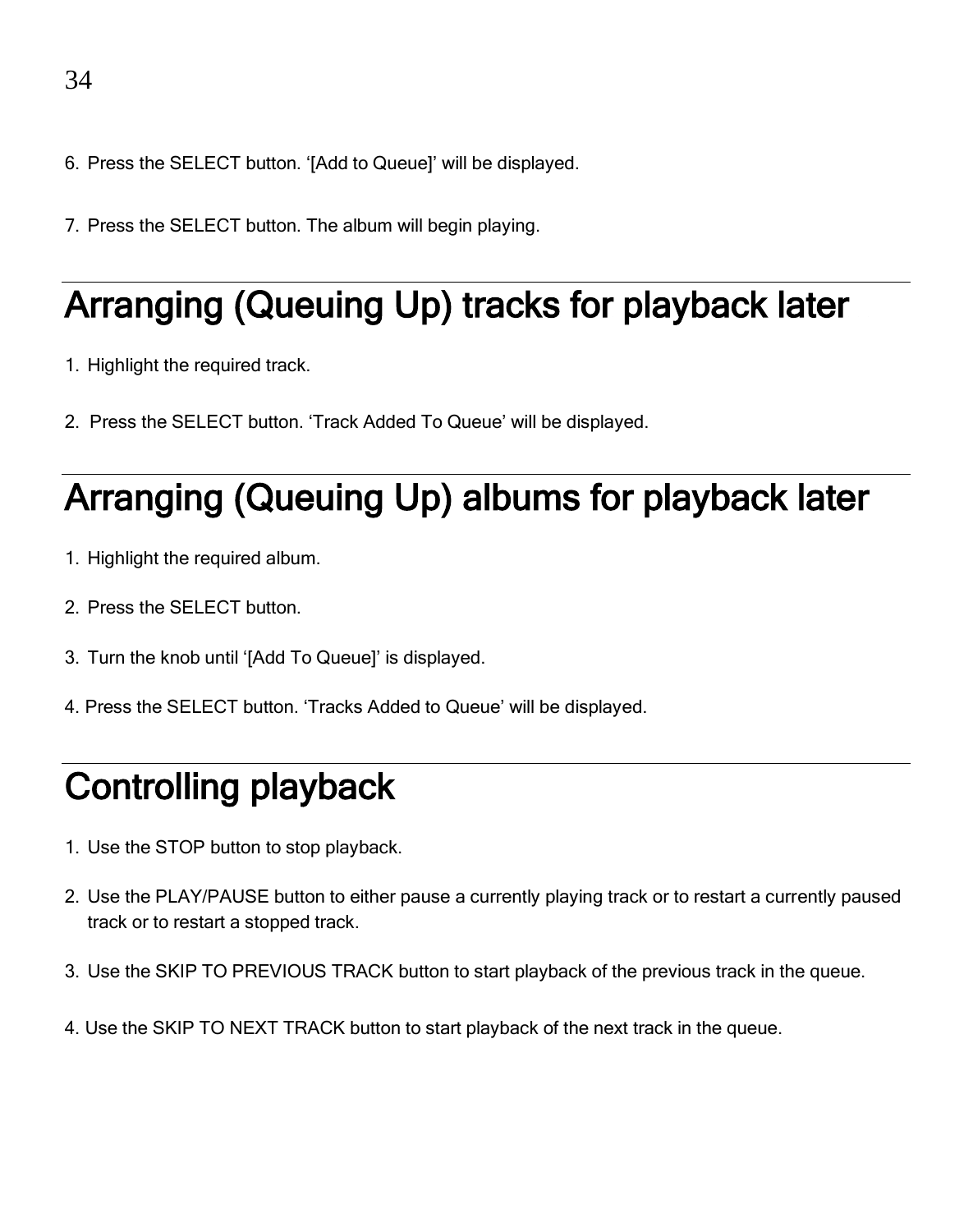### Browsing the list of tracks currently arranged (queue up) for playback

- 1. Press the BROWSE button. The currently playing track name will be displayed.
- 2. Turn the knob to see which tracks are queued up for playback.
- 3. If you want to jump to a particular place in the queue then press the SELECT button when the required track is displayed.

### Removing tracks from the list (queue)

- 1. Press the BROWSE button. The currently playing track name will be displayed.
- 2. Turn the knob to select the track you want to remove from the queue.
- 3. Press and hold the STOP button for 2 seconds and the radio will display: 'Delete Track?'
- 4. Turn the knob to highlight 'Yes' or 'No'.
- 5. Press SELECT to confirm whether you actually want to delete the track from the queue.
- 6. If 'Yes' was selected then 'Removed From Queue' will be displayed.

7. To remove all tracks from the queue, keep pressing BACK until the 'Media Player' menu item is selected, press SELECT and then turn the knob to select 'Clear Queue' and press SELECT again.

## Playing tracks in random order

- 1. Select the individual tracks as described previously.
- 2. Navigate to top-level menu item 'Media Player' using the SELECT and BACK buttons.
- 3. Press the SELECT button.
- 4. Turn the knob until 'Playback Mode' is displayed.
- 5. Press the SELECT button.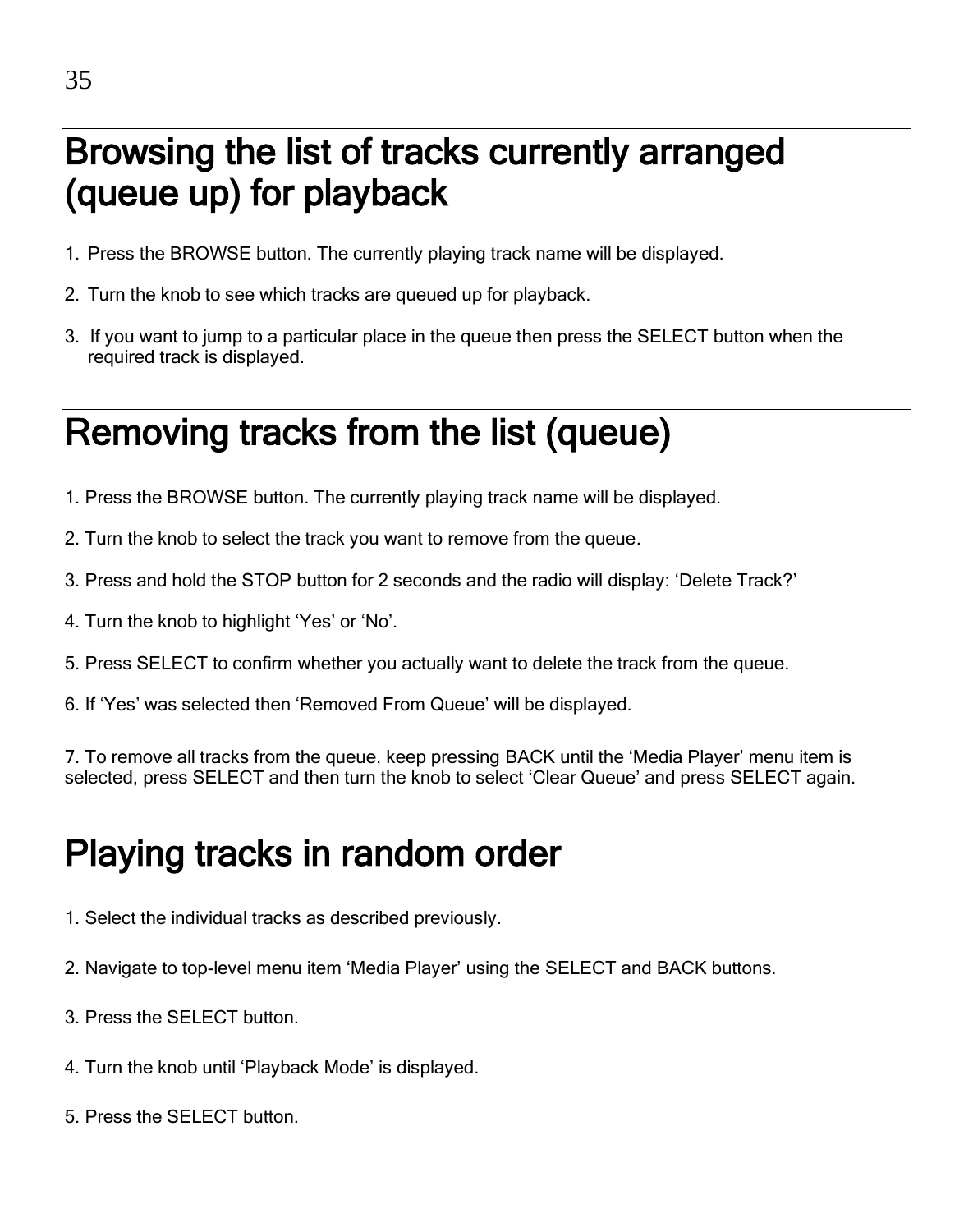- 6. Turn the knob until 'Shuffle' is displayed.
- 7. Press the SELECT button.
- 8. Turn the knob to select YES/NO to confirm that shuffle mode should be enabled.

### Playing tracks in the list (queue) repeatedly

- 1. Select the individual tracks as described previously.
- 2. Navigate to top-level menu item 'Media Player' using the SELECT and BACK buttons.
- 3. Press the SELECT button.
- 4. Turn the knob until 'Playback Mode' is displayed.
- 5. Press the SELECT button.
- 6. Turn the knob until 'Repeat' is displayed.
- 7. Press the SELECT button.
- 8. Turn the knob to select YES/NO to confirm that repeat mode should be enabled.
- NOTE: 1. IF the shared folders contain more songs than the Internet Radio memory limit, it will display "Too many files"
	- 2. Repeatedly pressing button P4 will toggle Repeat and Shuffle modes

### Set up a Windows PC to allow the radio to access your audio files via a UPnP server

1. If your PC is running Microsoft Windows XP or Windows Vista, then you can use Windows Media Player 11 (WMP11) to act as your UPnP (Universal Plug and Play) media server 1.0. Windows Media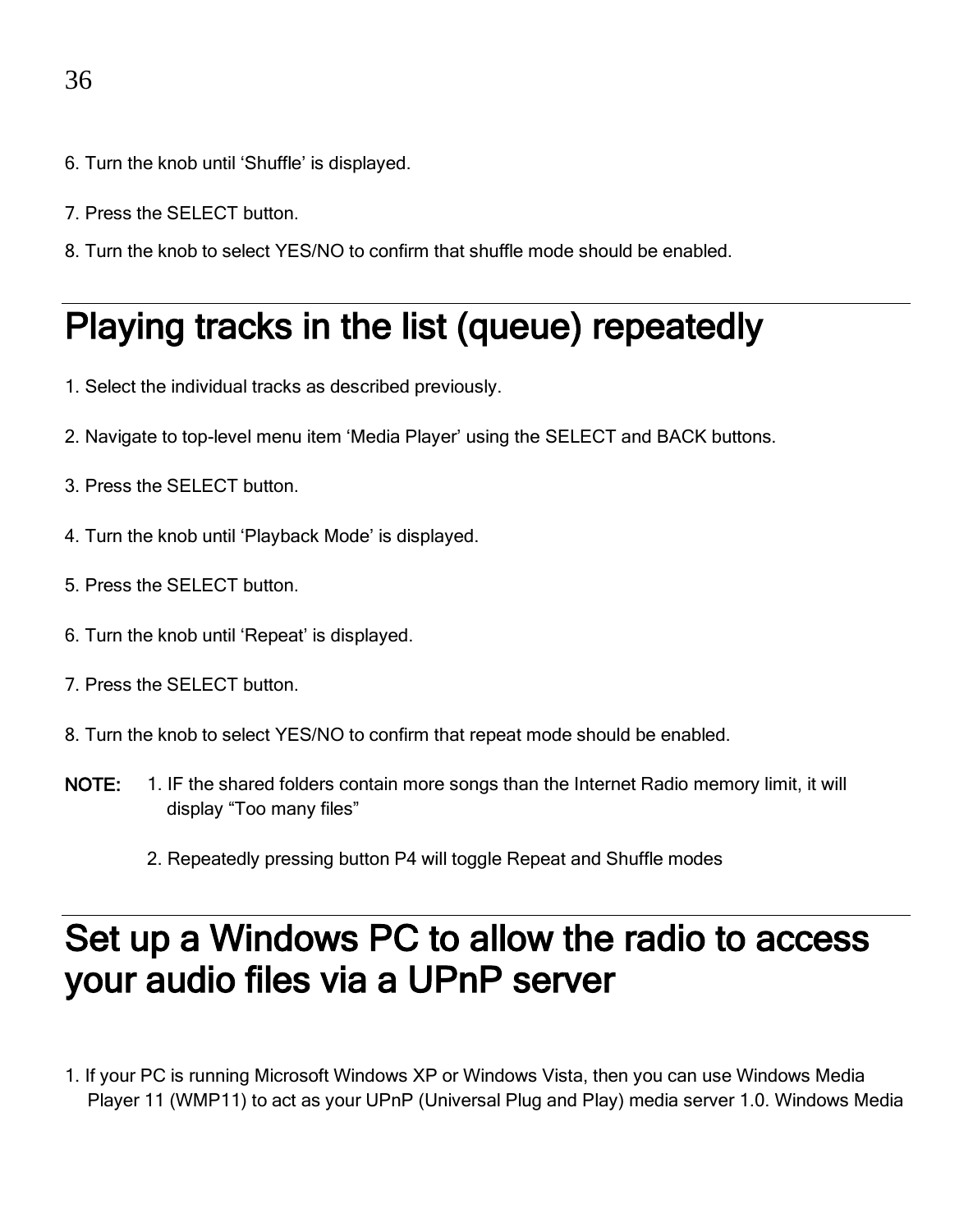Player 11 may be downloaded from Microsoft's website and installed by following the instructions detailed in its installation wizard.

- 2. Once installed, Windows Media Player 11 will create a library from all the media files available to it on your PC. To add new media files to the library, select 'File > Add to Library… > Advanced Options', click 'Add' and choose the files you wish to add and click 'OK'.
- 3. You will now need to connect your Internet radio to Windows Media Player 11 and configure it to allow the radio to access your media library. In order to this, you will need to do the following:
	- a. Keep pressing BACK to get to the radio's top-level menu and then turn the rotary knob to select 'Media Player'.
	- b. Press SELECT and then turn the knob to highlight 'UPnP Servers'.
	- c. Press SELECT and the radio will scan for all available UPnP servers. Note, this may take a few seconds for the radio to complete its scan and before the scan has completed, the radio will display '[Empty]'. The radio will continue to display '[Empty]' if no UPnP servers are found.
	- d. After a successful scan, select your UPnP server, by rotating the knob if there is more than one UPnP server, and then press SELECT (note, your radio will display 'Access Denied' at this stage).
- 4. Your PC will now prompt you that a device has attempted to connect to your UPnP server. In order to allow the radio to have access to the media files, you will need to click the 'Library' tab from Windows Media Player 11 and select the 'Media Sharing…' item to open the 'Media Sharing' window.

Selecting 'Media Sharing…' for Windows Media Player 11:

37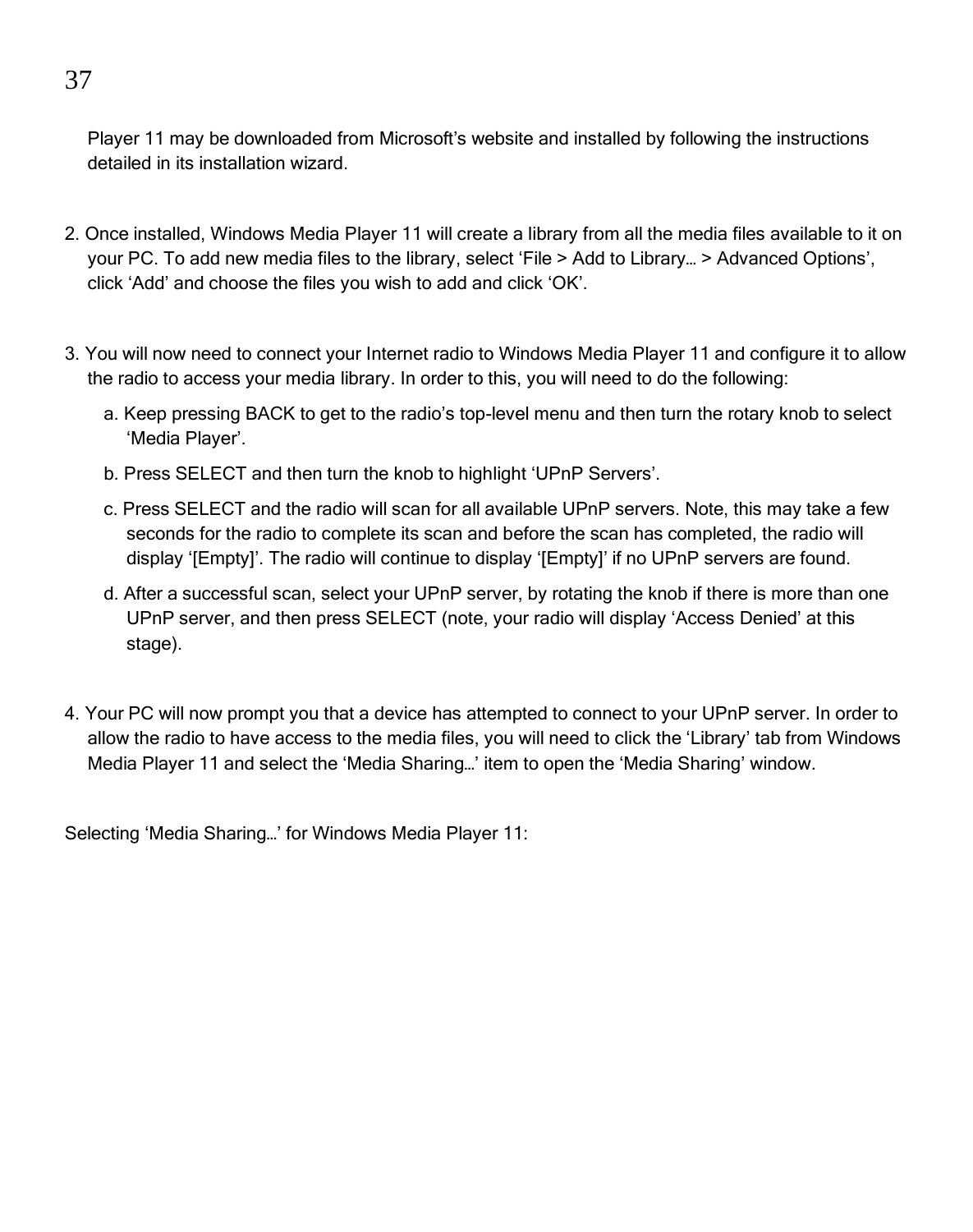

5. From the 'Media Sharing' window, the radio will be listed as an unknown device. Click on the unknown device listed, then click the 'Allow' button and then click 'OK'.

Allowing your WI-FI INTERNET RADIO to connect:

| <b>Media Sharing</b>                                                                               |  |
|----------------------------------------------------------------------------------------------------|--|
| Share music, pictures, and video on your network.<br>Learn more about sharing.<br>Sharing settings |  |
| Share my media to:<br>Settings                                                                     |  |
| Unknown<br>Device                                                                                  |  |
| Customize<br>Deny<br>Allow                                                                         |  |
| How does sharing change firewall settings?<br>OK.<br>Cancel<br>Apply                               |  |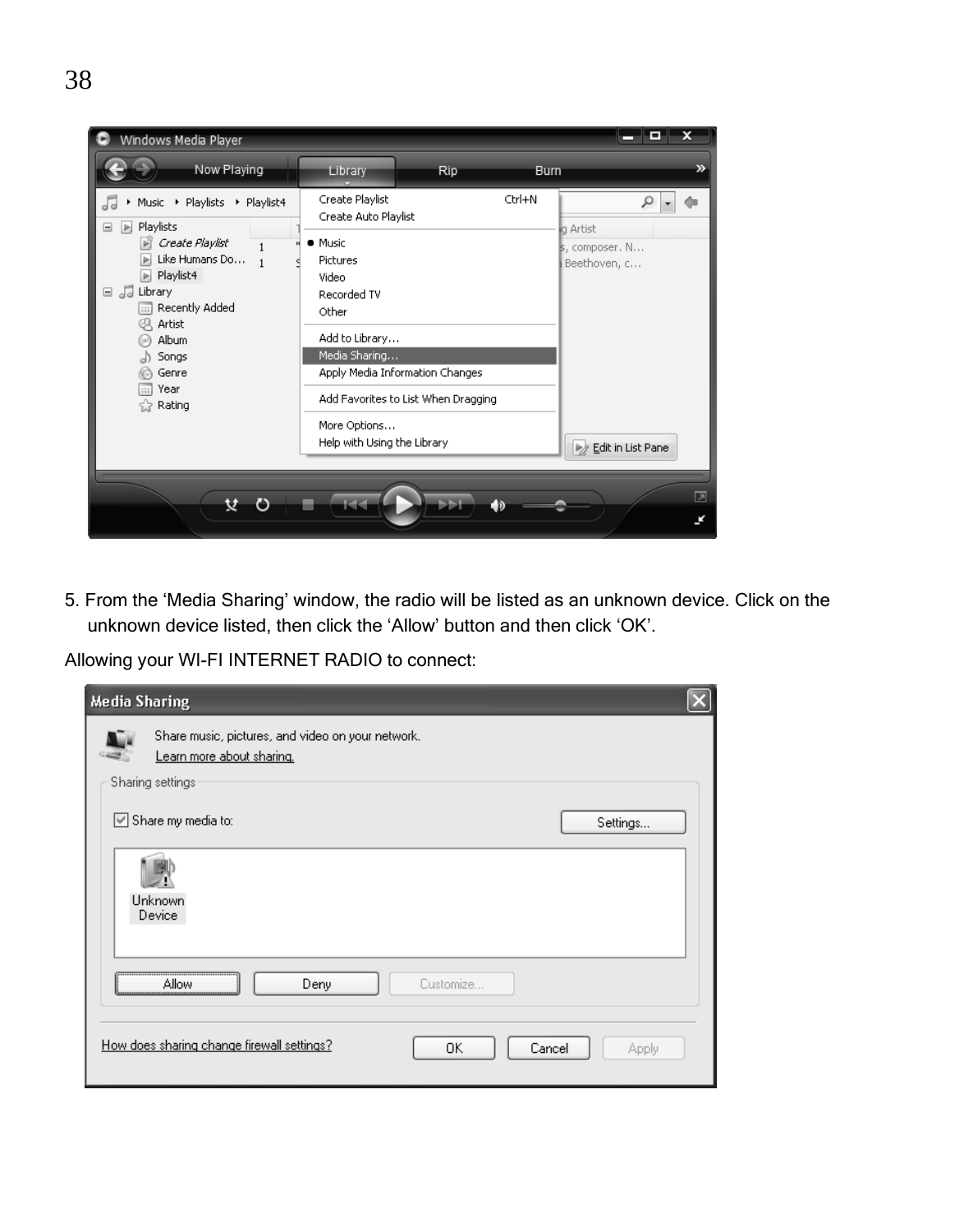### Locating and playing media files using the radio and UPnP

- 1. Once the UPnP server is configured to share media files with the Internet radio, you can play the files by doing the following on the radio.
- 2. Keep pressing BACK to get to the radio's top-level menu and then turn the knob to select 'Media Player'.
- 3. Press SELECT and then turn the knob to highlight 'UPnP Servers'.
- 4. Press SELECT and the radio will scan for all available UPnP servers. Note, this may take a few seconds for the radio to complete its scan and before the scan has completed, the radio will display '[Empty]'. The radio will continue to display '[Empty]' if no UPnP servers are found.
- 5. After a successful scan, select your UPnP server, by rotating the knob if there is more than one UPnP server, and then press SELECT.
- 6. The radio will now list the media categories available from the UPnP server, e.g. 'Music', 'Playlists' etc. Turn the knob to select which category you wish to browse, press SELECT and turn the knob to highlight a sub category and press SELECT again. For example, you could select 'Music' and then 'Album'.
- 7. Turn the knob to highlight the media files that you wish to play and press SELECT.
- 8. The radio will display '[Add to Queue]', press SELECT and the radio will add the tracks to its queue and begin playing them automatically.

### Browsing the list of tracks currently arranged (queued up) for playback

- 1. Press the BROWSE button. The currently playing track name will be displayed.
- 2. Turn the knob to see which tracks are queued up for playback.
- 3. If you want to jump to a particular place in the queue then press the SELECT button when the required track is displayed.

4. It is important to note here that media files scanned from the radio's 'Windows Shares' function can also be added to the radio's queue.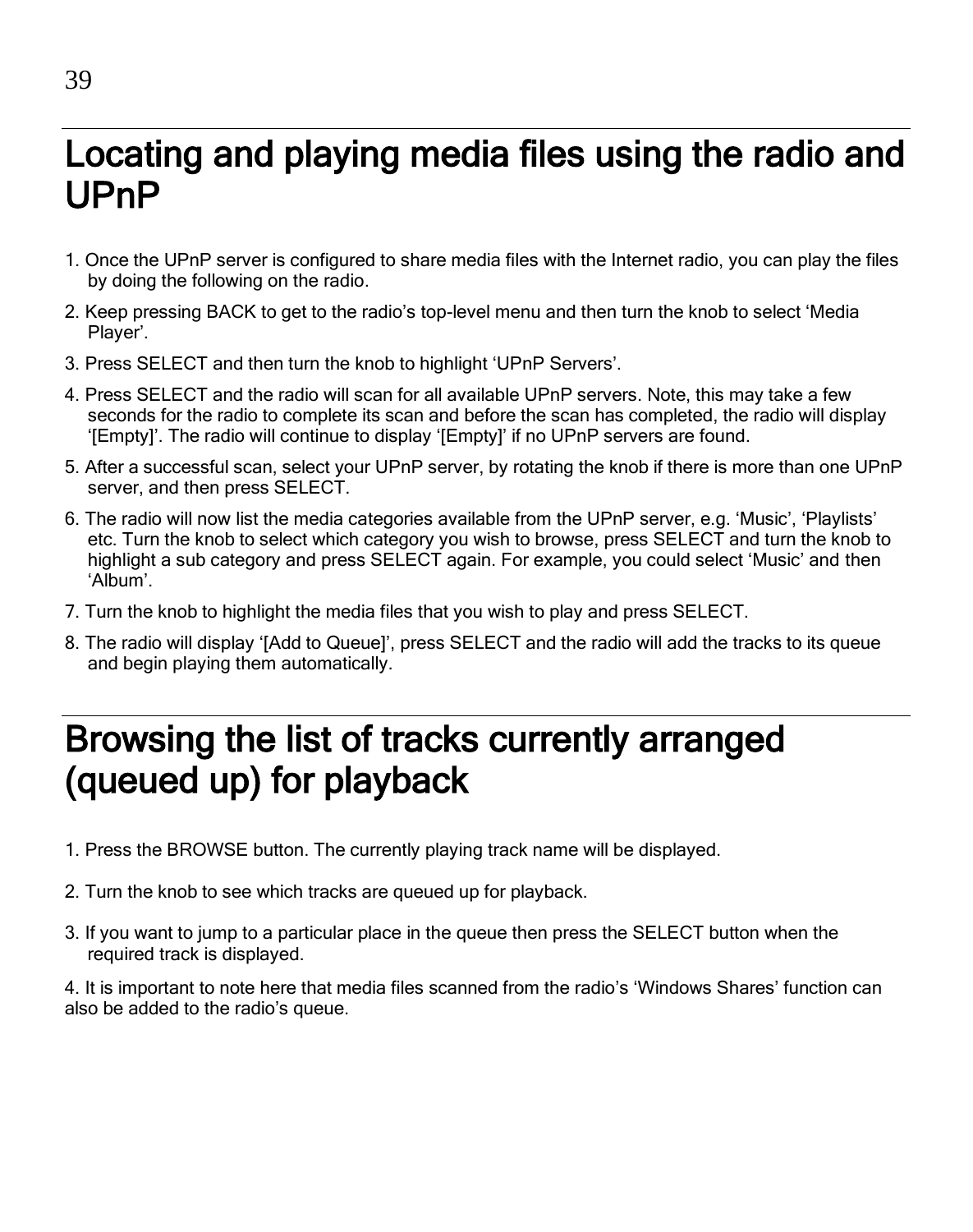### Arranging (queuing up) UPnP tracks for playback later

- 1. Highlight the required track.
- 2. Press the SELECT button. 'Track Added To Queue' will be displayed.

## Arranging (Queuing Up) albums for playback later

- 1. Highlight the required album.
- 2. Press the SELECT button.
- 3. Turn the knob until '[Add To Queue]' is displayed.
- 4. Press the SELECT button. 'Tracks Added to Queue' will be displayed.

## Controlling playback

- 1. Use the STOP button to stop playback.
- 2. Use the PLAY/PAUSE button to either pause a currently playing track or to restart a currently paused track or to restart a stopped track.
- 3. Use the SKIP TO PREVIOUS TRACK button to start playback of the previous track in the queue.
- 4. Use the SKIP TO NEXT TRACK button to start playback of the next track in the queue.

### Removing track from the list (queue)

- 1. Press the BROWSE button. The currently playing track name will be displayed.
- 2. Turn the knob to select the track you want to remove from the queue.
- 3. Press and hold the STOP button for 2 seconds.
- 4. Turn the knob to highlight 'Yes' or 'No'.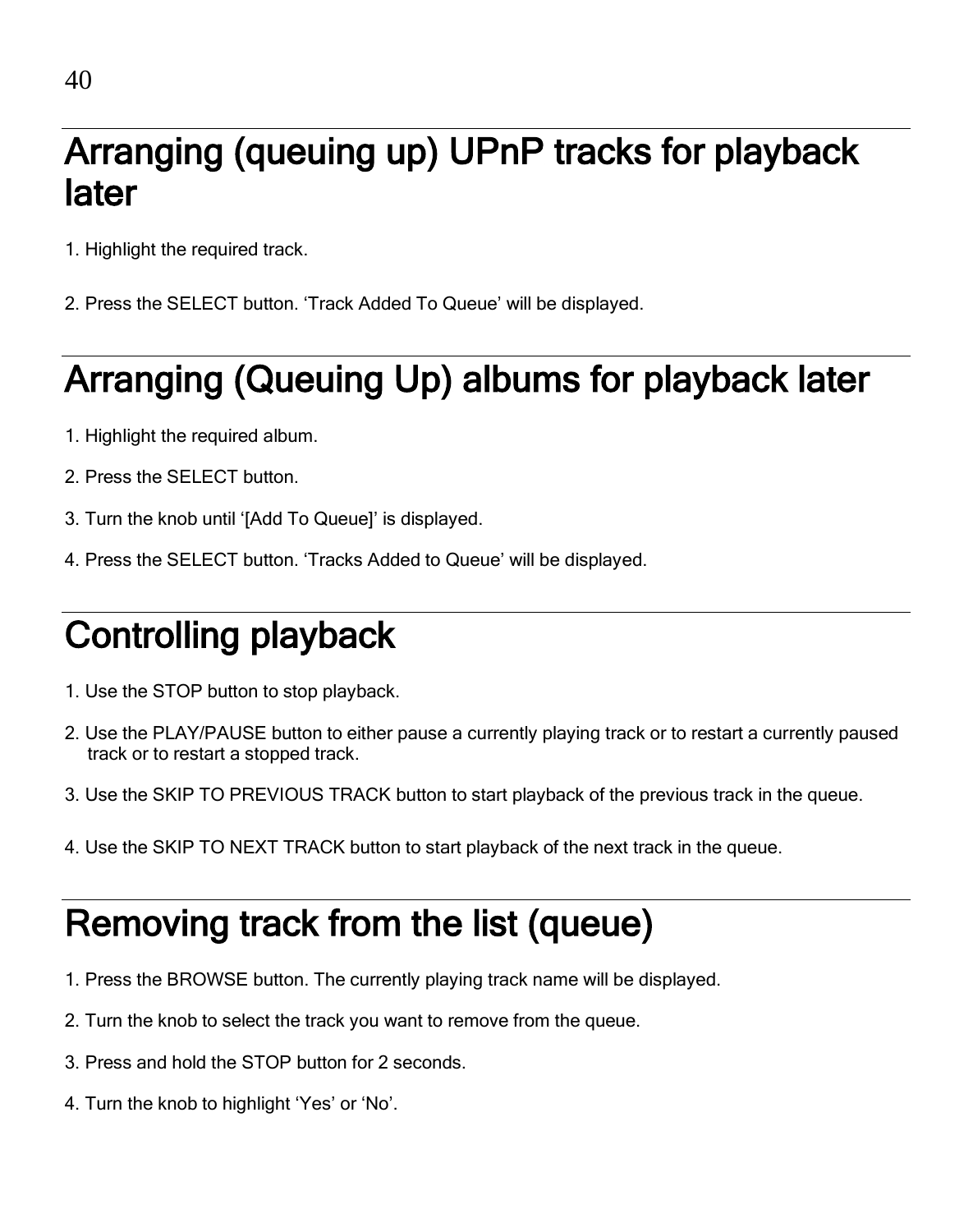#### 41

- 5. Press SELECT to confirm whether you actually want to delete the track from the queue.
- 6. If 'Yes' was selected then 'Removed From Queue' will be displayed.

7. To remove all tracks from the queue, keep pressing BACK until the 'Media Player' menu item is selected, press SELECT and then turn the knob to select 'Clear Queue' and press SELECT again.

### Playing tracks in random order

- 1. Select the individual tracks as described previously.
- 2. Navigate to top-level menu item 'Media Player' using the 'Select' and 'Back' buttons.
- 3. Press the 'Select' button.
- 4. Turn the knob until 'Playback Mode' is displayed.
- 5. Press the 'Select' button.
- 6. Turn the knob until 'Shuffle' is displayed.
- 7. Press the 'Select' button.
- 8. Turn the knob to select YES/NO to confirm that shuffle mode should be enabled.

#### Playing tracks in the list (queue) repeatedly

- 1. Select the individual tracks as described previously.
- 2. Navigate to top-level menu item 'Media Player' using the 'Select' and 'Back' buttons.
- 3. Press the 'Select' button.
- 4. Turn the knob until 'Playback Mode' is displayed.
- 5. Press the 'Select' button.
- 6. Turn the knob until 'Repeat' is displayed.
- 7. Press the 'Select' button.
- 8. Turn the knob to select YES/NO to confirm that repeat mode should be enabled.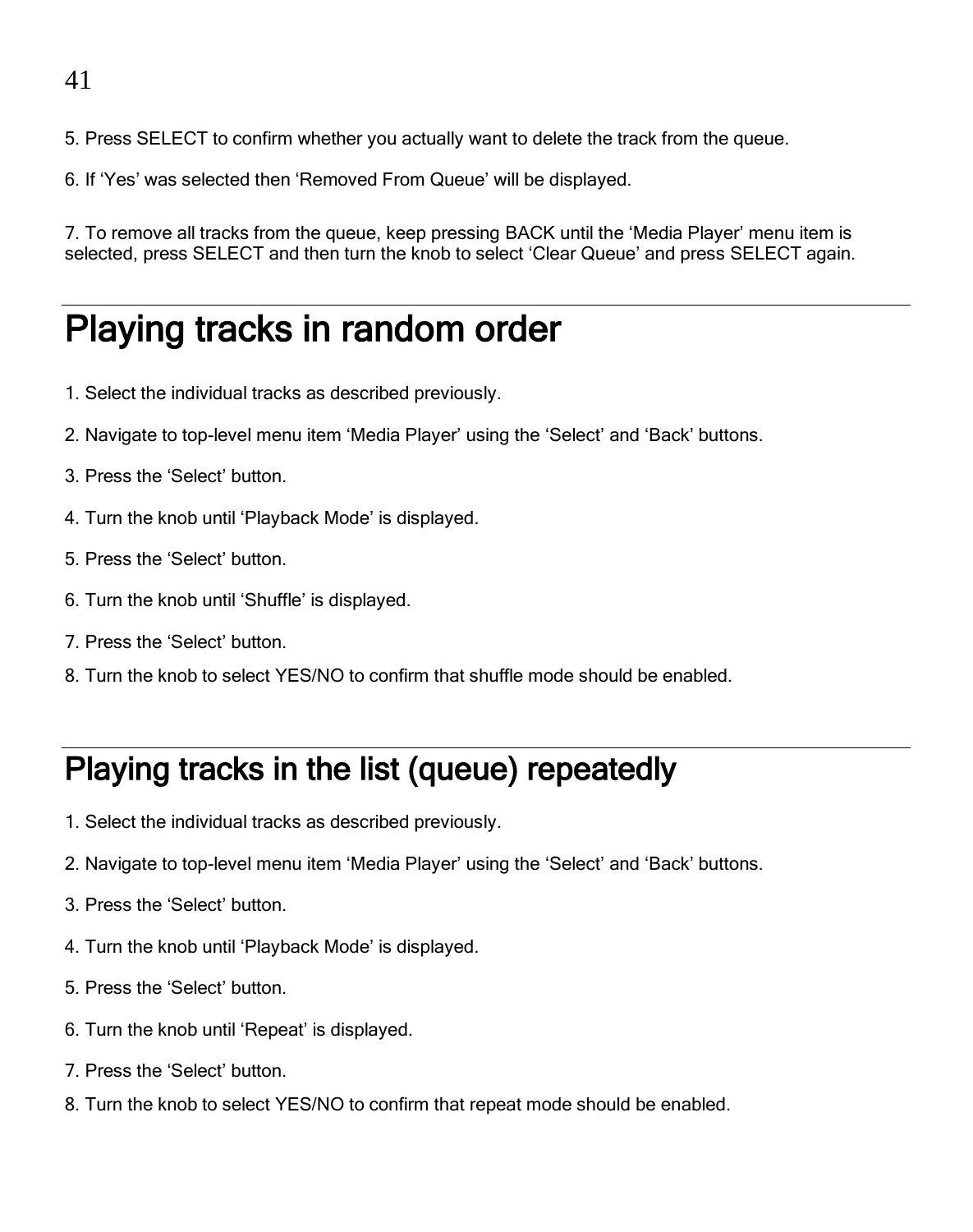The Media Player allows you to play unprotected audio files (AAC, AIFF, MP3, RM, WAV, WMA) and play lists (M3U) stored on a networked PC. Verified to work on Windows 2000 and Windows XP.

## Settings Menu

## Choosing desired option from the Configure menu

1. Press the 'Select' button.

(Note: if you make a mistake at any point, press the 'Back' button to go back to the previous screen.)

- 2. Turn the knob until 'Settings' is displayed
- 3. Press the 'Select' button.
- 4. Turn the knob until the display shows the option you want.
- 5. Press the 'Select' button to choose the option shown on the display. The options are explained below.

### <Network Config>

Enables you to scan again for connection to another wireless network, or to manually configure the network parameters. Use this if you take the Internet radio to another building where you want to use it, or if you change your wireless router.

### <Upgrade Firmware>

Use this option to download new firmware for the radio from the Grace Digital Audio portal on the Internet. If there is new firmware available, then the radio will prompt you if you want to download it or not. Note, at this stage, you can press the radio's 'Back' button to cancel the radio beginning a firmware upgrade. A Firmware upgrade may take several minutes, so do not switch off the power to the radio until the operation is complete otherwise the radio may become permanently damaged.

### <Language>

Allows you to change the display language.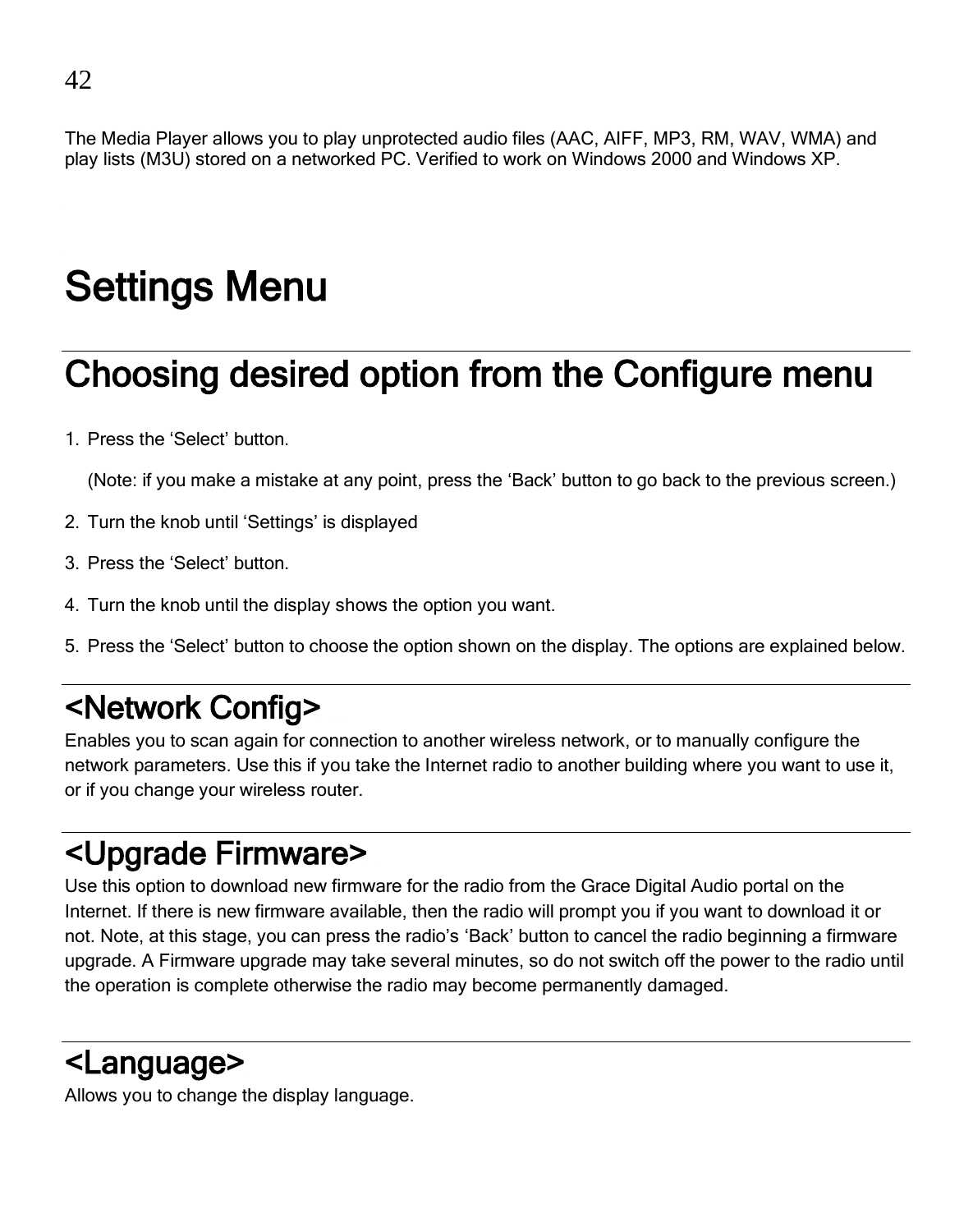### <Factory Reset>

Puts all the settings back to their defaults as they were when the unit left the factory. If you perform a factory reset on your radio you will lose all your presets and your wireless network connection.

Please note that your radio's serial number will still be registered with your Grace Digital internet radio account (assuming you already registered the radio). Any premium station passwords, my stuff stations and podcast that were saved on our web site will be saved all re-associate with your radio after you power back on, log onto your network and download a new stations list.

### <Register>

This will display a key that can be used to register the radio on the Grace Digital Audio Customer portal: [www.grace.reciva.com](http://www.grace.reciva.com/)

### <Clock Setup>

Use this option to set the time, to set an alarm and to view the current alarm setting, see "Setting the alarm".

### <Backlight>

Selecting this option will alter the Internet radio's backlight brightness.

- 1. After selecting the 'Backlight' menu item, the radio will display its list of three menu modes: 'Inactive', 'Active' and 'Standby'. These three states are explained below:
	- The radio gets into its 'inactive' state when there is no button pressed for 30 seconds.
	- The 'active' state is when there is user activity.
	- 'Standby' is the state when the radio has been turned off.
- 2. Rotate the knob to highlight the desired menu mode and press SELECT.
- 3. The radio will now display the current backlight value for this menu mode. You can alter this value by rotating the knob to increase or decrease it.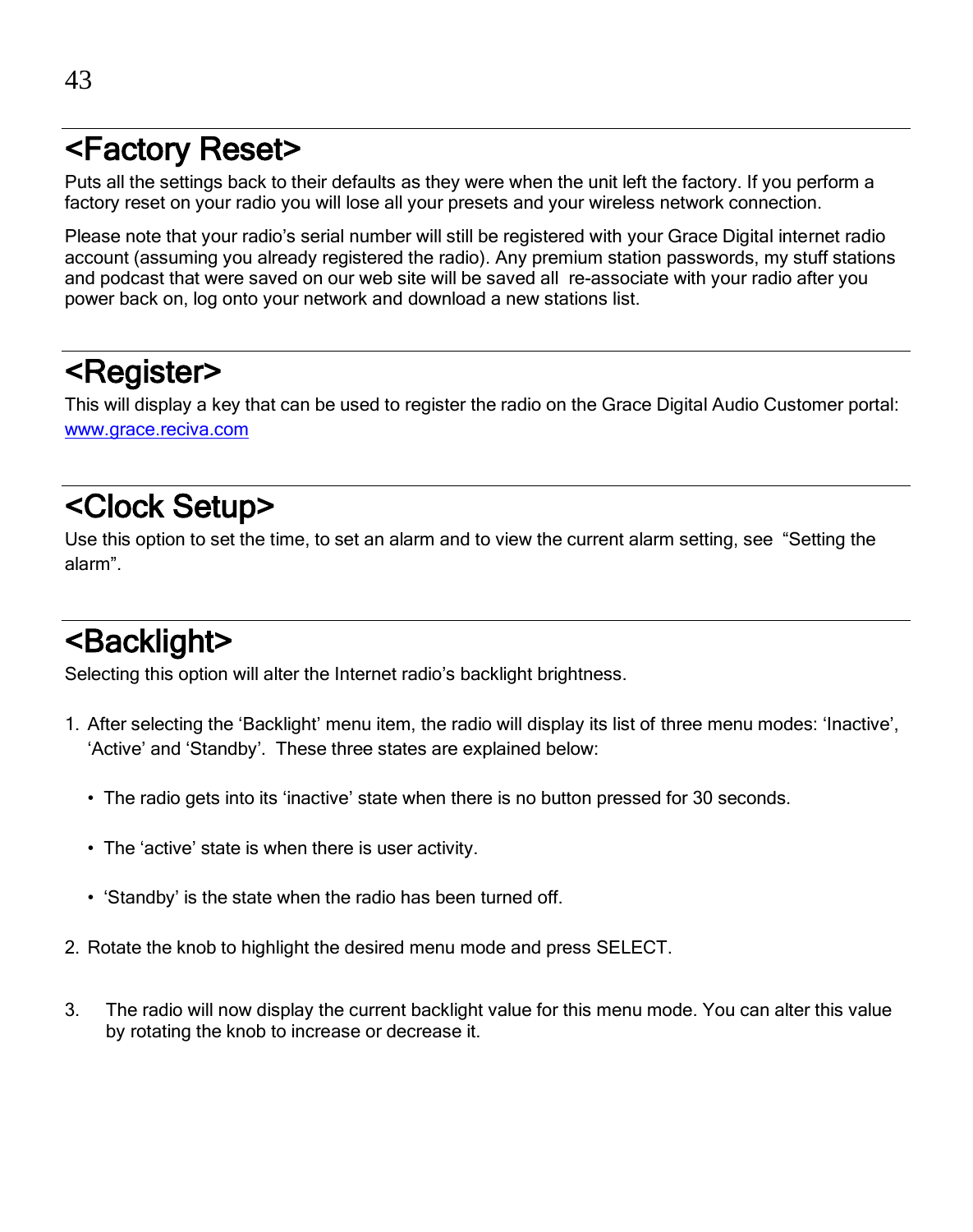44

This menu allows you to change the name of your device. You can name your device any name you want so other UPnP devices will be able to view the name. Such as Greg's Kitchen Radio etc.

### <Wi-Fi Strength>

This menu will show the signal strength of your Wi-Fi access point as it is seen by the internet radio. This feature can assist you in locating of your internet radio for optimal performance.

### <Other Cool Stuff>

Please note this manual is for the current shipping version of software (FIRMWARE). We periodically release new software (FIRMWARE) with new features and move some menu items around that may reorganize your current menu layout. Please have fun and look around at all the features, enjoy listening to premium music content, talk radio, kids programs, music, NPR, BBC and sports from around the world, and check with us periodically for feature and content updates.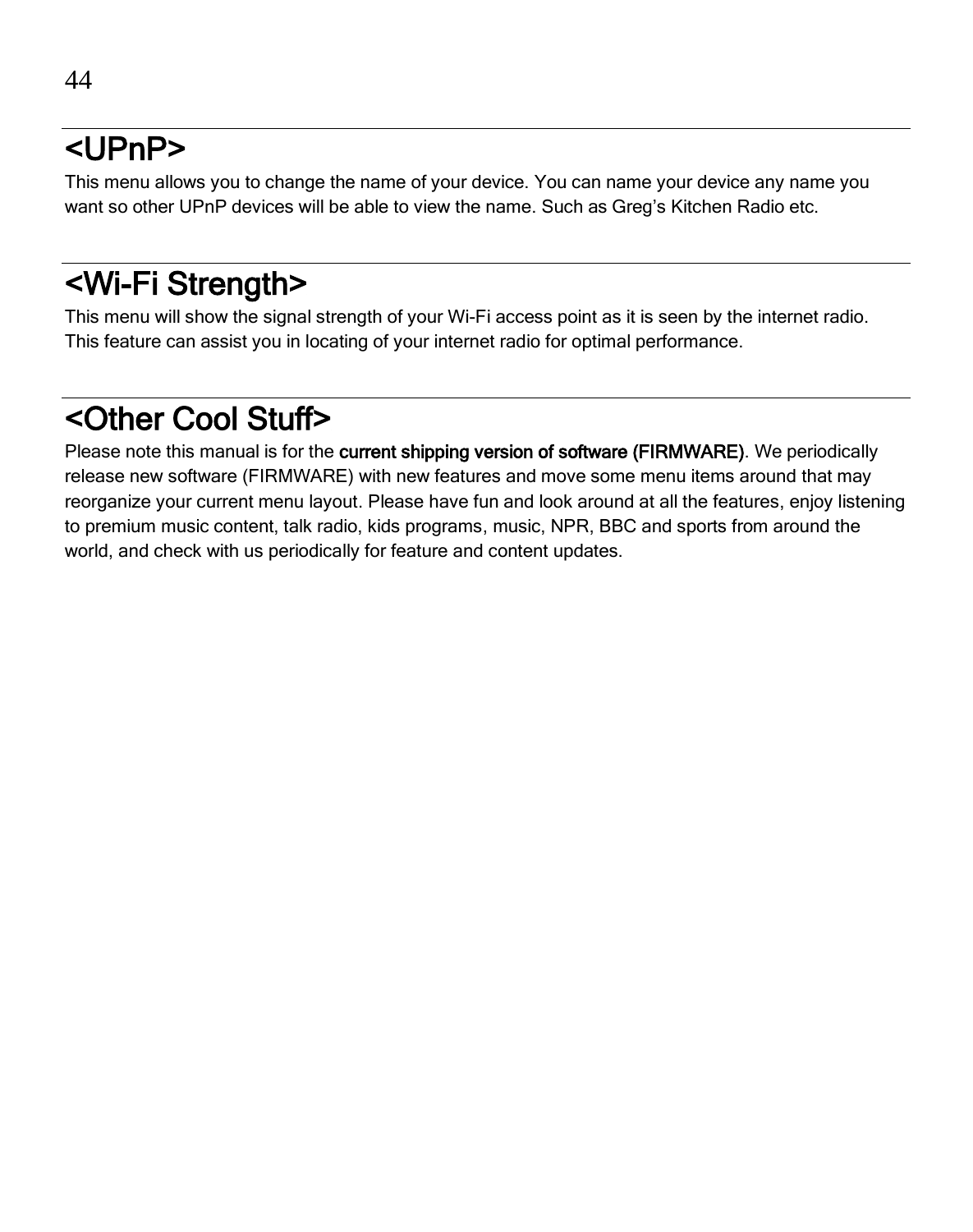## **Troubleshooting**

Please read the User's Guide carefully to ensure proper use of your system and to enjoy your WI-FI INTERNET RADIO's basic and advanced features.

Please keep this User's Guide for future reference. If you experience any trouble with your wireless internet radio WI-FI INTERNET RADIO, then you may find it useful to visit the help section on our webpage: http://grace.reciva.com/ , or http://www.reciva.com

If you have trouble connecting WI-FI INTERNET RADIO to your wireless network, these steps may help to resolve the problem:

- 1. Confirm a WiFi connected PC can access and browse the internet (web) using the same network.
- 2. Check that a DHCP server is available, or that you have configured a static IP address on WI-FI INTERNET RADIO. You can configure a static IP address on WI-FI INTERNET RADIO using the menu item 'Setting - Network Config - Edit Config', and then select 'No' for 'Auto (DHCP)'.
- 3. Check that your network's firewall is not blocking any outgoing ports. As a minimum, WI-FI INTERNET RADIO needs access to UDP and TCP ports 80, 554, 1755, 5000, 6000 and 7070.
- 4. Check your access point does not restrict connections to particular MAC addresses. You can view WI-FI INTERNET RADIO's MAC address using the menu item 'Setting - Network Config - View Config - MAC address'.
- 5. If you have an encrypted network, check that you have entered the correct key or pass phrase into WI-FI INTERNET RADIO. Remember that text-format keys are case sensitive. If, when attempting to connect to an encrypted network, your radio displays: 'Wireless error' followed by a 5-digit number, then please ensure that you enter the correct pass phrase for the network. If the problem persists, then you may need to consult your network configuration.

If your radio can connect to the network successfully, but is unable to play particular stations, it may be due to one of the following causes:

- 1. The station is not broadcasting at this time of the day (remember location may be different time zone)
- 2. The station has reached the maximum allowed number of simultaneous listeners.
- 3. The station is not broadcasting anymore.
- 4. The wireless link on WI-FI INTERNET RADIO is out of date.
- 5. The internet connection between the server (often located in a different country) and you is slow.

Try using a PC to play back the stream via the broadcaster's web site. If you can play back the station with a PC, use the form at http://grace.reciva.com/, or contact us at http://www.gracesupport.com/ to notify us so that we can change the station data that may be accessed by your WI-FI INTERNET RADIO at a future date.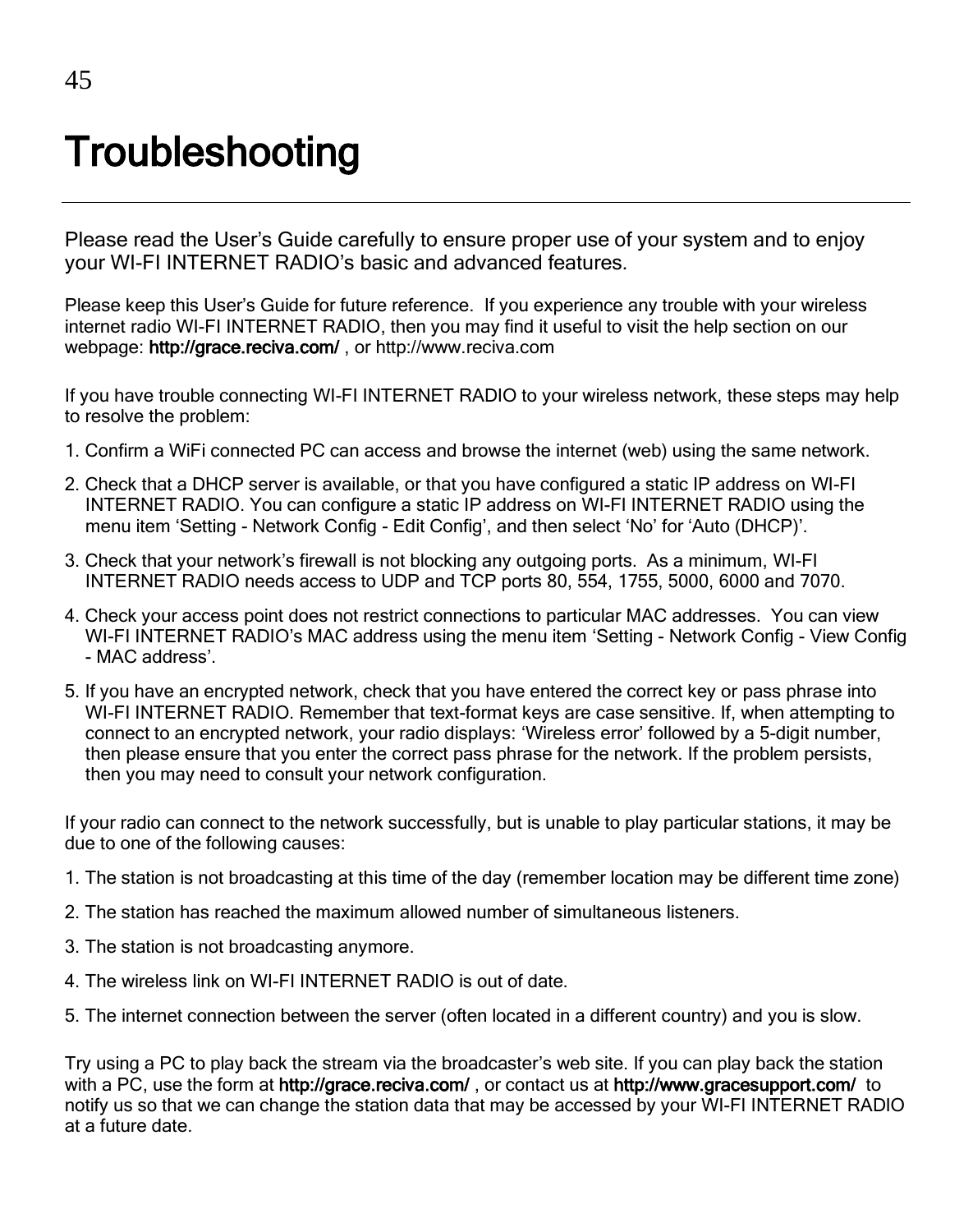### **Specifications**

- 802.11b/g/n WiFi
- Class-D digital amplifier
- 89dB S/N ratio
- Audio output: 8 Watts, 8ohm speaker
- Frequency response: 120Hz 15KHz ± 3dB
- 128 x 64 dots display
- 29-Key remote control
- 100 240V, 12V 1.2A switching power adapter
- Built-in with LED Status Indicator Safety Measurements:
	- 1. Short-circuit protect
	- 2. Timeout detect

.

- 3. –Δ (Delta) V detect
- Specifications subject to change without notice

### License Information and Warranty

This product contains software licensed under version 2 of the GNU Public License and version 2.1 of the GNU Lesser Public License. The source code for this software is available from www.reciva.com

.

This product includes technology owned by Microsoft Corporation and under a license from Microsoft Licensing GP. Use or distribution of such technology outside of this product is prohibited without a license from Microsoft Corporation and/or Microsoft Licensing, GP as applicable.

Your Internet Radio is guaranteed against original defects in materials, manufacture and workmanship for one year from the date of purchase from an authorized seller only.

Under this warranty, repair of any defect or, at the company's discretion, replacement of the faulty component(s) without charge for parts or labor, is agreed. This warranty does not imply any acceptance by Grace Digital, retailers or its agents for consequential loss or damage and specifically excludes fair wear and tear, accident, misuse of unauthorized modification.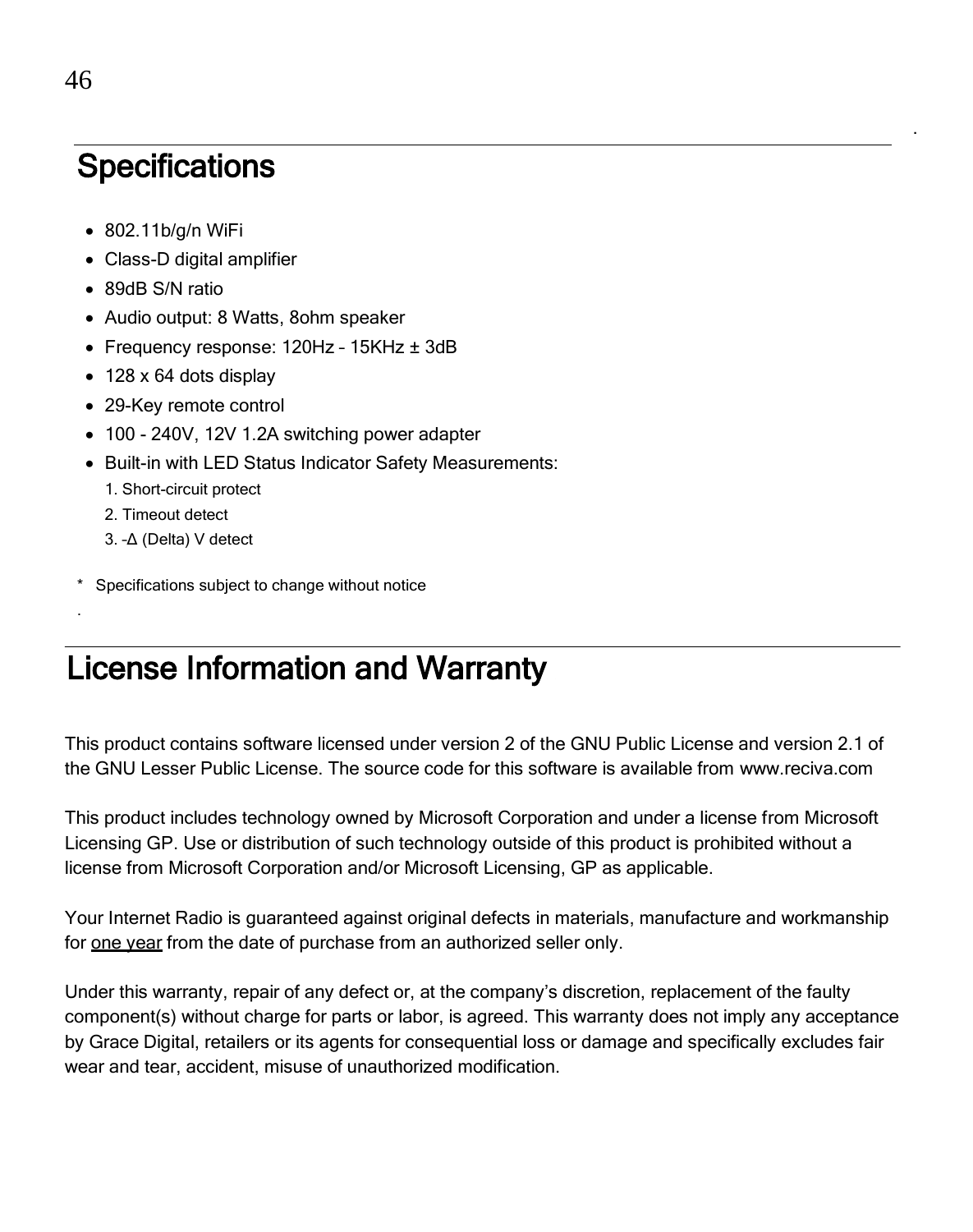This warranty is applicable in the United States only and does not in any way limit the customer's legal rights. Claims and enquiries under the warranty for Grace products purchased outside the USA should be addressed to the local importers or distributors. If you have reason to claim under the warranty please contact your dealer in the first instance. Please retain all original packaging materials for possible future use. We suggest that you complete details of purchase now and keep this information in a safe place for future reference. Grace Digital provides their Canadian, Central & South American dealers, distributors, and retailers with a 1 year warranty.

#### Warranty (continued)

- Your WI-FI INTERNET RADIO (GDI-IR2600) is supported by a limited manufacturer's warranty for product defects in material or workmanship that may be evident under normal use for 1 year from date of purchase from an authorized franchisee or dealer.
- The warranty stated herein is the only warranty applicable to this product. All other warranties, expressed or implied are hereby disclaimed and are limited by the written limited warranties contained herein. Except as provided herein, the manufacturer shall have no liability or responsibility to a customer or any other person or entity with respect to any liability, loss or damage caused directly or indirectly by use or performance of the product or arising out of any breach of this warranty, including, but not limited to, any damages resulting in inconvenience, loss of time, data, property, or profit or any indirect, special, incidental, or consequential damages, even if the manufacturer has been advised of the possibility of such damages.
- In the event of a product defect during the warranty period, return of the product and your sales receipt as proof of purchase date for your **GDI-IR2600** unit is required and shall, at the discretions of the manufacturer, result in: (a) correction of the defect by repair without charge for parts and labor; (b) replacement with the same or similar design; or (c) refund for the purchase price if purchased directly and returned within 30 days of purchase. All replaced parts and products, and products, on which a refund may be made, become the property of the manufacturer. New and reconditioned parts and products should be warranted for the remainder of the original warranty period.

#### The warranty does not cover:

- (a) damage or failure caused by or attributed to acts of God, abuse, accident, misuse, improper installation or improper maintenance, alteration, lightning or excessive voltage or current;
- (b) any repairs other than those provided by a **GDI-IR2600** authorized service facility;
- (c) consumables such as fuses or batteries;
- (d) cosmetic damage;
- (e) transportation, shipping or insurance costs;
- (f) costs of product removal, installation, set-up, service adjustment or re-installation.
- Customers are responsible for any shipping costs related to product return, repair and/or refund.
- Warranty terms may be revised without notification at the discretion of the manufacturer.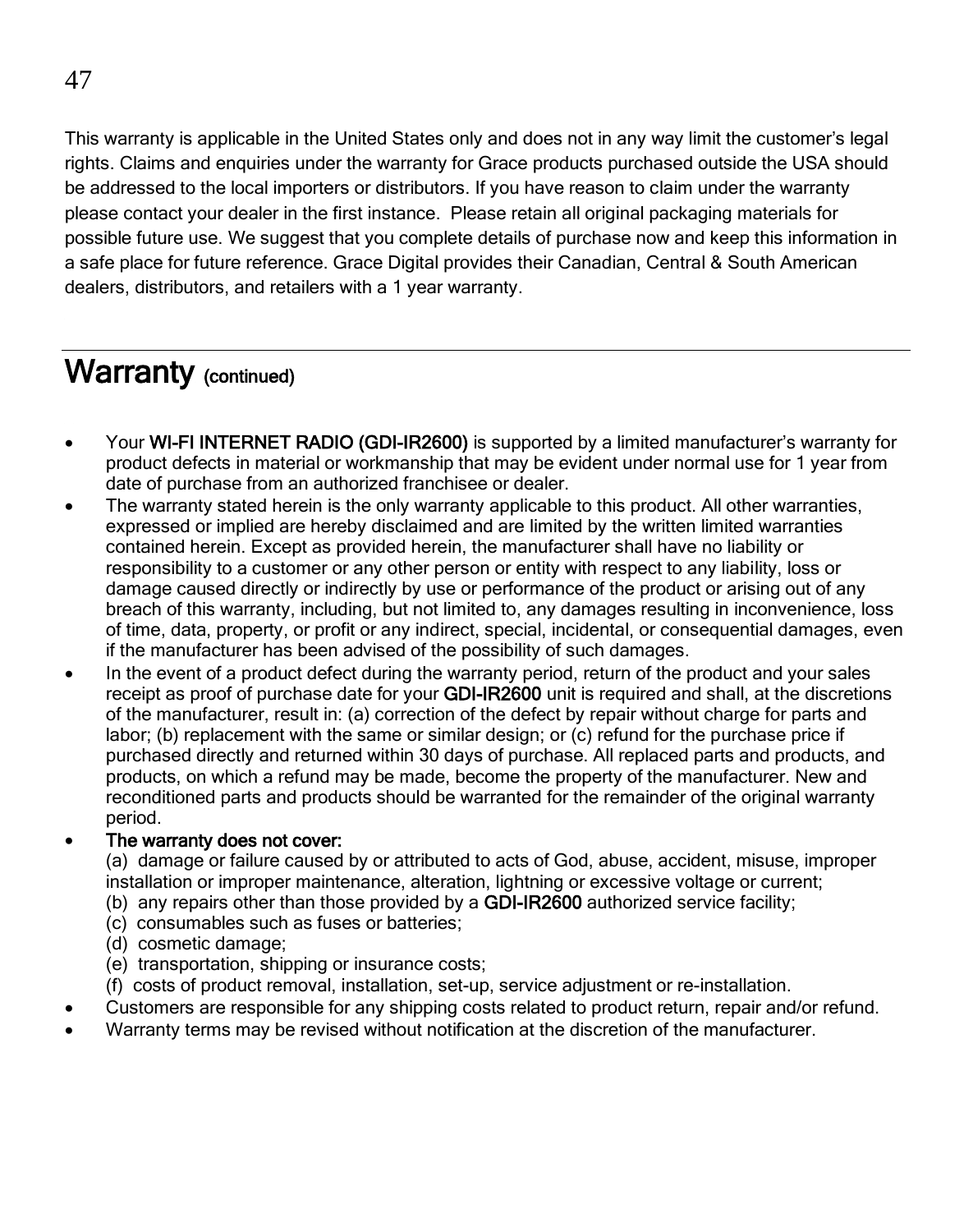### Customer Service and Support

 For questions regarding your product please visit us at: [www.gracedigitalaudio.com](http://www.gracedigitalaudio.com/)  or contact us at: <http://www.gracesupport.com/>

Monday - Thursday 9:00 AM to 4:00 PM (PST) Friday 9:00 AM to 12:00 PM (PST)

## APPENDIX

### Step 1: Set Up Media Sharing In Windows Media Player 11

After you download and install Windows Media Player 11 for Windows XP and connect your radio to your network, you need to set up media sharing so that you can share music with your radio.

The following steps describe how to set up media sharing in Windows Media Player 11.

\_\_\_\_\_\_\_\_\_\_\_\_\_\_\_\_\_\_\_\_\_\_\_\_\_\_\_\_\_\_

1. In Windows Media Player 11, click the small arrow below the Library tab, and then click Media Sharing.

| φ                                                                                  | Now Playing                                 | Library                                   | Rip                                 | Sync.<br>Burn                             | ۰.    | Packard Bell Music Station |                                                      |
|------------------------------------------------------------------------------------|---------------------------------------------|-------------------------------------------|-------------------------------------|-------------------------------------------|-------|----------------------------|------------------------------------------------------|
| Nasic . Library . Recently Added                                                   |                                             | Create Playlist<br>Create Auto Playest    | $Ctrl + N$                          | $\Box$ + $\Box$ + Sharch                  |       | $\Omega$                   |                                                      |
| E in Playlets<br>» Create Plantist                                                 | Title<br><b>ABC</b>                         | · Music                                   |                                     | Albiato                                   | Gerre | Release A                  |                                                      |
| » Graham test list<br>» Like Humans Do<br><b>E</b> Sample Playfist<br>B JJ Library | Poison Arrow<br>Adam and the A              | Pictures<br>Video<br>Recorded TV<br>Other |                                     | Classic Hits of the Bl's disk 3 Cities    |       | 1983                       |                                                      |
| Recently Added<br><b>CR</b> Artist<br>@ Album<br>d) Songs                          | Stand and Deliver<br><b>Altered Images</b>  | Add to Library<br>Media Sharing           | Apply Media Information Changes     | Classic Hits Of The 80s Dis Other         |       | 1983                       | Untitled Playest -                                   |
| G Genre<br>Year<br><b>Rating</b>                                                   | I Could Be Happy<br>Beat                    | More Options                              | Add Favorites to List When Dragging | Classic Hits of the BDs dak 3 Cither      |       | 1980                       | <b>Drag items here</b><br>to create a played         |
|                                                                                    | Tears of a Clown<br><b>Big Country</b>      | Help with Using the Library<br>2:44       | <b>TOUR</b>                         | classic hits of the 80s Dsc 1 Other       |       | 1983                       | $\alpha$<br>Play favorites<br>from 'Recently Added'. |
|                                                                                    | Fields of Fire<br>Blancmange                | 3:29                                      | Big Country                         | Classic Hits of the Rits Disc 4 Other     |       | 1903                       |                                                      |
|                                                                                    | Living on the Celing<br><b>Bonnie Tyler</b> | 4:02                                      | Blancmange                          | Classic Hits of the 80s disk 3 Electronic |       | 1980                       |                                                      |
|                                                                                    | Total Edipse of The Heart<br>bow wow wow    | 4:31                                      | Bonnee Tyler                        | Classic Hitz of the BDs Disc 4 Other      |       | 1980                       |                                                      |
|                                                                                    | I Want Candy<br><b>Bucks Fizz</b>           | 2:45                                      | box way wow                         | Classic Hits of the 80s disk 3 Other      |       | 1980                       |                                                      |
|                                                                                    | <b>MC Planning Marine Chair</b>             | ALXA                                      | THE RESIDENCE                       | al consistential executive to central     |       | these.                     | <b>La Save Playfot</b>                               |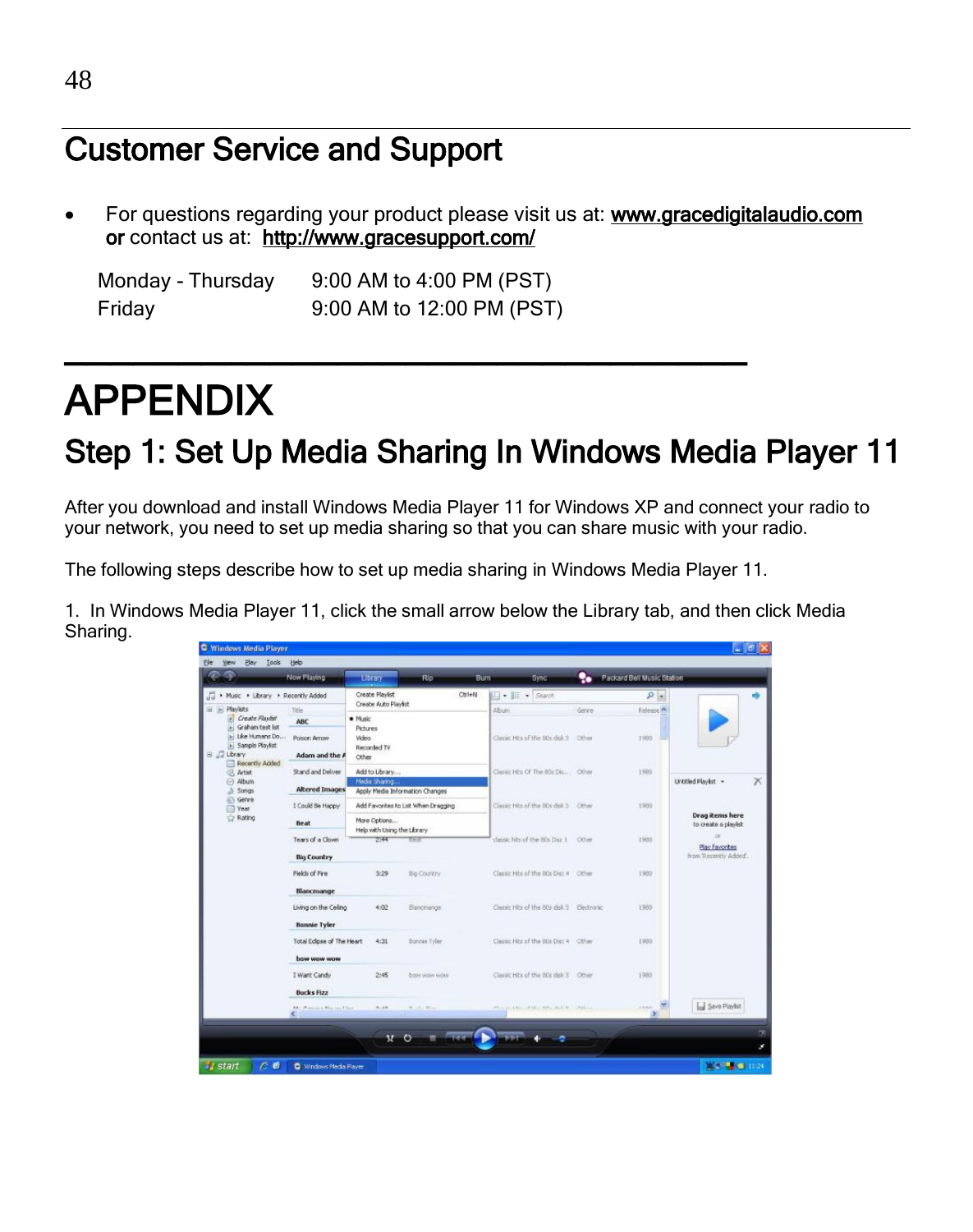2. In the Media Sharing dialog box, select the Share my media check box.

| Settings |
|----------|
|          |
|          |
|          |
|          |
|          |
|          |
|          |

- 3. In the list below the Share my media to: check box, click your Radio\*, click Allow, the selected device will now show a green tick and then click OK.
- If your device does not appear in the list of devices perform the following steps;
	- 1. From the "Media Player" menu of your internet radio select "UPnP Servers"
	- 2. A list of available computers will appear.
	- 3. Select the required computer.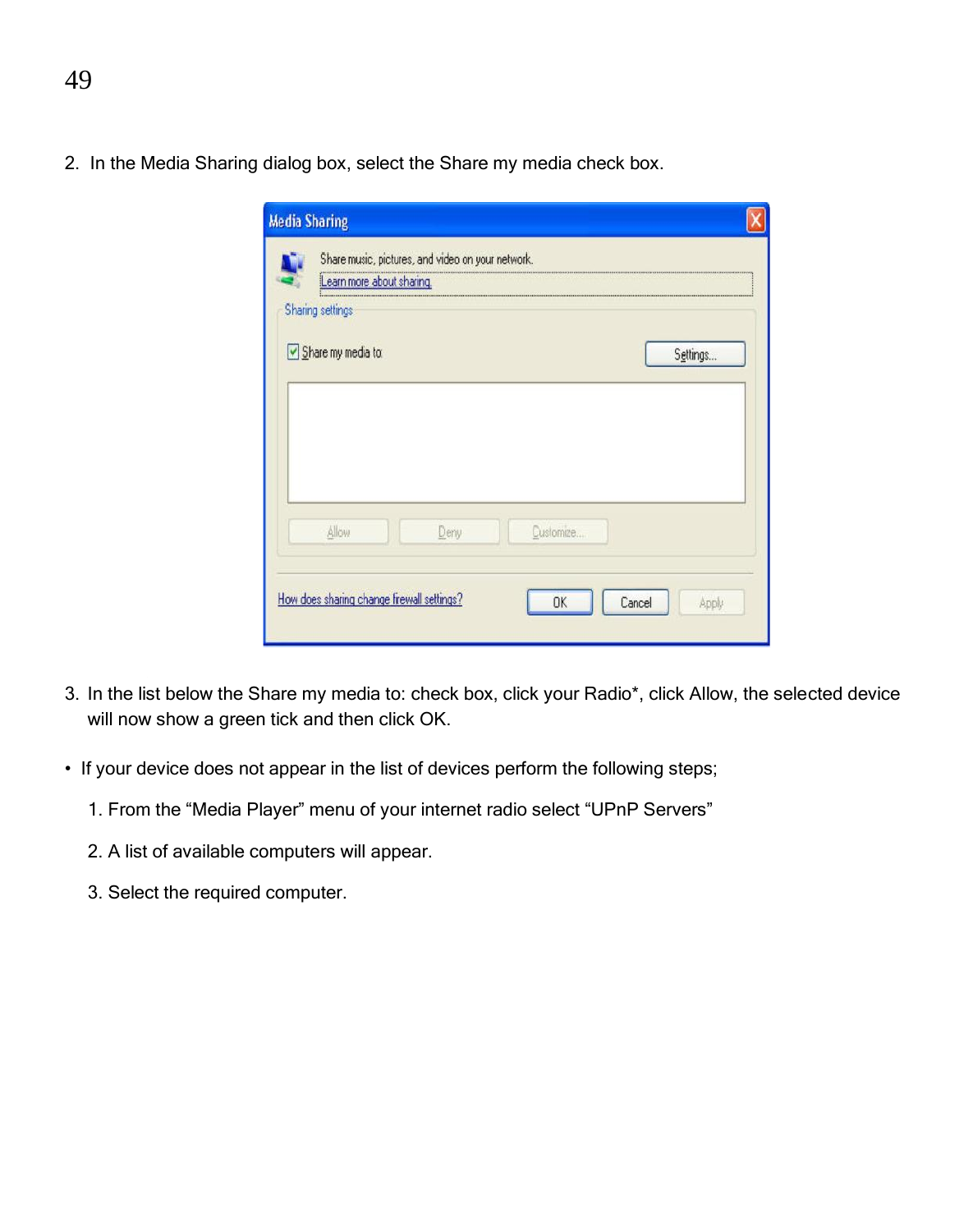| <b>Media Sharing</b>                                                                              |  |
|---------------------------------------------------------------------------------------------------|--|
| Share music, pictures, and video on your network.<br>Learn more about sharing<br>Sharing settings |  |
| Share my media to:<br>Settings                                                                    |  |
| Unknown<br>Device                                                                                 |  |
| Allow<br>Deny<br>Customize                                                                        |  |
| How does sharing change firewall settings?<br>OK<br>Cancel<br>Apply                               |  |

4. The display may show "Access Denied (801)"

5. Your device will now appear in the list. If you want to confirm this is your radio, right click the device and select Properties your radio's MAC address will be shown.

| <b>Media Sharing</b>                                                                                            | <b>Device Properties</b>                                                                                                                                                                     | $\mathbf{\overline{X}}$ |
|-----------------------------------------------------------------------------------------------------------------|----------------------------------------------------------------------------------------------------------------------------------------------------------------------------------------------|-------------------------|
| Share music, pictures, and video on your network.<br>n.<br>Lean more about sharing.                             | 膀                                                                                                                                                                                            |                         |
| Sharing settings<br>Share my media to:<br>Settings<br>University<br>Device<br>Customew.<br><b>Allow</b><br>Dery | Harufacturer:<br>Manufacturer LRL:<br>Model Name:<br>Model Number:<br>ModellUREs<br>Presentation URL:<br>Serial Number:<br><b>CONTRACTOR</b> CONTRACTOR<br>10-01-25-40-05-45<br>MAC Address: |                         |
| How does sharing change firewall settings?<br><b>OK</b><br>Cancel<br>Apply<br><b>CANDRA MARINE</b>              | Model Description:                                                                                                                                                                           | Close                   |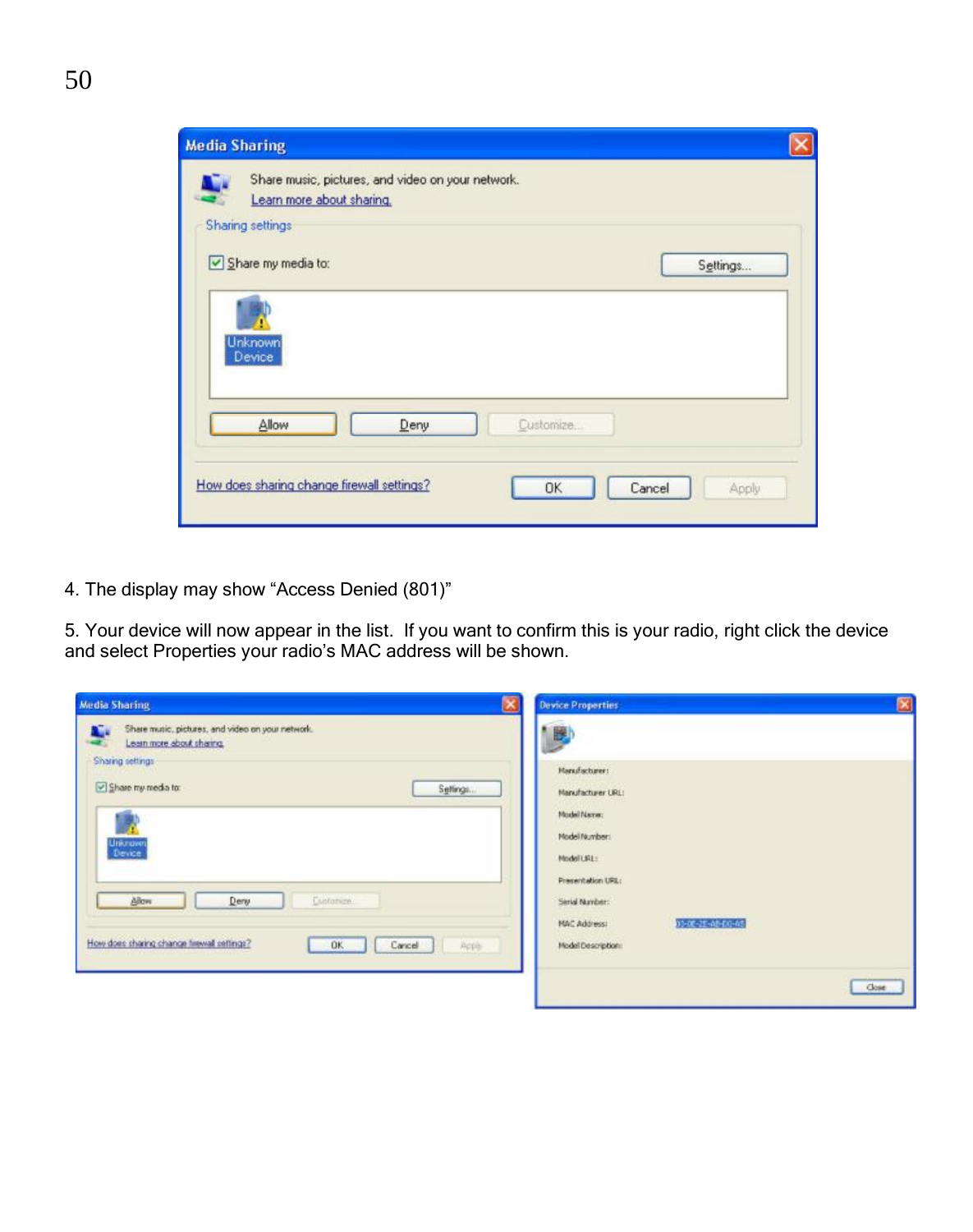### Step 2: Play Music On The Internet Radio

After installing and configuring your radio and Windows Media Player 11, you are now ready to play music wirelessly.

The following steps describe how to play music using the Radio.

- 1. Using the control, to select "UPnP Servers" from the "Media Player" menu.
- 2. Select the computer you wish to play the music files from.
- 3. Use the control to browse by All Music, Genre, All Artists, Contributing Artists, Album Artists, Composers, Albums, Play lists, Folders or Star Ratings and then press Select.

\_\_\_\_\_\_\_\_\_\_\_\_\_\_\_\_\_\_\_\_\_\_\_\_\_\_\_\_\_\_\_\_\_\_\_\_\_\_\_\_\_\_\_\_\_\_\_\_\_\_\_\_\_\_\_\_\_\_\_\_\_\_\_\_\_\_\_\_\_\_\_\_\_\_\_\_\_\_\_\_\_\_\_\_\_\_\_\_\_\_

4. Select the music track/tracks you want to play, and then press the 'Select' button. Enjoy!